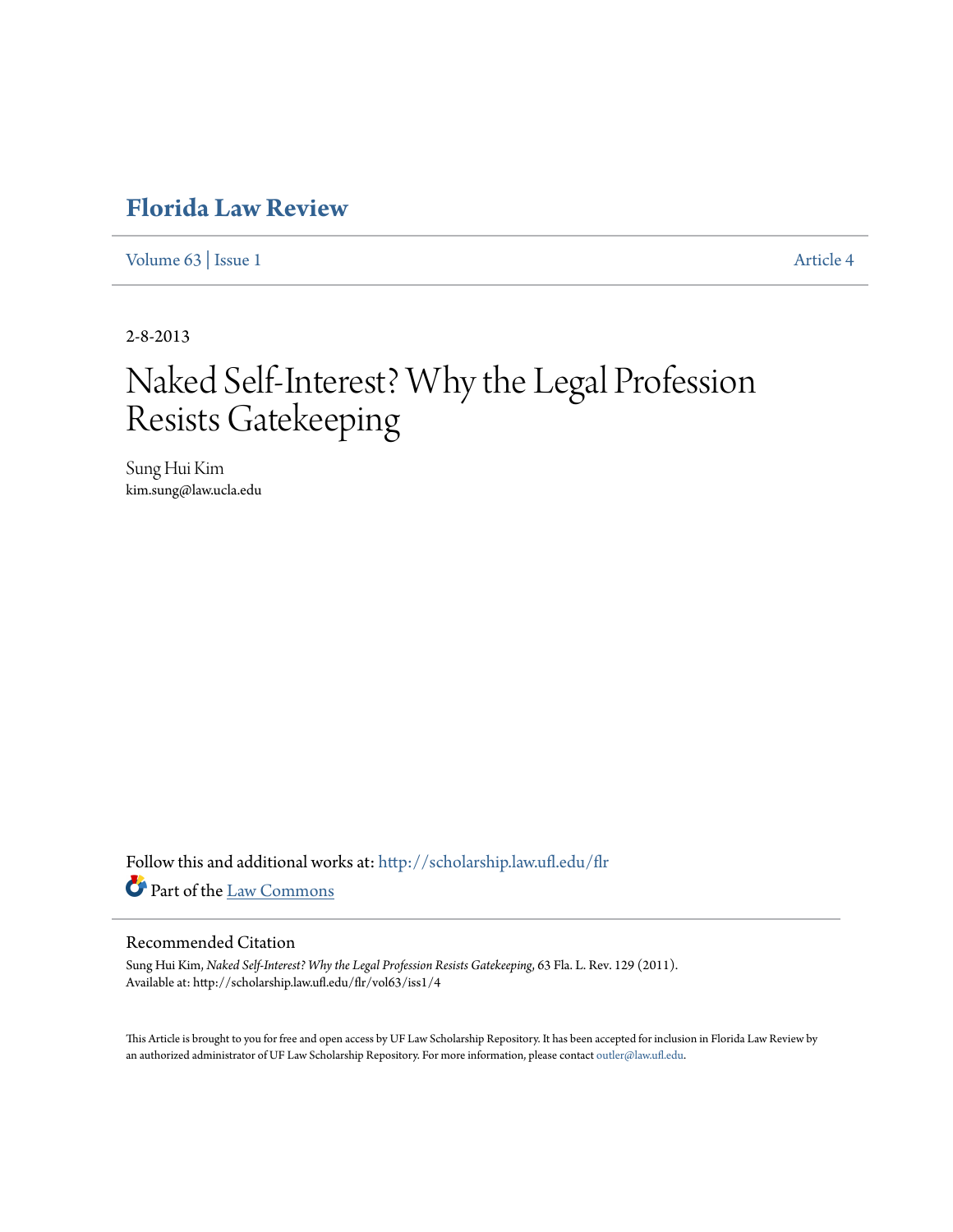## NAKED SELF-INTEREST? WHY THE LEGAL PROFESSION RESISTS GATEKEEPING

## *Sung Hui Kim\**

## Abstract

This Article asks and answers the following question: why does the legal profession resist gatekeeping? Or, put another way, why do lawyers resist duties that require them to act to avert harm to their corporate client, its own shareholders, and—possibly—the capital markets? While acknowledging that the economic self-interest of the profession is an undeniable force fueling the bar's opposition to gatekeeping, this Article argues that the characterization of naked rent-seeking behavior is too simplistic. It argues that economic self-interest exerts a more subtle influence than the conventional story would suggest. In addition, the legal profession's resistance to gatekeeping is grounded in lawyers' internalization of attitudes held by the corporate managers serving as the clients' representatives and lawyers' lack of empathy for potential shareholder-victims. In short, under-examined psychological forces other than economic self-interest loom large in the profession's resistance to gatekeeping.

## I. INTRODUCTION

On July 10, 2009, after an eight week federal jury trial, Joseph P. Collins was found guilty of securities and wire fraud. He was convicted for scheming with the executives of now-bankrupt financial services and commodities brokerage firm,  $\text{Refco}$ , to conceal \$2.4 billion of debt from lenders and investors.<sup>2</sup> What's interesting is that Collins wasn't one of

 <sup>\*</sup> Acting Professor of Law, UCLA School of Law. Please send comments to: kim.sung@law.ucla.edu. I am grateful for advice received from George Cohen, Robert Gordon, Jerry Kang, Kimberly Krawiec, and Albert Moore. Excellent research assistance was provided by Denis Buckle, Nadisha Foster, Mahima Raghav, and the research librarians of the Hugh and Hazel Darling UCLA School of Law Library and the Leigh H. Taylor Southwestern University Law Library.

 <sup>1. &</sup>quot;Refco" refers to Refco Group Ltd. and its successor entity Refco Inc.

 <sup>2.</sup> Chad Bray, *Former Refco Lawyer Convicted of Fraud, Conspiracy*, WALL ST.J., July 11, 2009; Mark Hamblett, *Attorney Convicted of 5 Counts in \$2.4 Billion Federal Fraud*, 242 N.Y.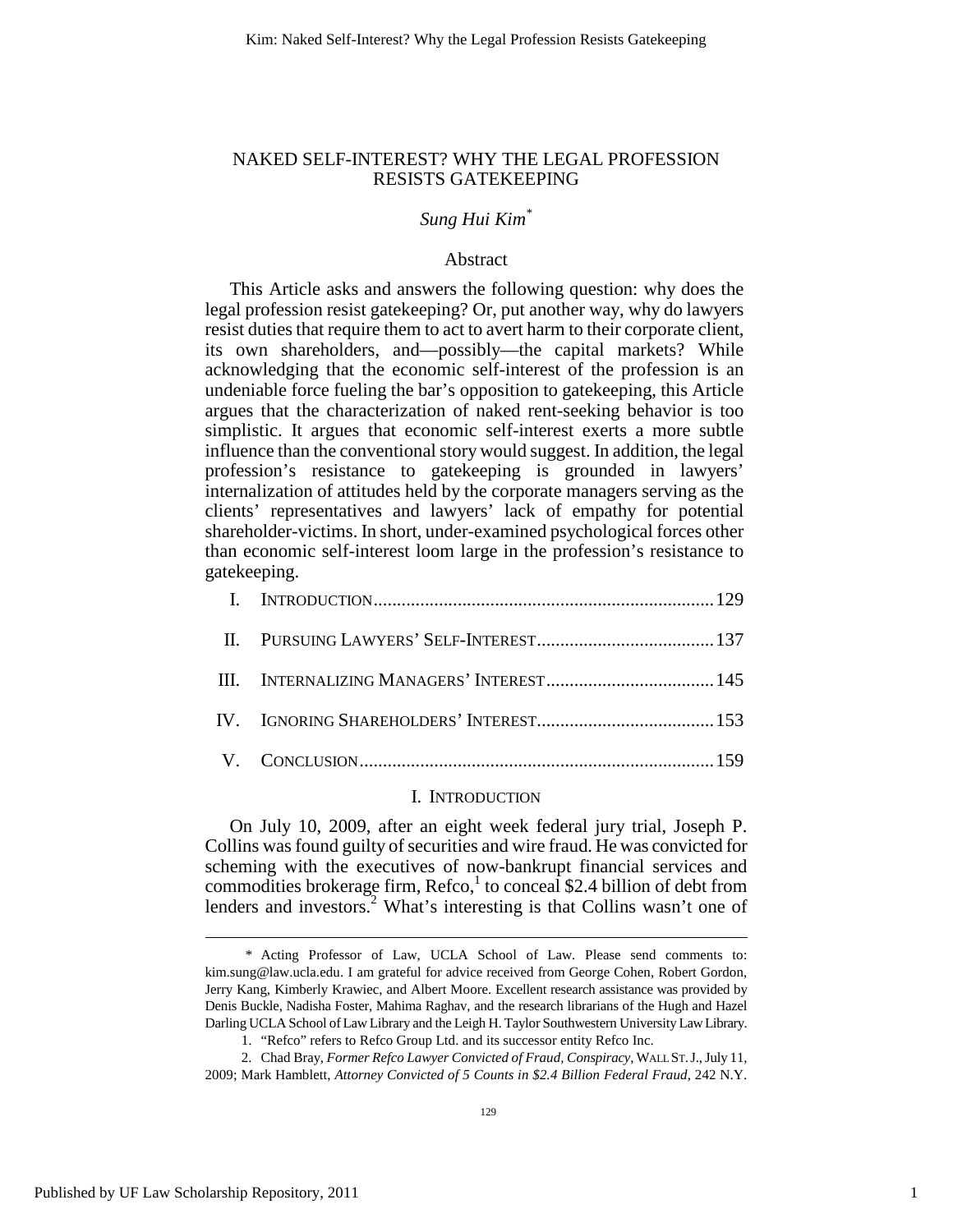those executives. He was instead their lawyer. And he wasn't just a small solo practitioner acting as the prototypical "mob" lawyer. Instead, Collins was a partner of the large and prestigious law firm of Mayer Brown LLP and head of the firm's derivatives practice.

According to Assistant U.S. Attorney Christopher Garcia, Collins played an indispensable role in facilitating "massive sham loan transactions."<sup>3</sup> Garcia accused Collins of enabling Refco executives to hide hundreds of millions of dollars in debt by concealing various "round trip" loan transactions in which Refco parked debt at a holding company during accounting reviews and shortly thereafter moved the debt back to Refco.<sup>4</sup> Garcia also argued that Collins prepared documents that lied about the company's debt position, duping a private equity firm which bought a controlling stake in Refco, and later enabling Refco executives to fleece public investors to the tune of \$500 million.<sup>5</sup>

"Why? Why did [Collins] lie for Refco?" Garcia asked the jury with rhetorical flourish. "Because it was his biggest client from 1997 through the collapse of Refco. This man made more than \$40 million for his firm."<sup>6</sup>

Taking the stand, Collins claimed, perhaps predictably, the defense of ignorance: "I didn't personally spend a lot of time. I delegated them . . . . I didn't structure them. I didn't negotiate them. I didn't talk to customers about them. They just didn't require much of my time."<sup>7</sup> Collins insisted that it was not his job to monitor his client's transactions, which would have simply been impossible.

We may never know the ultimate truth about "whether Joe Collins was on the inside or the outside—whether [the executives] kept him out of the loop, whether they kept him at arm's length, whether they lied to him so he could represent Refco."<sup>8</sup> Nevertheless, Collins' claim that he just didn't know remains troubling in light of Refco's long rap sheet of rogue transactions and prior criminal prosecutions<sup>9</sup> and the bizarre nature of various loan transactions. It's frankly tough to understand how Collins could have missed the red flags. As one former Mayer Brown lawyer noted, "It's hard for me to understand how anyone could work on loan documents and not ask, 'What is the purpose behind this loan?' . . . . When you're doing a financing, knowing the use of proceeds is important to understand whether the loan is illegal."<sup>10</sup> At the very least, the conviction

 $\overline{a}$ 

8. Hamblett, *supra* note 3 (internal quotation marks omitted).

history of citations and criminal sentences of Refco's former executives—stretching back to 1969). 10. *Id*. at 88 (internal quotation marks omitted).

L.J., July 13, 2009, at 1.

 <sup>3.</sup> Mark Hamblett, *Defense Claims Refco Officials Lied to Lawyers About Fraud*, 241 N.Y. L.J., May 14, 2009, at 1 (internal quotation marks omitted).

 <sup>4.</sup> *Id.*; Mark Hamblett, *Collins Takes Stand to Defend His Role as Attorney for Refco*, 241 N.Y. L.J., June 19, 2009, at 1 [hereinafter Hamblett, *Collins Takes Stand*]; Mark Hamblett, *Judge Declines to Grant Mistrial over Jury Unrest in Collins Case*, 242 N.Y. L.J., July 10, 2009, at 1.

 <sup>5.</sup> Hamblett, *supra* note 3; Hamblett, *Collins Takes Stand*, *supra* note 4*.*

 <sup>6.</sup> Hamblett, *supra* note 3 (internal quotation marks omitted).

 <sup>7.</sup> Hamblett, *Collins Takes Stand*, *supra* note 4 (internal quotation marks omitted)*.*

 <sup>9.</sup> *See* Susan Beck, *Target Practice*, 30 AM. LAW., Nov. 2008, at 84, 87 (recounting the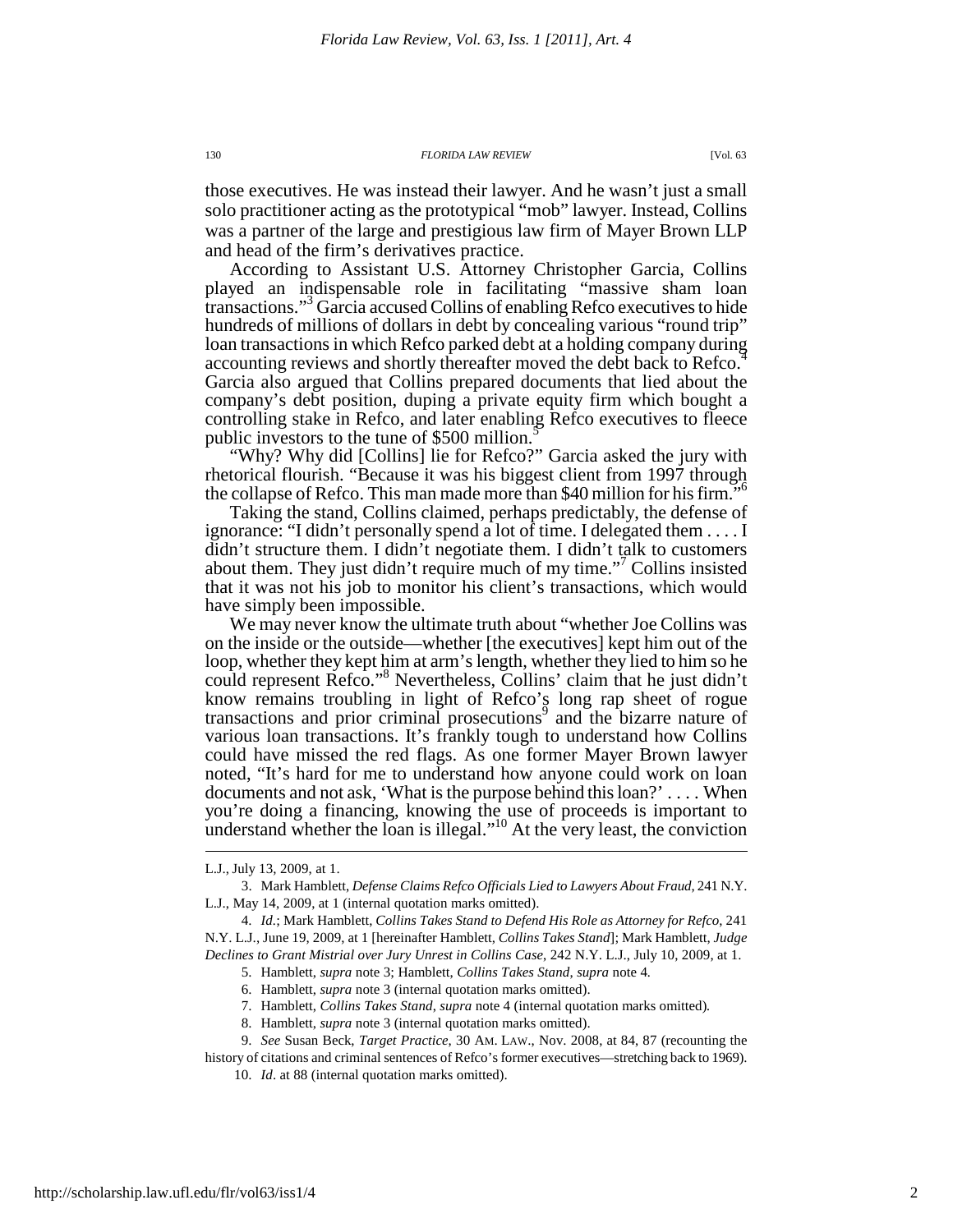of Collins is a stunning reminder that the problem of lawyers' acquiescence in massive financial frauds hasn't gone away and won't anytime soon.<sup>11</sup>

The last major scandal plagued with allegations of lawyer misconduct<sup>12</sup> is now known by the single word "Enron." When that disaster was brought to light, Congress responded swiftly by enacting § 307 of the Sarbanes-Oxley Act of 2002 ("Sarbanes-Oxley § 307" or just "§ 307"), $^{13}$  the "first federal statute in American history to regulate lawyers directly and broadly."<sup>14</sup> The statute gave to the Securities and Exchange Commission (SEC) an explicit, sweeping mandate to establish "minimum standards of professional conduct" for lawyers "appearing and practicing before the Commission in any way in the representation of [public] issuers."<sup>15</sup> By enacting Sarbanes-Oxley § 307, Congress formally recognized lawyers' role as "gatekeepers"—"private intermediaries who can prevent harm to the securities markets by disrupting the misconduct of their client representatives."<sup>16</sup>

But, as any lawyer then practicing recalls, the legal profession was horrified by this pro-regulatory turn of events. Just as it had done in previous battles with the SEC over lawyers' gate keeping obligations,  $17$  the organized bar<sup>18</sup> aggressively lobbied against the passage of  $\S$  307.<sup>19</sup> When

 13. Sarbanes-Oxley Act of 2002, Pub. L. No. 107-204, § 307, 116 Stat. 745, 784 (codified at 15 U.S.C. § 7245 (2006)).

 14. William H. Simon, *After Confidentiality: Rethinking the Professional Responsibilities of the Business Lawyer*, 75 FORDHAM L. REV. 1453 (2006). Professor William Simon notes that the second such federal statute was the "'Jobs Act'" provision, which requires tax advisors to disclose transactions having a potential for tax avoidance or evasion. *Id.* at 1453 & n.2.

 15. 15 U.S.C. § 7245 (2006). As further defined by the regulations, lawyers deemed to be "appearing and practicing before the Commission" (and thus covered by Part 205) include all lawyers who communicate with the SEC, represent issuers in their dealings with the SEC, and advise on matters pertaining to securities laws. *See* Implementation of Standards of Professional Conduct for Attorneys, Securities Act Release No. 33-8185, 68 Fed. Reg. 6296, 6297 (Feb. 6, 2003) (codified at 17 C.F.R. § 205.2(a)(1)(i)–(iii) (2006)) [hereinafter SEC Final Rule]. Also, only attorneys for SEC-reporting companies are covered by the rule. *See id.* § 205.2(h).

 16. This definition of "gatekeepers" first appeared in Sung Hui Kim, *Gatekeepers Inside Out*, 21 GEO.J. LEGAL ETHICS 411, 413 (2008), but is modified and adapted from that set forth in Reinier H. Kraakman, *Gatekeepers: The Anatomy of a Third-Party Enforcement Strategy*, 2 J.L. ECON. & ORG. 53 (1986) (describing "gatekeeper liability" as "liability imposed on private parties who are able to disrupt misconduct by withholding their cooperation from wrongdoers").

 17. Those gatekeeping battles are discussed in Kim, *supra* note 12, at 77–93 (canvassing the battles going back to the 1970s).

 18. For simplicity and ease of reading, I will often refer to the view from "the organized bar," or "the legal profession" to represent what I have found to be the dominant voice that has emerged

 <sup>11.</sup> Indeed, sometimes lawyers are the *primary* perpetrators of fraud. For a recent news story, see, for example, Benjamin Weiser, *Lawyer Pleads Guilty in \$400 Million Fraud*, N.Y.TIMES, May 12, 2009, at A23 (reporting on New York lawyer Marc S. Dreier's guilty plea for perpetrating a fraud of \$400 million).

 <sup>12.</sup> *See* Sung Hui Kim, *Lawyer Exceptionalism in the Gatekeeping Wars*, 63 SMU L. REV. 73, 89 n.110 (2010) (summarizing law firms' alleged involvement in the Enron scandal); Milton C. Regan, Jr., *Teaching Enron*, 74 FORDHAM L.REV. 1139, 1140 (2005) (discussing the assumption of lawyers' required services in the Enron scandal).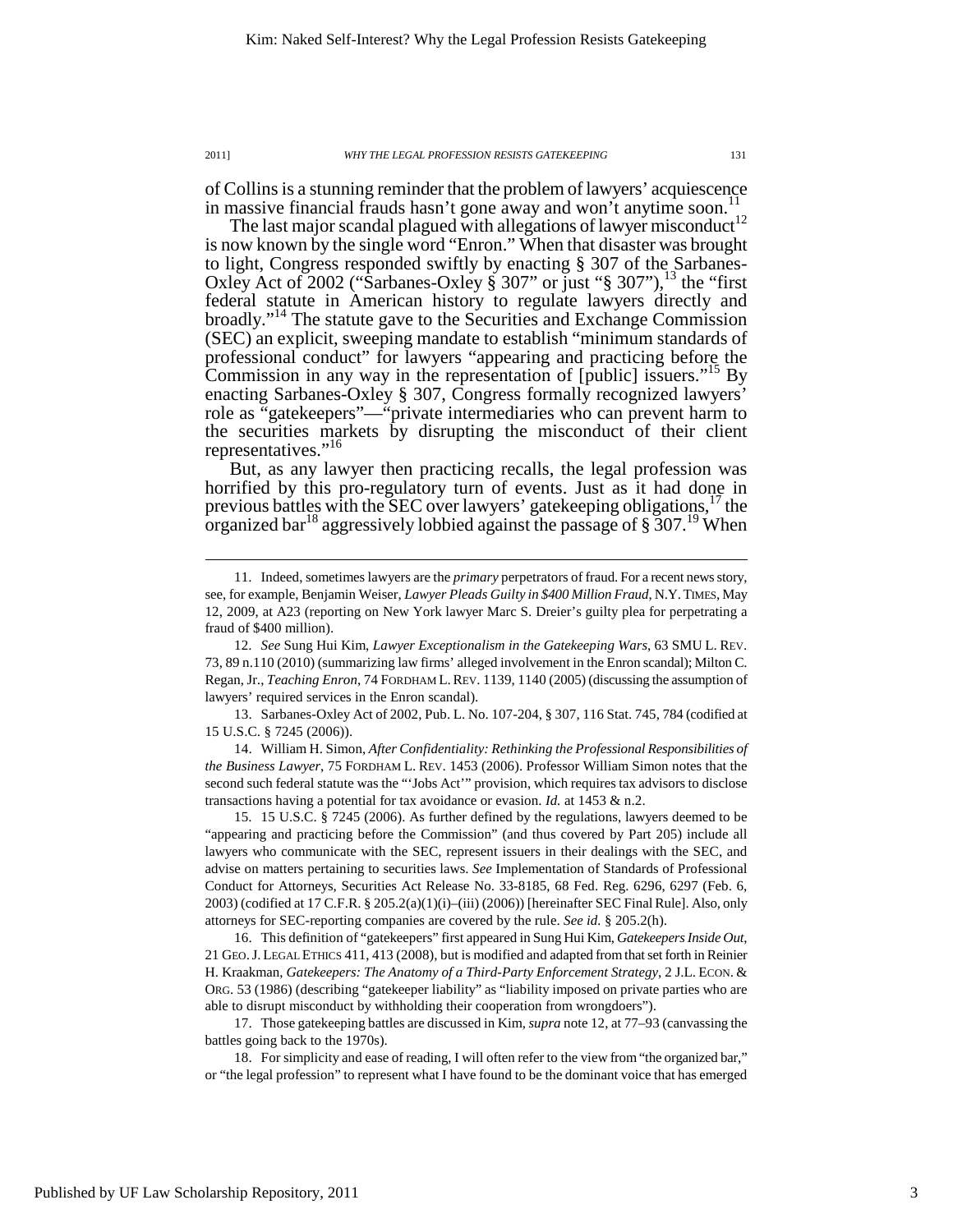those efforts failed, lawyers circled the wagons and fought against the SEC's rulemaking to implement  $\S 307<sup>20</sup>$  The bar took special aim at the SEC's two "noisy withdrawal" proposals. These proposals (1) required lawyers to resign if intra-corporate remedies to rectify material law violations proved to be futile and (2) required lawyers (or, alternatively, companies) to report lawyers' withdrawal "based on professional considerations" to the SEC.<sup>21</sup> (Auditors have been subject to a similar reporting obligation since  $1995.$ )<sup>22</sup> Just as predictably, the SEC backed down from its noisy withdrawal proposals, making both the notice to the SEC and the lawyer's withdrawal entirely discretionary.

At the core of the bar's opposition was hostility to the general notion of "lawyer as gatekeeper"—that lawyers should have any obligations to the public or the capital markets that could put them at odds with their client representatives. Although the bar might tolerate lawyers as attack dogs (at least unofficially in advertisements<sup>23</sup> and beauty contests), it rejects both officially and unofficially the idea of lawyers as watchdogs.<sup>24</sup> Official comments in the SEC administrative rulemaking process complained that the proposed rules could "eviscerate the attorney's

 19. *See* Susan P. Koniak, *Corporate Fraud: See Lawyers*, 26 HARV.J.L. & PUB. POL'Y 195, 220–21 (2003).

 20. *See* RONALD D. ROTUNDA & JOHN S. DZIENKOWSKI, LEGAL ETHICS: THE LAWYER'S DESKBOOK ON PROFESSIONAL RESPONSIBILITY 579 (2009) ("It is widely believed that the ABA moved to adopt the amendments to Rule 1.13 and Rule 1.6 to forestall the SEC's consideration and adoption of the proposed mandatory noisy withdrawal regulations.").

 21. *See* Implementation of Standards of Professional Conduct for Attorneys, Securities Act Release No. 33-8150, 67 Fed. Reg. 71,670 (proposed Nov. 21, 2002); Implementation of Standards of Professional Conduct for Attorneys, Securities Act Release No. 33-8186, 68 Fed. Reg. 6324 (proposed Jan. 29, 2003).

 22. *See* 15 U.S.C. § 78j-1 (Supp. IV 1998); Private Securities Litigation Reform Act of 1995, Pub. L. No. 104-67, § 301(b)(3), 109 Stat. 737, 762, 763 (codified at 15 U.S.C. § 78j-1(b)(3) (2006)).

 23. Florida Bar v. Pape, 918 So. 2d 240, 242–43 (Fla. 2005) (barring attorney Marc Andrew Chandler from displaying his ad featuring a spike-collared canine with the catchy "1-800-PIT-BULL"); Nathan Koppel, *Objection! Funny Legal Ads Draw Censure*, WALL ST.J.,Feb. 7, 2008, at A1.

 24. *See, e.g*., Letter from Ass'n of the Bar of the City of N.Y. to Jonathan G. Katz, Sec'y, Sec. & Exch. Comm'n 8 (Dec. 16, 2002), http://www.abcny.org/pdf/report/Sarbanes-Oxley%20Comments.pdf [hereinafter ABCNY 2002 Letter] ("[The proposed rules] assign a "watchdog" function to attorneys. . . . [A]ttorneys are required to report the misconduct of others even where the attorney played no role in any of the actions that led to the violation.").

within the legal profession to protest external regulation by the SEC. However, I acknowledge that there is no monolithic view of the bar and that our legal profession comprises heterogeneous communities of lawyers with competing normative visions. *See, e.g*., Theodore Schneyer, *Professionalism as Politics: The Making of a Modern Legal Ethics Code*, *in* LAWYERS' IDEALS/LAWYERS' PRACTICES: TRANSFORMATIONS IN THE AMERICAN LEGAL PROFESSION 95, 140 (Robert L. Nelson et al. eds., 1992) (noting the "heterogeneity of ethical views" within the legal profession); Tanina Rostain, *Sheltering Lawyers: The Organized Tax Bar and the Tax Shelter Industry*, 23 YALE J. ON REG. 77, 96–109 (2006) (identifying the anti-tax shelter faction of the tax bar).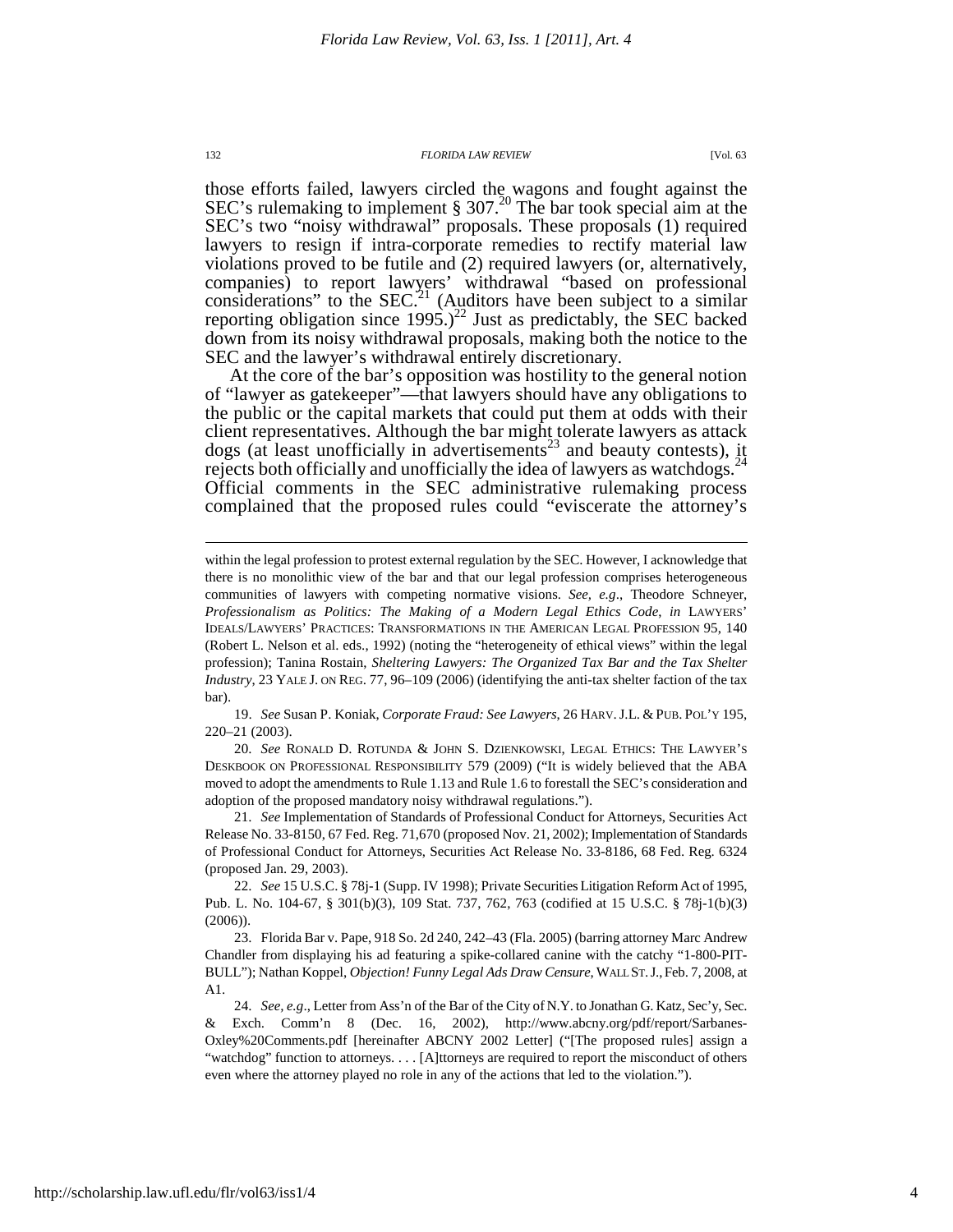traditional role as advocate, confidant and advisor"<sup>25</sup> and "risk destroying the trust and confidence many issuers have up to now placed in their legal counsel."<sup>26</sup> They worried that the proposals would "drive a wedge between client and the counsel who advised it on a matter $^{27}$  and decried that "the Commission would be using the attorney as the Commission's eyes and ears to build a case against the client.<sup>528</sup> Lawyers maintained that by "requiring attorneys to police and pass judgment on their clients,"<sup>29</sup> lawyers for corporations would slide down the slippery slope from trusted counselor to policeman.<sup>30</sup>

Since the SEC's retraction of its noisy withdrawal proposals, much of the furor over gatekeeping has waned. But the battles are far from over. After the regulations promulgated under Sarbanes-Oxley § 307 were enacted, the American Bar Association (ABA) published a carefully crafted statement asserting that "lawyers for the corporation . . . are not 'gatekeepers' of corporate responsibility in the same fashion as public accounting firms."<sup>31</sup> Also, the Washington and California state bar associations openly flouted the SEC's authority to adopt its regulations

 $\overline{a}$ 

 28. Letter from Debevoise & Plimpton to Jonathan G. Katz, Sec'y, Sec. & Exch. Comm'n (Mar. 31, 2003), http://www.sec.gov/rules/proposed/s74502/debevoise1.htm.

 29. Letter from Sullivan & Cromwell to Jonathan G. Katz, Sec'y, Sec. & Exch. Comm'n (Dec. 18, 2002), http://www.sec.gov/rules/proposed/s74502/sullivanc1.htm ("By effectively requiring attorneys to police and pass judgment on their clients, the basic attorney-client is altered fundamentally—instead of viewing attorneys as confidential advisors, clients may begin to view their attorneys as also being agents of the Commission. The resulting chilling effect on communications could result in less attorney involvement . . . .").

 30. *See, e.g*., Letter from Am. Corp. Counsel Ass'n to Jonathan G. Katz, Sec'y, Sec. & Exch. Comm'n (Dec. 18, 2002), http://www.sec.gov/rules/proposed/s74502/bnagler1.htm (noting that the proposed rules "take an unprecedented and unnecessary step toward changing the role of a corporate lawyer from one of a trusted legal counselor to one of a whistle-blowing policeman"); Letter from Am. Corp. Counsel Ass'n to Jonathan G. Katz, Sec'y, Sec. & Exch. Comm'n (Apr. 7, 2003), http://www.sec.gov/rules/proposed/s74502/acca040703.htm [hereinafter ACCA 2003 Letter] ("If we move toward regulations that turn lawyers into cops on the beat, we will be making a decision to fundamentally change the lawyer-client relationship from one based on trust and advice, to one inclined toward prosecutorial responsibilities."); Letter from Comm. on Prof'l Responsibility & Conduct, State Bar of Cal. to Jonathan G. Katz, Sec'y, Sec. & Exch. Comm'n (Apr. 4, 2002), http://www.sec.gov/rules/proposed/s74502/copracsbc040403.htm ("The Commission rules requiring or permitting disclosure of corporate secrets outside the corporate structure, however, will necessarily subvert and turn on its head the relationship of trust between client and lawyer.").

 31. *Report of the American Bar Association Task Force on Corporate Responsibility*, 59 BUS. LAW. 145, 156 (2003).

 <sup>25.</sup> *See, e.g*., *id*.

 <sup>26.</sup> Letter from Am. Bar Ass'n to Jonathan G. Katz, Sec'y, Sec. & Exch. Comm'n 26 (Dec. 18, 2002) [hereinafter ABA Letter].

 <sup>27.</sup> *See, e.g*., Letter from 77 Law Firms to Jonathan G. Katz, Sec'y, Sec. & Exch. Comm'n (Dec. 18, 2002), http://www.sec.gov/rules/proposed/s74502/77lawfirms1.htm [hereinafter Law Firms Letter]; ABA Letter, *supra* note 26 ("We believe that [the SEC proposals] . . . risk destroying the trust and confidence many issuers have up to now placed in their legal counsel, creating divided loyalties and driving a wedge into the attorney-client relationship.").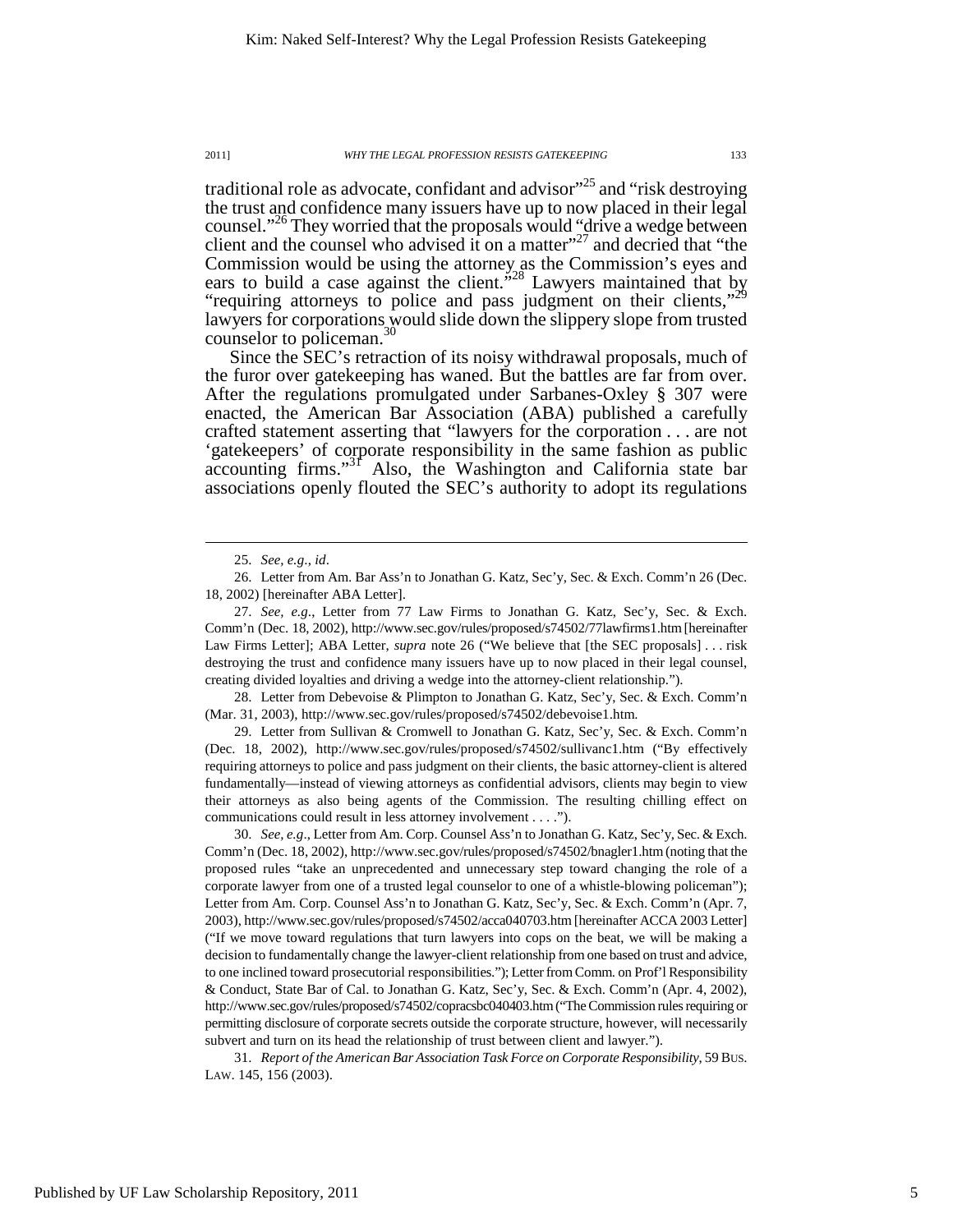(notwithstanding  $\S 307$ ).<sup>32</sup> Still today, the bar continues to denounce the SEC for targeting lawyers who are merely "engaged in what lawyers do," as if to suggest that lawyers should be immune from liability so long as their complicity is mediated through "legal services."<sup>33</sup>

And Sarbanes-Oxley § 307 may turn out to be just a prelude of things to come. As recently as July 30, 2009, Senator Arlen Specter of Pennsylvania introduced a bill<sup>34</sup> that would effectively reverse a 1994 U.S. Supreme Court decision that shielded law firms, accounting firms, and investment banks from investor lawsuits alleging aiding and abetting violations of § 10(b) and Rule 10b-5, the principal anti-fraud provisions of the Securities Exchange Act of 1934.<sup>35</sup> And in a brief filed on August 6, 2009, the SEC argued that law firms should be held primarily liable for knowingly providing false and misleading statements in companies' public disclosures.<sup>36</sup> As the Collins conviction demonstrates, lawyers' complicity in corporate securities fraud remains a timely, if understudied, issue.

In this Article, I ask and answer a fundamental question: *why* does the legal profession so stridently resist gatekeeping?<sup>37</sup> After all, aren't lawyers supposed to be "officers of the legal system," as touted by the ABA Model Rules of Professional Conduct? $3^8$  Or, even if you reject that

 34. *See* Liability for Aiding & Abetting Securities Violations Act of 2009, S. 1551, 111th Cong. (2009); Ameet Sachdev, *SEC Takes Sword to Shield Protecting Lawyers from Investors' Suits*, CHI.TRIB., Aug. 11, 2009, http://articles.chicagotribune.com/2009-08-11/news/0908100445\_1\_mayerbrown-refco-securities-fraud.

 35. Cent. Bank of Denver, N.A. v. First Interstate Bank of Denver, N.A., 511 U.S. 164, 191 (1994).

 36. The SEC stated that a third party also may be primarily liable if the entity provides the false or misleading information that another person puts into a false statement. Brief for the SEC, Amicus Curiae, In Support of the Position of Plaintiffs-Appellants on the Issue Addressed and in Support of Neither Affirmance nor Reversal at 6, Pac. Mgmt. Co. v. Mayer Brown LLP, 603 F.3d 144 (2d Cir. 2010) (No. 09-1619-cv).

 37. *See* Kim, *supra* note 12. Elsewhere, I have addressed the related but separate question of *how* lawyers go about waging their war against gatekeeping and what rhetorical techniques they employ to make their case. In this Article, I seek to explore *why* lawyers resist gatekeeping duties.

38. MODEL RULES OF PROF'L CONDUCT,PREAMBLE:ALAWYER'S RESPONSIBILITIES (2010) ("A

http://scholarship.law.ufl.edu/flr/vol63/iss1/4

 <sup>32.</sup> *See* Roger C. Cramton et al., *Legal and Ethical Duties of Lawyers After Sarbanes-Oxley*, 49 VILL. L. REV 725, 799–808 (2004) (describing the SEC's stand-off with the Washington and California state bar associations, which challenged the SEC's authority to implement portions of Part 205 regulations).

 <sup>33.</sup> *See, e.g*., David B. Bayless, *Recent SEC Enforcement Actions Against In-House Lawyers: Its Impact on Legal and Compliance*, *in* INTERNAL INVESTIGATIONS 2008: LEGAL, ETHICAL & STRATEGIC ISSUES 665, 670, 676 (PLI Corp. Law & Practice, Course Handbook Series No. B-1679, 2008) ("[L]awyers, when engaged in what lawyers do, should not normally be the subject of enforcement actions. . . . Even assuming the SEC's allegations are true . . . , the type of conduct that those in-house lawyers engaged in is the type of conduct that lawyers typically undertake . . . . It is unusual, to say the least, for these types of actions to be the subject of an SEC enforcement action for securities fraud."). The implication that lawyers should be exempt from liability for providing legal assistance contradicts principles of tort, agency and criminal law, which do not excuse lawyers whose assistance furthers illegality. *See* Geoffrey C. Hazard, Jr., *How Far May a Lawyer Go in Assisting a Client in Legally Wrongful Conduct?*, 35 U. MIAMI L. REV. 669, 677–83 (1981).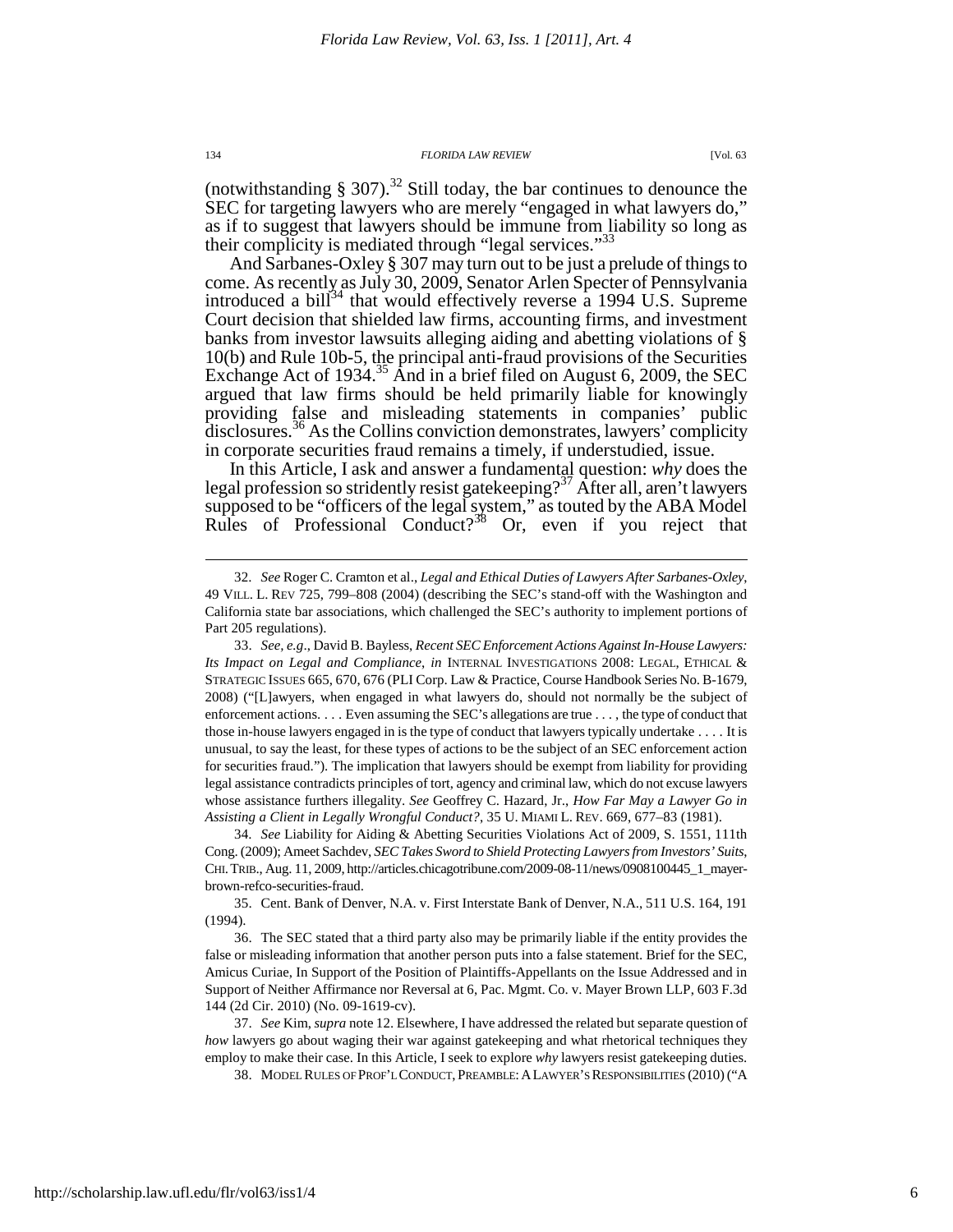characterization, *why* do lawyers resist duties that only require them to avert gross harm to their corporate clients? We are now too familiar with the chaos unleashed by the massive frauds at Enron, WorldCom, Refco, Bernard L. Madoff Investment Securities, and Bear Stearns Asset Management Fund. So, why does the legal profession resist measures designed to avert potential financial calamity?

For many readers, the answer will be obvious: "It's the money, stupid!" Or in more scholar-speak, "It's about economic self-interest." Indeed, no lawyer wants to expand her financial liability with duties backed by civil or administrative sanction, and no profession wants to be shackled with additional rules that raise the costs of legal practice. On the one hand, economic self-interest is an undeniable force fueling the bar's opposition to gatekeeping. On the other hand, the characterization of naked rent-seeking behavior misses crucial subtleties and portrays a degree of "naive cynicism"—the inclination to think that others are more prone to bias than oneself could ever be.<sup>39</sup> While economic self-interest plays an important role here, it exerts a more complex influence than conventionally understood. Moreover, there are motivations other than self-interest that loom large in the bar's resistance to gatekeeping. And these complexities should inform our legal and social responses.

In Part I, I examine the role that economic self-interest plays in the bar's script of resistance. Drawing on insights from social cognition,  $40 \text{ I}$ advance an alternative understanding of the cognitive mechanisms by which self-interest shapes the bar's public stance. In Parts II and III, I identify two other psychological forces that influence the bar's motivations in subtle ways. First, lawyers overwhelmingly tend to internalize the antiregulatory attitudes held by those senior corporate managers who typically serve as lawyers' de facto clients.<sup>41</sup> Although lawyers' self-interest is a

 40. Social cognition is the intersection between the traditionally separate fields of social psychology and cognitive psychology. For an overview of social cognition, see SUSAN T. FISKE & SHELLEY E. TAYLOR, SOCIAL COGNITION: FROM BRAINS TO CULTURE (2008).

 41. For the vast majority of legal representations and all representations governed by Sarbanes-Oxley § 307, the corporation is the *de jure* client, not any of its constituents, including the board, shareholders, or managers. However, given that all lawyers report directly or indirectly to

lawyer, as a member of the legal profession, is a representative of clients, an officer of the legal system and a public citizen having special responsibility for the quality of justice."). Although attorney professional conduct is governed by the rules promulgated by the highest court in the state in which the attorney practices, most state professional conduct codes are modeled after the ABA's Model Rules.

 <sup>39.</sup> *See, e.g*., Adam Benforado & Jon Hanson, *Naive Cynicism: Maintaining False Perceptions in Policy Debates*, 57 EMORY L.J. 499 (2008); Joyce Ehrlinger et al., *Peering into the Bias Blind Spot: People's Assessments of Bias in Themselves and Others*, 31 PERSONALITY &SOC. PSYCHOL.BULL. 680 (2005); Nicholas Epley & David Dunning, *Feeling "Holier Than Thou": Are Self-Serving Assessments Produced by Errors in Self- or Social Prediction?*, 79 J. PERSONALITY & SOC. PSYCHOL. 861 (2000); Justin Kruger & Thomas Gilovich, *"Naive Cynicism" in Everyday Theories of Responsibility Assessment: On Biased Assumptions of Bias*, 76 J. PERSONALITY &SOC. PSYCHOL. 743 (1999); Dale T. Miller & Rebecca K. Ratner, *The Disparity Between the Actual and Assumed Power of Self-Interest*, 74 J. PERSONALITY & SOC. PSYCHOL. 53 (1998).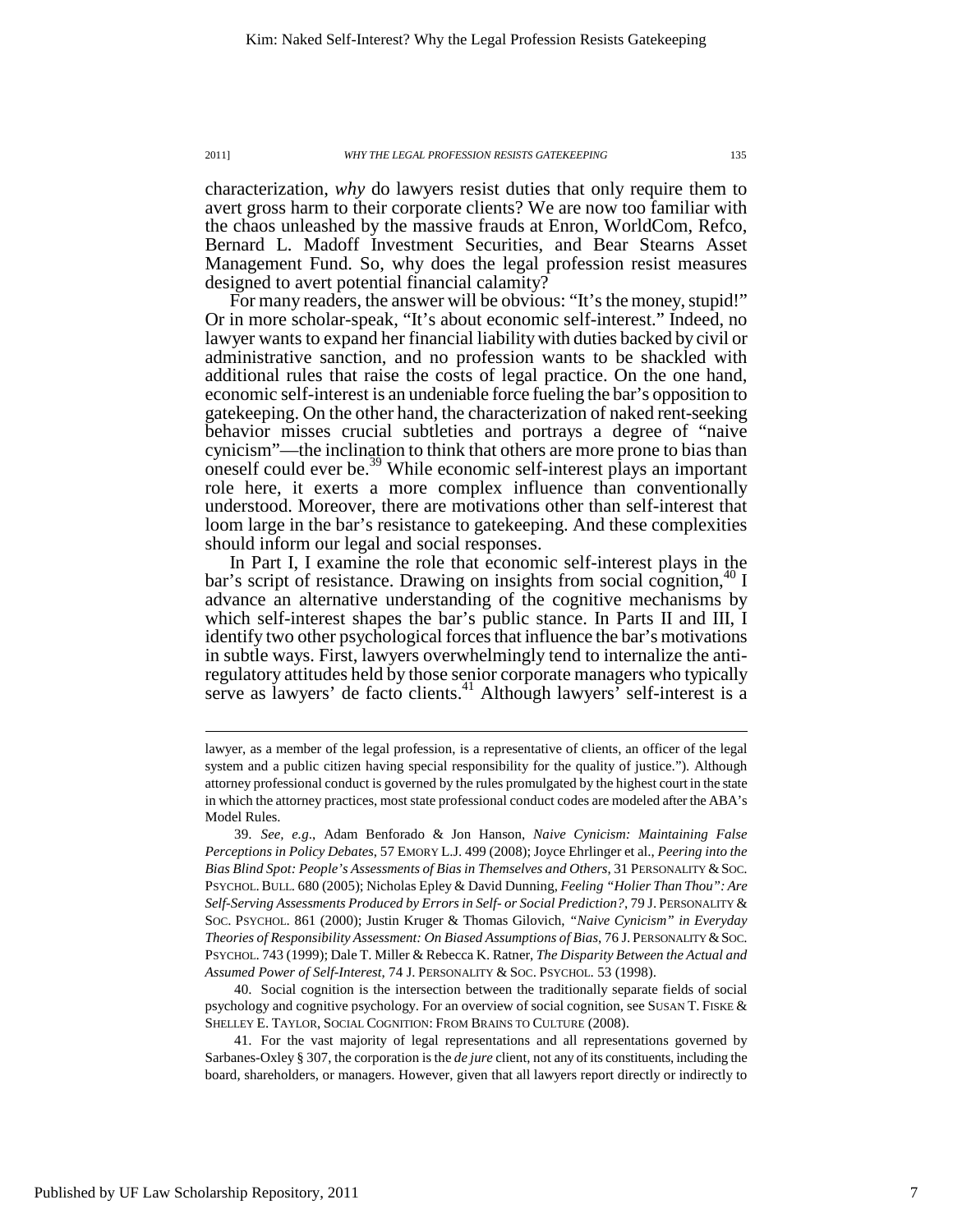factor here as well, cognitive dissonance mechanisms more robustly explain this internalization phenomenon. Second, lawyers are inclined to be indifferent to (if not downright dismissive about) the interests of their clients' shareholders who stand to be the greatest beneficiaries of lawyer gatekeeping. Again, I do not deny the likely contributions of lawyers' selfinterest here. But I argue that the abstractness of shareholders greatly hinders lawyers' ability to empathize with these particular victims of corporate malfeasance.

As supporting evidence, I offer primarily, though not exclusively, the rhetoric of the organized bar in opposition to the SEC's attempt to implement Part 205 regulations under Sarbanes-Oxley § 307. The particular source of rhetoric that I excavate comprises the bar's official comments filed during the notice-and-comment rulemaking process, and I pay special attention to those comments filed by collections of prominent law firms and bar associations.<sup>42</sup> To be sure, there are inherent limitations in any attempt to generalize about professional views from published sources, let alone the particular subset that I explore. Nonetheless, the carefully vetted nature of these comments should ensure that they are a reasonably representative sample of the official views from the bar.<sup>4</sup>

Although this Article mainly addresses lawyers' disputed role as capital markets' gatekeepers, it also illuminates the broader debate over whether "lawyers should help or resist their clients' attempts to evade or nullify regulation"<sup>44</sup> and whether lawyers are entitled to adopt the "Holmesian bad

 43. Because only those law firms who regularly practice securities law are likely to even know about the SEC's solicitation of comments or the filing procedures, comments filed with the SEC are likely to represent the views from those who have the greatest stake in the matter. And since these participants generally understand that their filed comments will be published on the SEC's public Web site, comments are likely to be carefully vetted before filing and thus will tend to reflect the central tendency of views of their constituents, as opposed to outlier views. Finally, since Sarbanes-Oxley § 307 represents the most recent and significant battle over gatekeeping obligations between the SEC and the bar, comments will tend to reflect, more or less, current understandings of the bar.

44. Robert W. Gordon, *The Independence of Lawyers*, 68 B.U. L. REV. 1, 12 (1988).

senior corporate managers who are vested with the authority to define corporate objectives and direct lawyers' activities, these managers serve as lawyers' *de facto* clients. *See* Sung Hui Kim, *The Banality of Fraud: Re-Situating the Inside Counsel as Gatekeeper*, 74 FORDHAM L.REV. 983, 1008 (2005); Kim, *supra* note 16, at 443–44.

 <sup>42.</sup> Let me briefly describe my methodology. On its Web site, the SEC listed 252 official comments to the Part 205 proposals. Due to errors on the Web site, only 243 of the comments were actually available for download. First, I personally reviewed carefully all the major comment letters—those submitted by large clusters of law firms, bar associations, and individual law firms who are reputable in the field of securities practice for purposes of understanding the types of arguments commonly asserted by the bar. I more quickly reviewed the rest. Second, two student research assistants coded the comment letters for the specific types of arguments made (e.g., lawyer as "zealous advocate," SEC as "prosecutor," or contrasting lawyers with auditors). Finally, I downloaded the comments into a database, which allowed me to conduct targeted text search queries. *Comments on Proposed Rule: Implementation of Standards of Professional Conduct for Attorneys*, U.S. SEC. & EXCH. COMM'N, http://www.sec.gov/rules/proposed/s74502.shtml (last modified Apr. 22, 2004).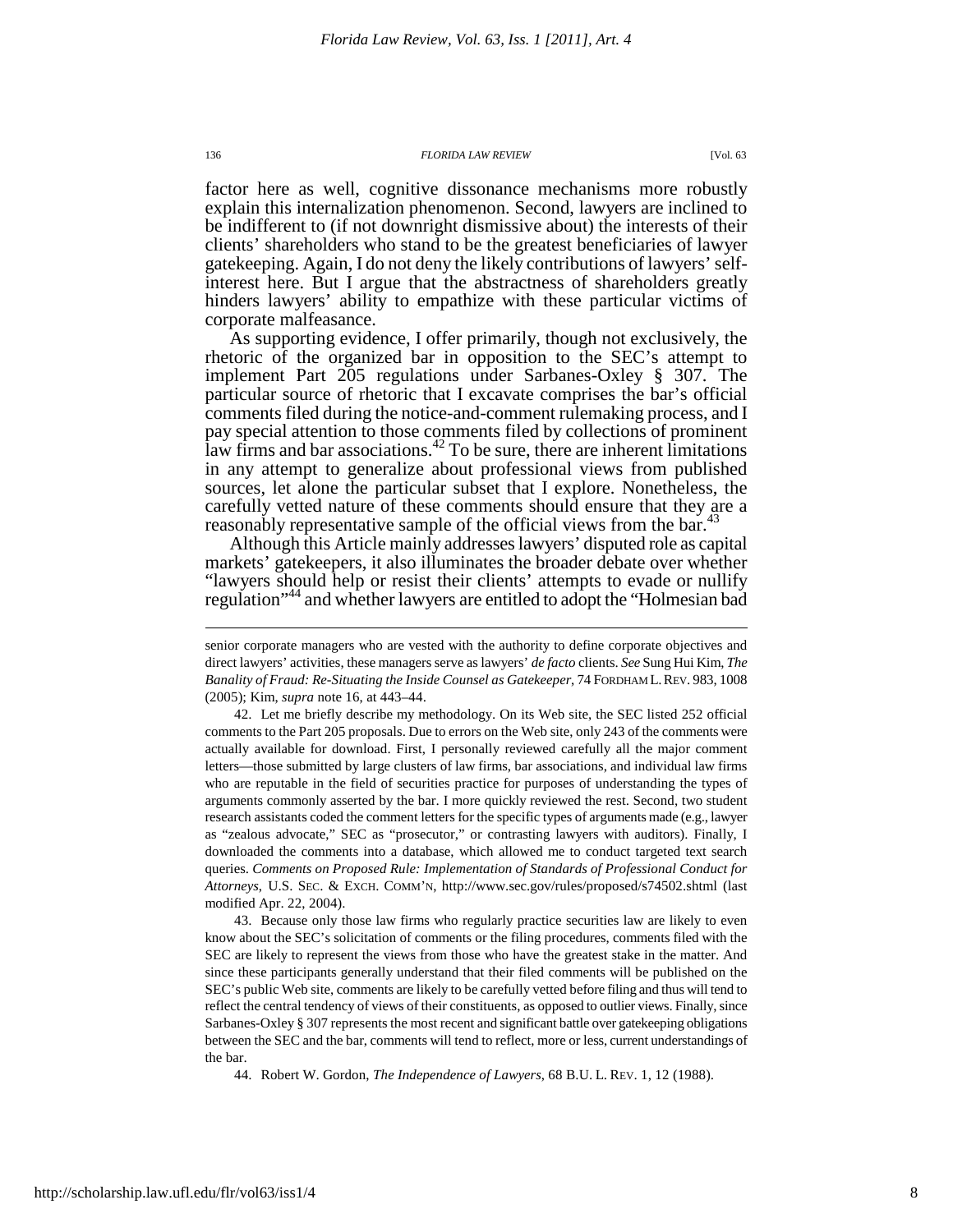man view of law,"<sup>45</sup> which approaches the law as if law were the enemy.<sup>46</sup> These, too, are questions that will not recede anytime soon.

## II. PURSUING LAWYERS' SELF-INTEREST

Professor Deborah Rhode could not have said it more bluntly: "[Lawyers' c]oncern about third-party lawsuits is the elephant in the room when bar ethics rules are debated."<sup>47</sup> None of this should surprise anyone who is familiar with either the history of the bar's professional rulemaking<sup>48</sup> or the decades of social cognition research showing that we are motivated by our own economic self-interest<sup>49</sup> and that we tend to conflate "fairness" with that which benefits ourselves financially.<sup>50</sup> For example, in one classic study, student subjects were asked to *imagine* that they had worked different durations at a collaborative task. They were then queried as to what a just compensation would be both for themselves and for others who had "worked" more or less than they.<sup>51</sup> Subjects who "worked" longer hours tended to claim that an equal hourly wage was fair. Subjects who "worked" shorter hours tended to claim that equal pay, regardless of the number of hours worked, was fair.<sup>52</sup> In other words, their answers indicated that their fairness judgments were compromised by their desire for more money.

In this particular experiment, no *real* money was on the line. But similar results have been confirmed in experiments with actual payoffs<sup>5</sup> and field studies in the real world.<sup>55</sup> Indeed, the existence of the selfserving bias is amply supported in the theoretical and empirical literature.<sup>5</sup>

47. Deborah L. Rhode, *Moral Counseling*, 75 FORDHAM L. REV. 1317, 1333 (2006).

 48. Schneyer, *supra* note 18, at 132–35 (noting the bar's preoccupation with matters of selfprotection in crafting the Model Rules).

 49. *See* Kim, *supra* note 41, at 1027–29, for a summary of research on the self-serving bias. 50. *See id*. at 1028.

 51. David M. Messick & Keith P. Sentis, *Fairness and Preference*, 15 J.EXPERIMENTAL SOC. PSYCHOL. 418, 432, 434 (1979).

52. *Id.*

 $\overline{a}$ 

 53. *Id.* at 434 ("[P]eople are capable of ignoring or compromising what they know to be ethically correct in order to achieve a hedonically more preferred outcome.")*.*

 54. *See* David M. Messick & Keith Sentis, *Fairness, Preference, and Fairness Biases*, *in* EQUITY THEORY: PSYCHOLOGICAL AND SOCIOLOGICAL PERSPECTIVES 61, 76–79 (David M. Messick & Karen S. Cook eds., 1983) (reporting on results of field study performed by Professor Eddy Van Avermaet).

 55. *See* Kim, *supra* note 41, at 1028–29 (summarizing field studies, including public school teacher contract negotiations and practicing physicians recommending treatments or prescribing drugs for the sake of small gifts supplied by pharmaceutical companies and equipment suppliers).

 56. Linda Babcock & George Loewenstein, *Explaining the Bargaining Impasse: The Role of Self-Serving Biases*, 11 J. ECON. PERSP. 109, 110 (1997); *see also* Kim, *supra* note 41, at 1027–29

 <sup>45.</sup> W. Bradley Wendel, *Professionalism as Interpretation*, 99 NW.U.L.REV. 1167, 1172–73 (2005).

 <sup>46.</sup> *See* Robert W. Gordon, *A New Role for Lawyers?: The Corporate Counselor After Enron*, 35 CONN. L. REV. 1185, 1191 (2003) (describing this "libertarian-antinomian" view); Kim, *supra*  note 41, at 1013–14.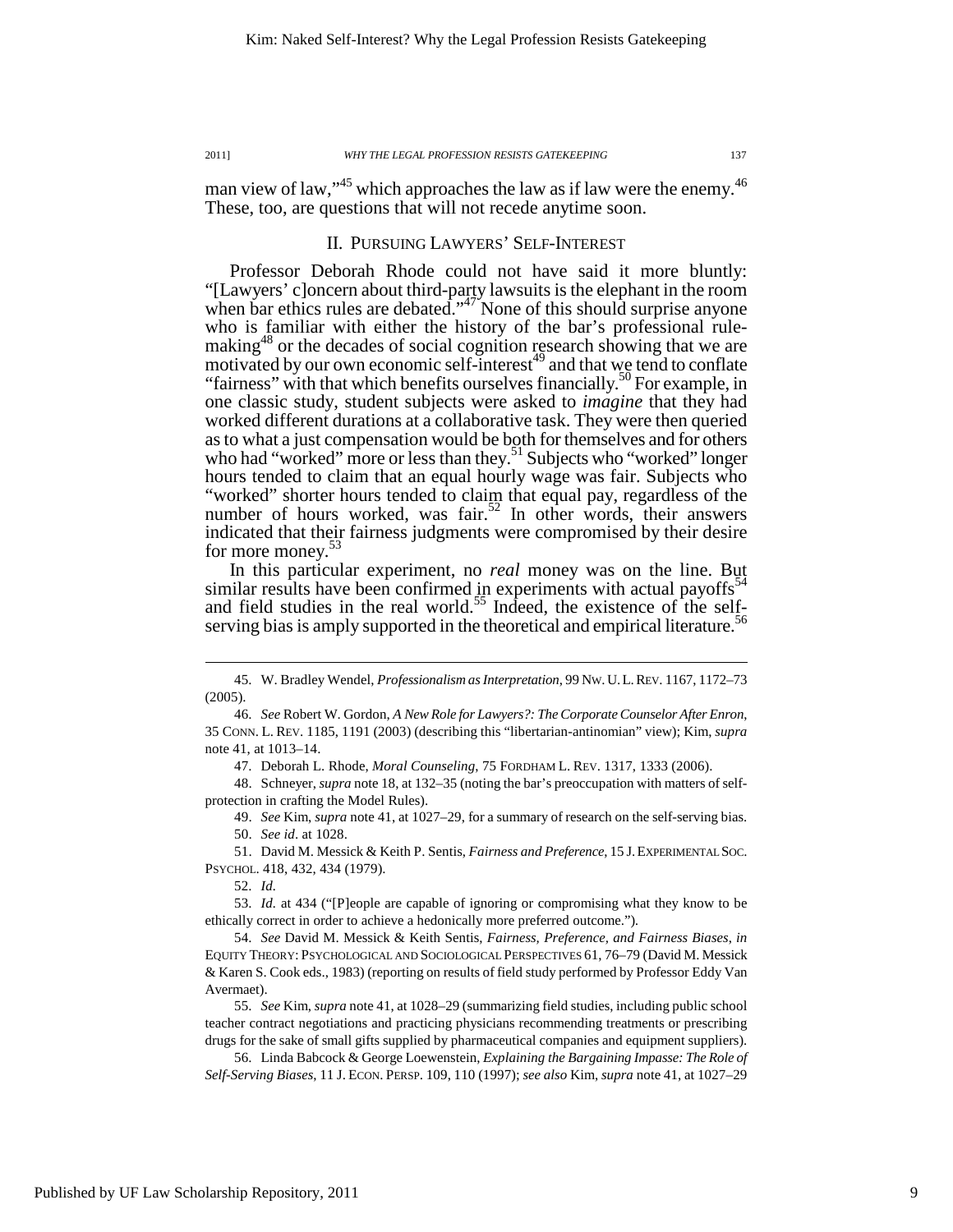Comment letters confirm lawyers' fear that gatekeeping duties might create further liability. Quite explicitly, they argue that lawyers "should not be exposed to liability for lapses in governance";<sup>57</sup> urge that lawyers not be sanctioned other than in connection with SEC disciplinary proceedings under Rule  $102(e)$ ;<sup>58</sup> assert that the SEC's proposed rules "unreasonably" increase[] counsel's exposure to lawsuits by private litigants";<sup>59</sup> warn that following the SEC's proposed rules "will inevitably draw the lawyer into litigation";<sup>60</sup> and urge that the SEC "expressly reaffirm its historic policy of restraint in bringing actions against attorneys for violation of professional conduct rules . . . . "<sup>61</sup>

And, for some, the issue is not merely one of higher regulatory burdens but of baseline survival. Comment letters suggest that following the SEC rules would lead to "career suicide,"<sup>62</sup> be "career-ending,"<sup>63</sup> or result in lawyers being "'black-balled' as to future representations."<sup>64</sup> Lawyers also fear that, one day, they may become structurally irrelevant. Comment letters voice concern that the "fallout" will be nothing less than the exclusion of "lawyers from the inner councils of the corporation"<sup>65</sup> or being "shut out of the client's inner circle";<sup>66</sup> clients "avoiding counsel"

(summarizing the research on the self-serving bias).

 $\overline{a}$ 

 59. *Id*. at 47–48; *see also* Comments of Corp., Fin. & Sec. Law Section of the D.C. Bar to Jonathan G. Katz, Sec'y, Sec. & Exch. Comm'n (Apr. 7, 2003), http://www.sec.gov/rules/proposed/ s74502/cfslsdcbar040703.htm ("In attempting to comply with the part, the attorney will risk substantial personal liability, if the issuer or client then sues the attorney for the losses."); Letter from Cleary, Gottlieb, Steen & Hamilton to Jonathan G. Katz, Sec'y, Sec. & Exch. Comm'n (Dec. 18, 2002), http://www.sec.gov/rules/proposed/s74502/efgreene1.htm ("[T]he Commission's formulation . . . creates the risk that shareholders could seek to sue attorneys for breach of duties.").

 60. Letter from N.Y. Cnty. Lawyers' Ass'n to Jonathan G. Katz, Sec'y, Sec. & Exch. Comm'n 8 (Apr. 1, 2003), http://www.nycla.org/siteFiles/Publications/Publications96\_0.pdf [hereinafter NYCLA Letter] ("Any announcement that a lawyer has withdrawn for 'professional considerations' is nothing more than an invitation to investigate the reasons for the lawyer's withdrawal. . . . It will inevitably draw the lawyer into litigation . . . .").

 61. ABA Letter, *supra* note 26, at 33 ("[I]t is important that the Commission expressly reaffirm its historic policy of restraint in bringing actions against attorneys for violation of professional conduct rules because of the chilling effect such actions would have on the ability of attorneys to effectively represent clients before the Commission.").

 62. Letter from Elaine J. Mittleman, Esq. to Jonathan G. Katz, Sec'y, Sec. & Exch. Comm'n (Apr. 7, 2003), http://www.sec.gov/rules/proposed/s74502/ejmittleman040703.htm [hereinafter Mittleman Letter].

 63. Letter from Skadden, Arps, Slate, Meagher & Flom LLP to Jonathan G. Katz, Sec'y, Sec. & Exch. Comm'n (Dec. 16, 2002), http://www.sec.gov/rules/proposed/s74502/skaddenarps1.htm.

 64. Letter from Barrie Althoff, Att'y, to Jonathan G. Katz, Sec'y, Sec. & Exch. Comm'n (Dec. 17, 2002), http://www.sec.gov/rules/proposed/s74502/balthoff1.htm.

 65. Letter from the Comm. on Sec. of the Bus. Law Section of the Md. State Bar Ass'n to Jonathan G. Katz, Sec'y, Sec. & Exch. Comm'n (Mar. 31, 2003), http://www.sec.gov/rules/ proposed/s74502/adpoliakoff1.htm.

66. ACCA 2003 Letter, *supra* note 30.

 <sup>57.</sup> ABCNY 2002 Letter, *supra* note 24, at 21.

 <sup>58.</sup> *Id.* at 43–46.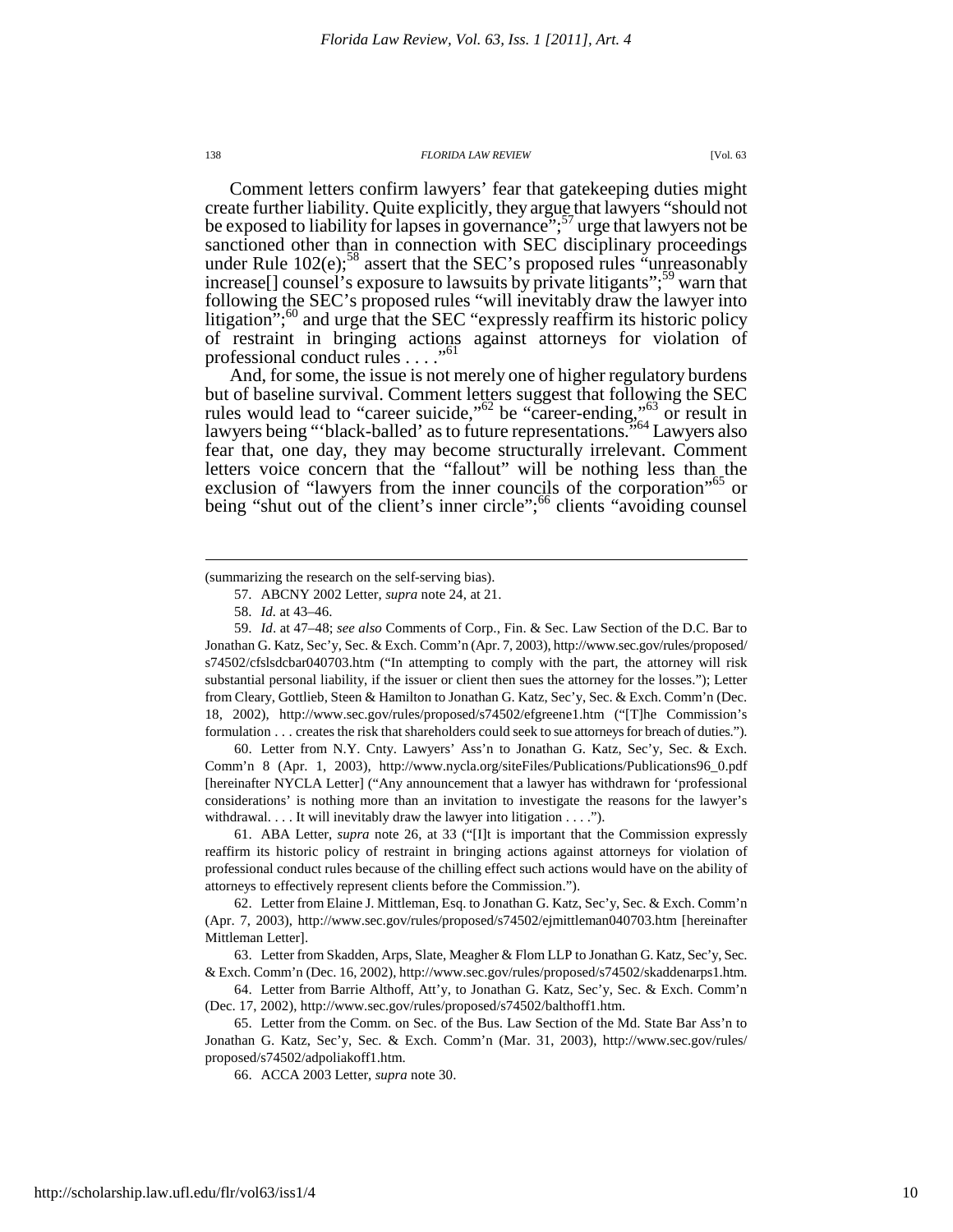with a reputation for caution and prudence<sup> $57$ </sup> or avoiding "consulting" counsel on close or controversial legal questions"; $^{68}$  clients "turning to attorneys less often";<sup>69</sup> or, worse yet, "losing the attorney-client relationship entirely."70

Concern about self-preservation is exacerbated by competitive market conditions, actual or perceived, both within and outside of the legal profession. Intense competition among law firms has placed a premium on lawyers' capacity to attract and retain clients, making it that much harder for lawyers to say no or to walk away on ethical grounds.<sup>71</sup> With respect to the larger market of selling business advice to large corporations, competition from accountants, investment bankers, and management consultants drive lawyers to cling more tightly to their confidentiality guarantees—one competitive advantage that lawyers can tout to their clients.<sup> $2$ </sup> Also, fears of being displaced by the competition are magnified by the general anxiety about lawyers' relative decline in social status as compared to other professionals, such as investment bankers or management consultants.<sup>13</sup>

 69. Letter from The Ass'n of the Bar of the City of N.Y. to Jonathan G. Katz, Sec'y, Sec. & Exch. Comm'n 16 (Apr. 7, 2003), http://www.abcny.org/pdf/report/300062186\_4.pdf [hereinafter ABCNY 2003 Letter]; NYCLA Letter, *supra* note 60, at 16 ("[C]orporate officers or employees may not turn to lawyers for advice . . . .").

70. Mittleman Letter, *supra* note 62.

 71. *See* Kim, *supra* note 16, at 430–36; MILTON C. REGAN, JR., EAT WHAT YOU KILL: THE FALL OF A WALL STREET LAWYER 304–06 (2006).

 72. *See, e.g.*, Greg Billhartz, *Can't We All Just Get Along? Competing for Client Confidences: The Integration of the Accounting and Legal Professions*, 17 ST. LOUIS U. PUB. L. REV. 427, 445–47 (1998) (describing the role that confidentiality plays in the competitive jockeying between the legal and accounting professions); John Gibeaut, *Squeeze Play*, A.B.A.J., Feb. 1998, at 47 ("[T]he bar's best consumer-oriented argument: While accountants may be cheaper and faster, they cannot offer broad-ranging confidentiality or loyalty to their clients and the protections those duties try to guarantee."). To be sure, strictly speaking, *pure* business advice is not protected by the attorney-client privilege, *see, e.g.*, United States v. Adlman, 68 F.3d 1495, 1499–1500 (2d Cir. 1995); although it may potentially be covered by the professional duty of confidentiality, which prohibits a lawyer from revealing any information "relating to the representation of a client" without the client's consent. MODEL RULES OF PROF'L CONDUCT R. 1.6(a) (2010).

 73. *See* Yves Dezalay & Bryant G. Garth, *The Confrontation Between the Big Five and Big Law: Turf Battles and Ethical Debates as Contests for Professional Credibility*, 29 L. & SOC. INQUIRY 615, 635–36 (2004) (noting the relative decline in status of lawyers and the deeper threat posed by the accounting profession to the practice model of elite corporate law firms—a model that relies on *noblesse oblige* and recruitment from a higher socio-economic echelon); REGAN, *supra* note 71, at 319 (noting that investment bankers "enjoy greater power, prestige, and income than do lawyers").

 <sup>67.</sup> Letter from the Fed. Regulation Comm. of the Sec. Indus. Ass'n to Jonathan G. Katz, Sec'y, Sec. & Exch. Comm'n (Apr. 7, 2003), http://www.sec.gov/rules/proposed/s74502/ frcsia040703.htm [hereinafter SIA Letter].

 <sup>68.</sup> Letter from Corp. Comm. Bus. Law Section, The State Bar of Cal. to Jonathan G. Katz, Sec'y, Sec. & Exch. Comm'n (Dec. 16, 2002), http://www.sec.gov/rules/proposed/s74502/tghoxiq1. htm.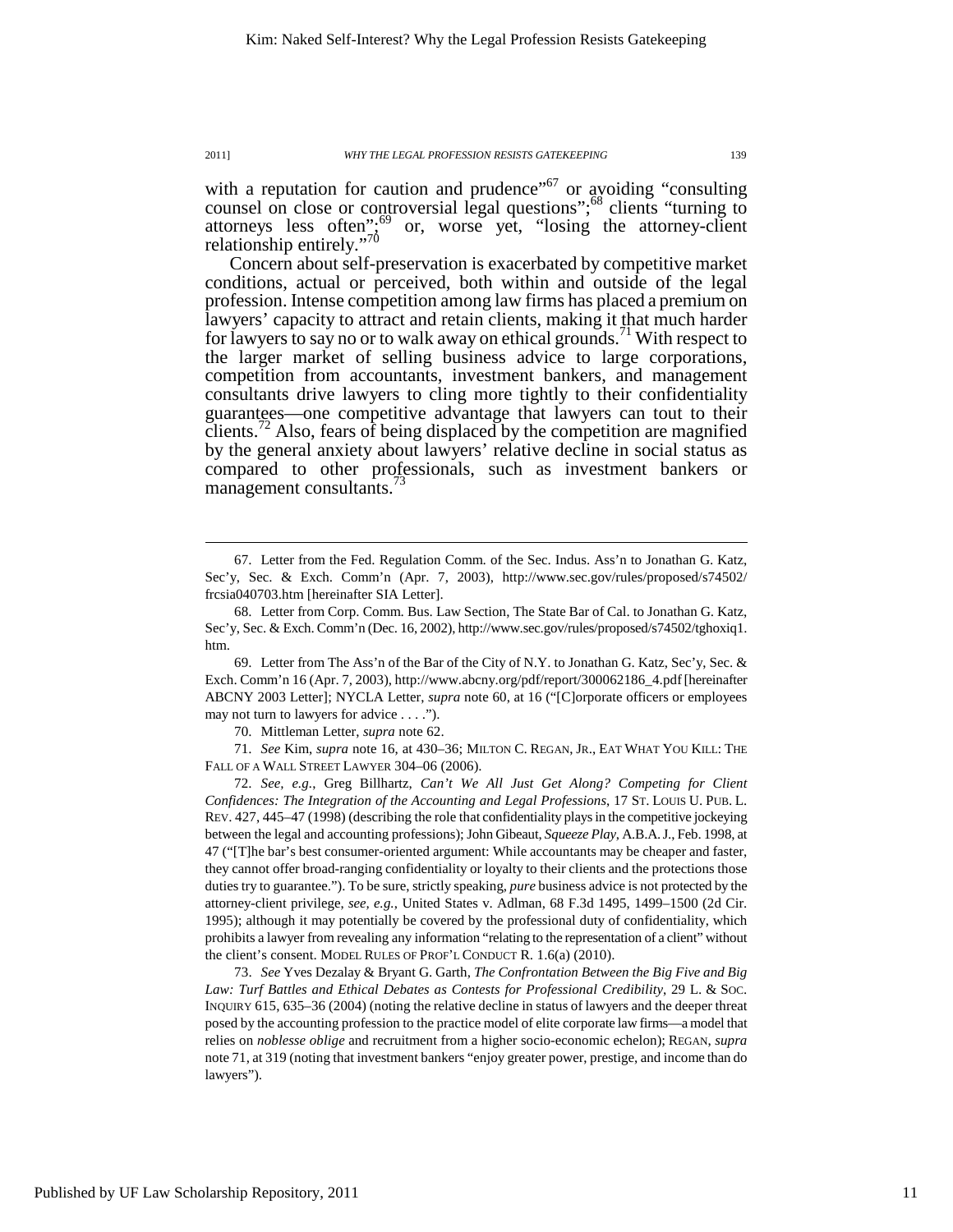One example illustrates this point. Lawyers "reacted with dismay"<sup>74</sup> when in 1998 Congress recognized a qualified accountant-client privilege between clients and accountants who represent them in non-criminal tax proceedings before the Internal Revenue Service (IRS) and federal court (for suits brought by or against the United States).<sup>75</sup> In fact, the ABA formally opposed the accountant-client privilege.<sup>76</sup> ABA members considered the privilege to be the "latest encroachment by nonlawyers into activities that are best handled by attorneys."<sup>77</sup> They argued that the legal and accounting professions "cannot be treated congruously for purposes of privileged communications"<sup>78</sup> and maintained that the limited privilege "is a dangerous first step down a slope that could lead to a blending of the two professions."<sup>79</sup>

Similar fears have been vocalized about the encroaching competition from large accounting firms<sup>80</sup> that threatens to unify accounting and legal services under the single umbrella of multi-disciplinary partnerships (MDPs).<sup>81</sup> In denouncing MDPs' impingement on lawyers' turf, lawyers have accused accountants of being too close to business and not sufficiently independent from client influence. $82$  This sounds like the pot calling the kettle black when lawyers overwhelmingly acknowledge that the practice of law is a business. $83$  Moreover, criticizing accountants for

 76. *Confidentiality: IRS Reform Law Creates New Privilege Between Taxpayers and Tax Practitioners*, 14 LAW. MANUAL ON PROF. CONDUCT (ABA/BNA) 364 (1998), http://lawyersmanual.bna.com/mopw2/3300/split\_display.adp?fedfid=442026&vname=mopcnotalli ssues&fcn=13&wsn=527350000&fn=442026&split=0 [hereinafter ABA/BNA, *IRS Reform Law*] (reporting that the ABA formally opposed the extension of the privilege to cover accountanttaxpayer communications).

 77. Lance J. Rogers, *Unauthorized Practice: ABA President Creates Commission to Review Multidisciplinary Practice Issues*, 14 LAW. MANUAL ON PROF.CONDUCT (ABA/BNA) 390 (1998). 78. ABA/BNA, *IRS Reform Law*, *supra* note 76*.*

 79. *Id.* (quoting comments from the president of the New York State Bar Association) (internal quotation marks omitted).

 <sup>74.</sup> Elijah D. Farrell, *Accounting Firms and the Unauthorized Practice of Law: Who Is the Bar Really Trying to Protect?*, 33 IND. L.REV. 599, 625 (2000) (internal quotation marks omitted) (quoting Bruce Balestier, *Under One Roof: ABA Faces Arrival of Lawyer-Accountant Pairings*, N.Y. L.J., Nov. 19, 1998, at 5).

 <sup>75.</sup> Internal Revenue Service Restructuring and Reform Act of 1998, Pub. L. No. 105-206, 112 Stat. 685 (codified at 26 U.S.C. § 7525(a)(1)–(2)(B) (2000)). Prior to the Act, communications between taxpayer and accountant were protected only when the accountant was hired by the taxpayer's attorney. This privilege does not apply to written communications relating to the promotion of corporate tax shelters.

 <sup>80.</sup> *See, e.g*., Gibeaut, *supra* note 72, at 44 (noting that some lawyers view the threat from accounting firms as "a sort of Armageddon for the [legal] profession").

 <sup>81.</sup> *See* Bryant G. Garth & Carole Silver, *The MDP Challenge in the Context of Globalization*, 52 CASE W.RES. L.REV. 903, 909 (2002) (defining MDPs roughly as "professional service organizations offering legal services as part of a larger entity focused on business advice" and describing the various types).

 <sup>82.</sup> *See, e.g*., Lawrence J. Fox, *MDPs Done Gone: The Silver Lining in the Very Black Enron Cloud*, 44 ARIZ. L. REV. 547, 548, 553–54 (2002); Garth & Silver, *supra* note 81, at 906–07.

 <sup>83.</sup> *See, e.g*., Chris Klein, *Big-Firm Partners: Profession Sinking*, NAT'L L.J., May 26, 1997,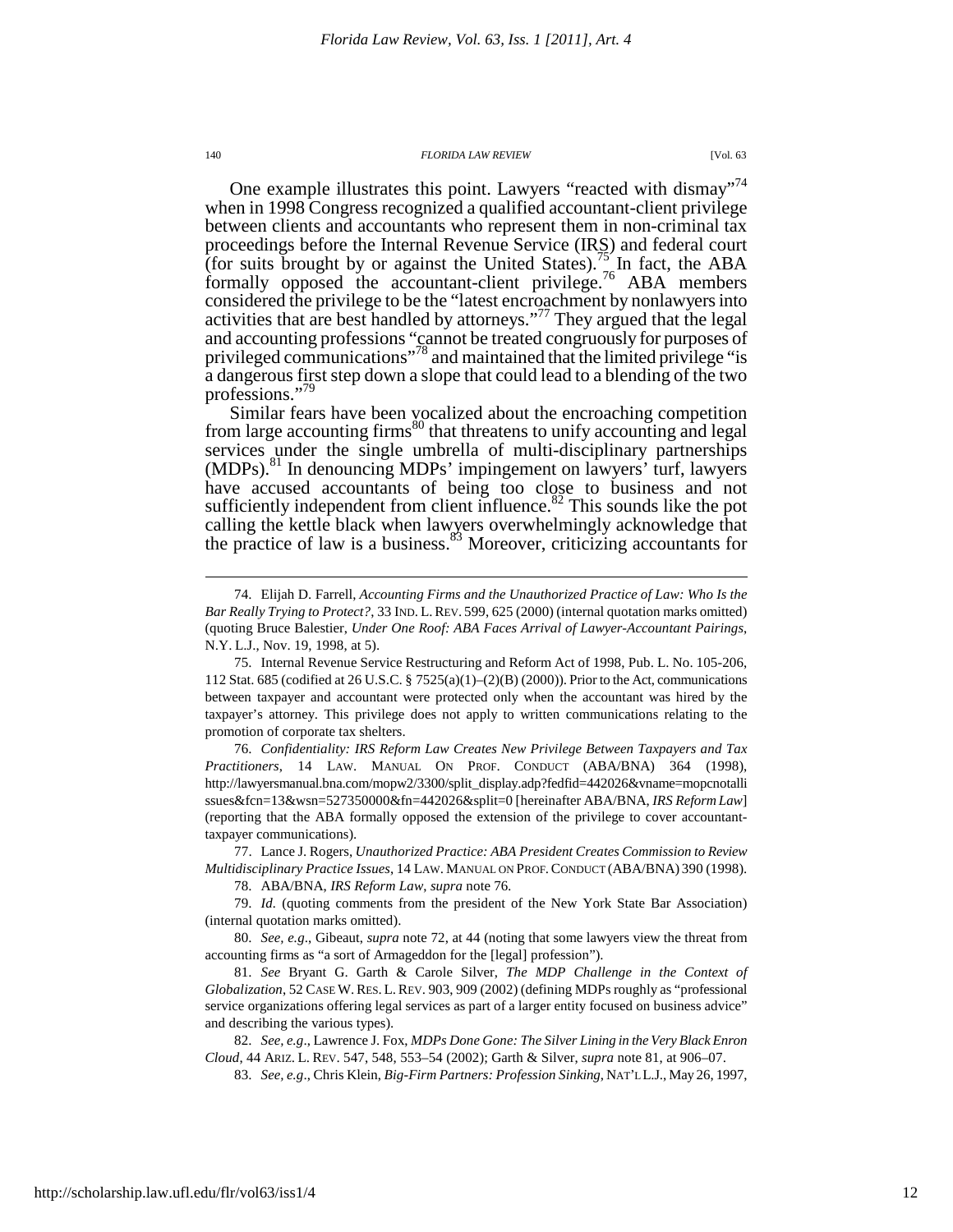$\overline{a}$ 

lacking independence from their clients sharply contradicts the bar's repeated caricatures of accountants as independent "public watchdogs" during the debates over Sarbanes-Oxley § 307.<sup>84</sup>

Of course, the bar would flatly reject the characterization that lawyers are motivated by raw self-interest. In opposing MDPs, for example, lawyers insist that they "are not engaged in turf protection."<sup>85</sup> Similarly, comments filed in connection with the SEC's regulations implemented under Sarbanes-Oxley § 307 take great pains to avoid suggesting that the minimization of liability for lawyers is an end unto itself. Instead, the comments raise the specter of civil or administrative liability only insofar as it might compromise lawyers' zeal on behalf of their clients.<sup>86</sup> But social cognition research casts doubt on our ability to ascertain accurately our various motivations and suggests that it is tough, if not impossible, to identify and isolate the effect of self-interest on our own cognitions.<sup>87</sup>

To provide a concrete example of the process by which various motivations, including self-interest, can warp our cognitions, recall your reaction to the U.S. Supreme Court opinion in *Bush v. Gore*, <sup>88</sup> which

 85. *Unauthorized Practice: New York State Bar Creates Panel to Study Multi-Disciplinary Practice*, 14 LAW. MANUAL ON PROF.CONDUCT (ABA/BNA) 341 (1998) (quoting the president of the New York State Bar Association).

 86. *See, e.g.*, ABA Letter, *supra* note 26, at 33 (describing what effect third-party liability would have on lawyers' incentives).

at A1 (reporting that 82.7% of partners polled from the 125 biggest law firms believe that the profession has changed for the worse and "the law has become a fiercely dollar-driven business").

 <sup>84.</sup> *See, e.g*., NYCLA Letter, *supra* note 60 ("Accountants are the public's watchdogs, attorneys are their client's counselors."); SIA Letter, *supra* note 67 (noting the Supreme Court's statement that "an accountant serves a 'public watchdog function' and 'owes ultimate allegiance to the corporation's creditors and stockholders, as well as to the investing public'" (quoting United States v. Arthur Young & Co., 465 U.S. 805, 818 (1984))); Letter from Latham & Watkins to Jonathan G. Katz, Sec'y, Sec. & Exch. Comm'n (Dec. 18, 2002), http://www.sec.gov/rules/proposed/s74502/latham1.htm (also noting that the Supreme Court has observed that "an accountant serves a 'public watchdog function'").

 <sup>87.</sup> As Professors Richard Nisbett and Timothy Wilson argued in their seminal review article, we may have little or no introspective access to our higher-order cognitive processes, such as those involved in judgments, decision-making, and social behavior. Based on evidence from research on cognitive dissonance, attribution processes, problem solving, bystander intervention, and experiments specifically designed to test for this phenomenon, they suggest the following: when asked about whether a particular stimulus played a role in one's decision or judgment, instead of retrieving a memory of our cognitive processes, we tend to recruit a culturally supplied a priori theory to explain the causal link between that stimulus and our response. Richard E. Nisbett & Timothy DeCamp Wilson, *Telling More than We Can Know: Verbal Reports on Mental Processes*, 84 PSYCHOL. REV. 231, 231–32 (1977); Timothy DeCamp Wilson & Richard E. Nisbett, *The Accuracy of Verbal Reports About the Effects of Stimuli on Evaluations and Behavior*, 41 SOC. PSYCHOL. 118, 118 (1978). Professor Ziva Kunda described Nisbett and Wilson's 1977 article as "highly influential." ZIVA KUNDA, SOCIAL COGNITION: MAKING SENSE OF PEOPLE 268 (1999). Professors Susan Fiske and Shelley Taylor noted that "there is a substantial amount of anecdotal evidence from psychological studies" to support Nisbett and Wilson's hypotheses. FISKE & TAYLOR, *supra* note 40, at 198.

 <sup>88. 531</sup> U.S. 98 (2000).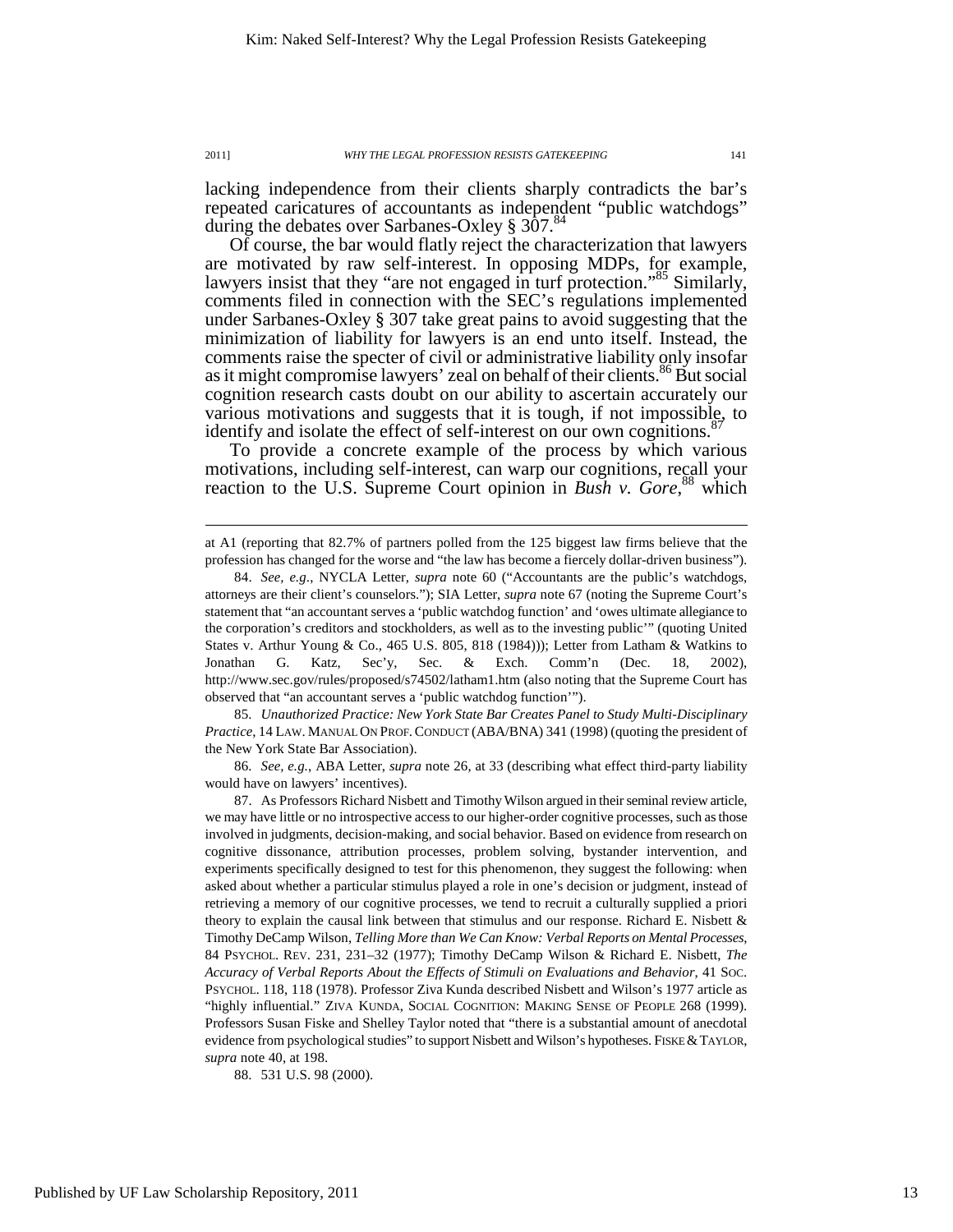effectively decided who would be the U.S. president in 2000. If you voted for Albert Gore, you probably viewed the five-Justice majority opinion as a "travesty of constitutional law"<sup>89</sup> and were astonished by how those Justices adopted whatever legal arguments would guarantee George Bush's crowning.<sup>90</sup> Indeed, 673 law professors felt the need to write so publicly.<sup>9</sup> Or, if you voted for Bush, you probably applauded the Supreme Court for reigning in an errant and activist Florida Supreme Court that had violated federal constitutional principles in its handling of the presidential election.<sup>9</sup>

I'm uninterested in who was "right" in some substantive moral or legal sense. Far more intriguing is that each side in this partisan battle sincerely believed that only the other was acting disingenuously and opportunistically.<sup>93</sup> How can two groups of people look at the same set of facts and come to opposite conclusions?<sup>94</sup> This question, which may be intriguing to law readers, produces something like a collective yawn from psychologists and behavioral economists. Decades of research demonstrate that both sides were simply motivated to do so.<sup>95</sup>

There are so many representative studies to proffer that it's hard to choose. Here are three. In one classic field study, a film of a particularly raucous Princeton-Dartmouth football game was shown to students of both universities.<sup>96</sup> Although both groups viewed the same game, each side

 90. Jack M. Balkin, Bush v. Gore *and the Boundary Between Law and Politics*, 110 YALE L.J. 1407, 1408–09 (2001) (suggesting that *Bush v. Gore* appeared to be motivated by the "'low' politics of partisan political advantage").

 91. *See The Rule of Law*, http://www.the-rule-of-law.com/archive/supreme/ (last visited Oct. 14, 2010).

 92. Epstein, *supra* note 89, at 614 (defending the concurring opinion based on Article II, § 1, Clause 2 of the U.S. Constitution); *see also* Jonathan K. Van Patten, *Making Sense of* Bush v. Gore, 47 S.D. L. REV. 32, 32 & n.† (2002) (defending *Bush v. Gore* and disclosing that the author is Republican and voted for George W. Bush).

 93. In fact, on almost every aspect of the Bush/Gore presidential election, the public was divided on the issues, and those views highly correlated with political affiliation. For example, 94% of Bush supporters thought the Supreme Court's ruling was fair and justifiable while only 17% of Gore supporters did. Sixty-six percent of Gore supporters thought that the Justices were influenced by their "personal political views" while 31% of Bush supporters did. *See* Ehrlinger et al., *supra*  note 39, at 680 (reporting 2000 Gallup Poll results).

 94. For an exploration of this phenomenon in the context of allegations of discrimination, see Russell K. Robinson, *Perceptual Segregation*, 108 COLUM. L. REV. 1093, 1100 (2008).

 95. To be sure, motivated reasoning is not the only possible explanation for divergent inferences and conclusions from the same stimuli. Indeed, any inherently ambiguous stimulus will generate multiple interpretations even without motivation. That said, if a particular set of inferences seems to align perfectly with perceived economic self-interest, it's hard to claim that self-interested motivation isn't a driver. *See* DANIEL GILBERT, STUMBLING ON HAPPINESS 170–76 (2005) (describing how we interpret inherently ambiguous stimuli).

 96. Albert Hastorf & Hadley Cantril, *They Saw a Game: A Case Study*, 49 J. ABNORMAL & SOC. PSYCHOL. 129 (1954). It should be noted that studies that illustrate the mechanism of motivated reasoning are also illustrative of more specific cognitive biases, e.g., confirmation bias

 <sup>89.</sup> Richard A. Epstein, *"In such Manner as the Legislature Thereof May Direct": The Outcome in* Bush v. Gore *Defended*, 68 U. CHI. L. REV. 613, 613–14 (2001) (describing how liberals viewed the *Bush v. Gore* decision).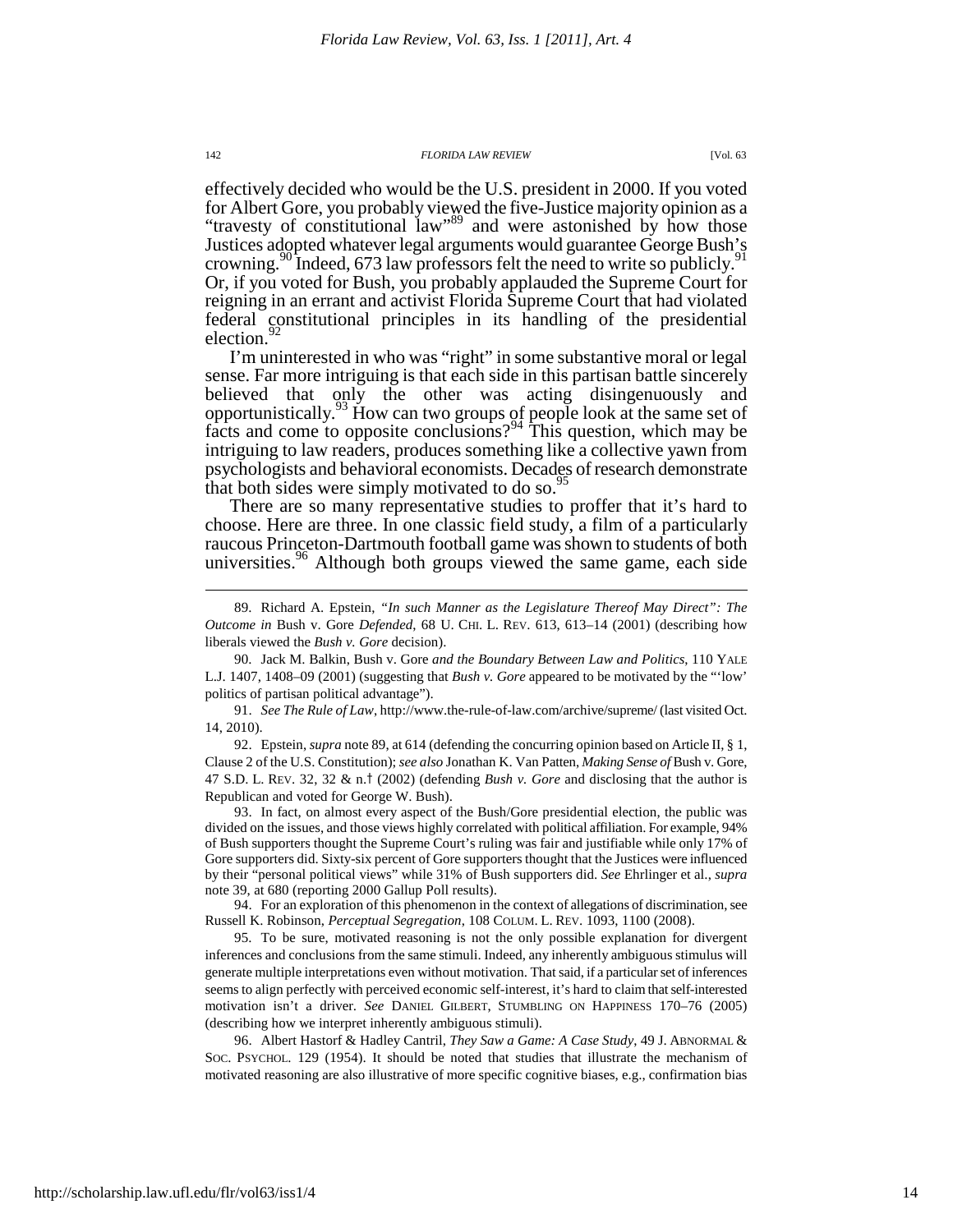essentially witnessed two different games. "The Princeton fans saw a continuing saga of Dartmouth atrocities and occasional Princeton retaliations. The Dartmouth fans saw brutal Princeton provocations and occasional measured Dartmouth responses."<sup>97</sup> Each side saw "a game in which their team was the 'good guys' and the other team was the 'bad guys.",98

In another study, subjects with views on both sides of the capital punishment debate were presented with randomly selected but mixed evidence on the deterrent effect of the death penalty.<sup>99</sup> After reviewing the same mixed bag of evidence, each side became more polarized: subjects tended to uncritically accept evidence supporting their own positions while critically discounting equally probative evidence that ran counter to their positions.<sup>100</sup> And greater expertise doesn't seem to eliminate the power of motivation: in subsequent studies, established scientists and scientists in training displayed this same tendency.<sup>101</sup>

Finally, in yet another study, subjects were presented with identical litigation materials abstracted from an actual lawsuit involving a motorcycle-car collision.<sup>102</sup> When asked to predict how much the judge would award the plaintiff if negotiations stalled, subjects randomly assigned to play the plaintiff predicted that they would receive much larger awards than the amounts predicted by subjects randomly assigned to play defendant.<sup>103</sup> Moreover, each side tended to recall more informational details that supported its position.<sup>104</sup>

These studies are among the many cited to support the existence of "motivated reasoning."<sup>105</sup> Motivation, or any desire or preference for a

 $\overline{a}$ 

100. ROSS & NISBETT, *supra* note 97, at 72–73.

and self-serving bias.

 <sup>97.</sup> LEE ROSS & RICHARD E. NISBETT, THE PERSON AND THE SITUATION: PERSPECTIVES OF SOCIAL PSYCHOLOGY 72 (1991) (describing the Hastorf and Cantril study).

 <sup>98.</sup> Leigh Thompson, *"They Saw a Negotiation": Partisanship and Involvement*, 68 J. PERSONALITY & SOC. PSYCHOL. 839, 840 (1995) (describing the Hastorf and Cantril study).

 <sup>99.</sup> Charles G. Lord, Lee Ross & Mark R. Lepper, *Biased Assimilation and Attitude Polarization: The Effects of Prior Theories on Subsequently Considered Evidence*, 37 J. PERSONALITY & SOC. PSYCHOL. 2098, 2100 (1979); Kari Edwards & Edward E. Smith, *A Disconfirmation Bias in the Evaluation of Arguments*, 71 J. PERSONALITY & SOC. PSYCHOL. 5, 5 (1996).

<sup>101</sup>*. See* Jonathan J. Koehler, *The Influence of Prior Beliefs on Scientific Judgments of Evidence Quality*, *in* 56 ORGANIZATIONAL BEHAVIOR AND HUMAN DECISION PROCESSES 28, 28–55 (1993).

 <sup>102.</sup> *See* Linda Babcock et al., *Biased Judgments of Fairness in Bargaining*, 85 AM. ECON. REV. 1337, 1338 (1995); Kim, *supra* note 41, at 1029.

 <sup>103.</sup> Kim, *supra* note 41, at 1029.

 <sup>104.</sup> Thompson, *supra* note 98, at 840.

 <sup>105.</sup> KUNDA,*supra* note 87, at 211 (noting the "emerging consensus that motivation and affect can and do affect judgment" and citing sources therein). For other examples of motivated reasoning, see Peter H. Ditto & David F. Lopez, *Motivated Skepticism: Use of Differential Decision Criteria for Preferred and Nonpreferred Conclusions*, 63 J. PERSONALITY & SOC. PSYCHOL. 568, 568–84 (1992) (describing three different experiments involving the preferred and non-preferred conclusions of cognitive processes); Lee Sigelman & Carol K. Sigelman, *Judgments of the Carter-Reagan Debate: The Eye of the Beholders*, 48 PUB. OPINION Q. 624–28 (1984) (describing "the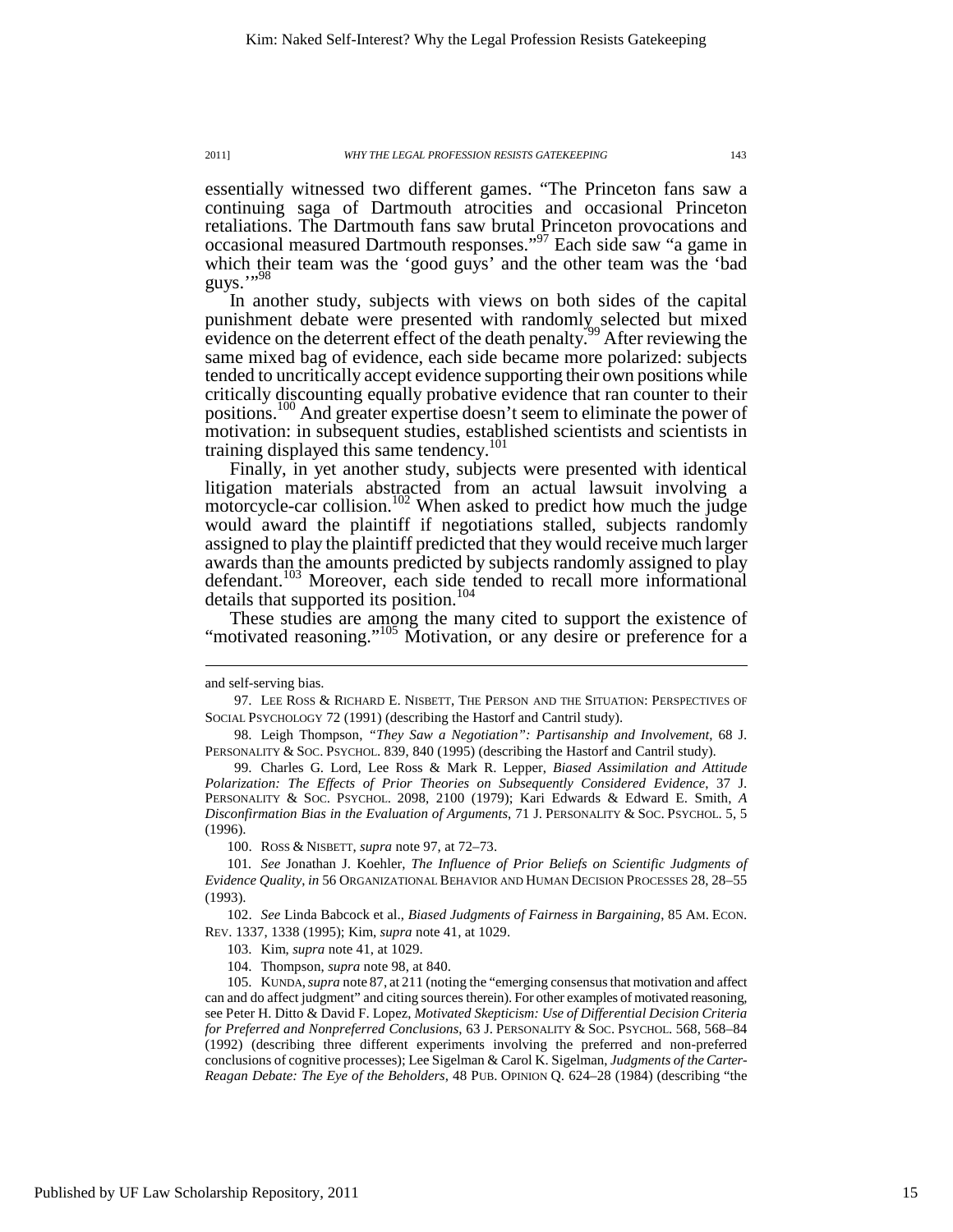particular outcome, will affect our reasoning through "reliance on a biased set of cognitive processes" that are involved in "forming impressions, determining one's beliefs and attitudes, evaluating evidence, and making decisions."<sup>106</sup> When engaged in reasoning tasks, instead of relying on all available knowledge, we tend to selectively access a subset of beliefs, knowledge constructs, inferential rules, and facts residing in our memories to support our favored conclusions.<sup>107</sup>

What all of this suggests is that your views about whether the 2000 presidential election was wrongly or rightly decided by the Supreme Court were shaped by your motivation, i.e., your desire for your candidate to win. It should also come as no surprise, then, that—in the context of the debates over gatekeeping—lawyers will rely on cognitive processes that are already skewed toward an outcome in line with their pre-existing views. And, given the omnipresent tendency to favor that which economically benefits oneself, those pre-existing views are likely to be in sync with lawyers' selfinterest. Moreover, as the death penalty studies predict, when faced with strong counter-arguments, lawyers (like everyone else) are likely to dig in their heels rather than moderate their views.

I don't want to overstate my point. The fact that the motivation of selfinterest can distort or color our judgments does not mean that we are free to conclude *whatever* we want simply because we want to.<sup>108</sup> Even some conservative legal scholars who defended the result in *Bush v. Gore* could not bring themselves to endorse the particular equal protection rationale advanced by the majority.<sup>109</sup> (The same might be said of progressive legal scholars who liked the result in *Roe v. Wade* but not its reasoning.) While the selective search for reasons to bolster our argument may be deeply flawed and partisan, our ability to justify our desired conclusions is nonetheless constrained, for example, by our understanding of reality as constructed by prior knowledge and plausibility.<sup>110</sup>

In sum, lawyers, like everyone else, are generally motivated to espouse positions that favor their perceived self-interest. But this generally happens not through any overt or explicit cost-benefit calculation "but through a subtle and implicit reconfiguration of preferences, self-conception, and motivation."<sup>111</sup> In fighting against regulation, lawyers subjectively see themselves as not arguing (principally) about the money. My point is that even though they may be sincere in this self-understanding, they may still

108. KUNDA, *supra* note 87, at 224.

impact of prior cognition and affect on judgments of the outcome of the 1980 Carter-Reagan debate").

 <sup>106.</sup> Ziva Kunda, *The Case for Motivated Reasoning*, 108 PSYCHOL. BULL. 480, 480 (1990).

 <sup>107.</sup> *Id.* at 483; *see also* GILBERT, *supra* note 95, at 176–87.

 <sup>109.</sup> *See, e.g*., Epstein, *supra* note 89, at 614 (describing the court's holding on equal protection grounds as a "confused nonstarter at best" and endorsing the "more potent" argument that the rulings of the Florida Supreme Court "ran afoul of Article II, Section 1, Clause 2 of the U.S. Constitution, which provides that 'Each State shall appoint, in such Manner as the Legislature Thereof May Direct,'" the state's electors).

 <sup>110.</sup> KUNDA, *supra* note 87, at 224–32.

 <sup>111.</sup> Kim, *supra* note 41, at 997.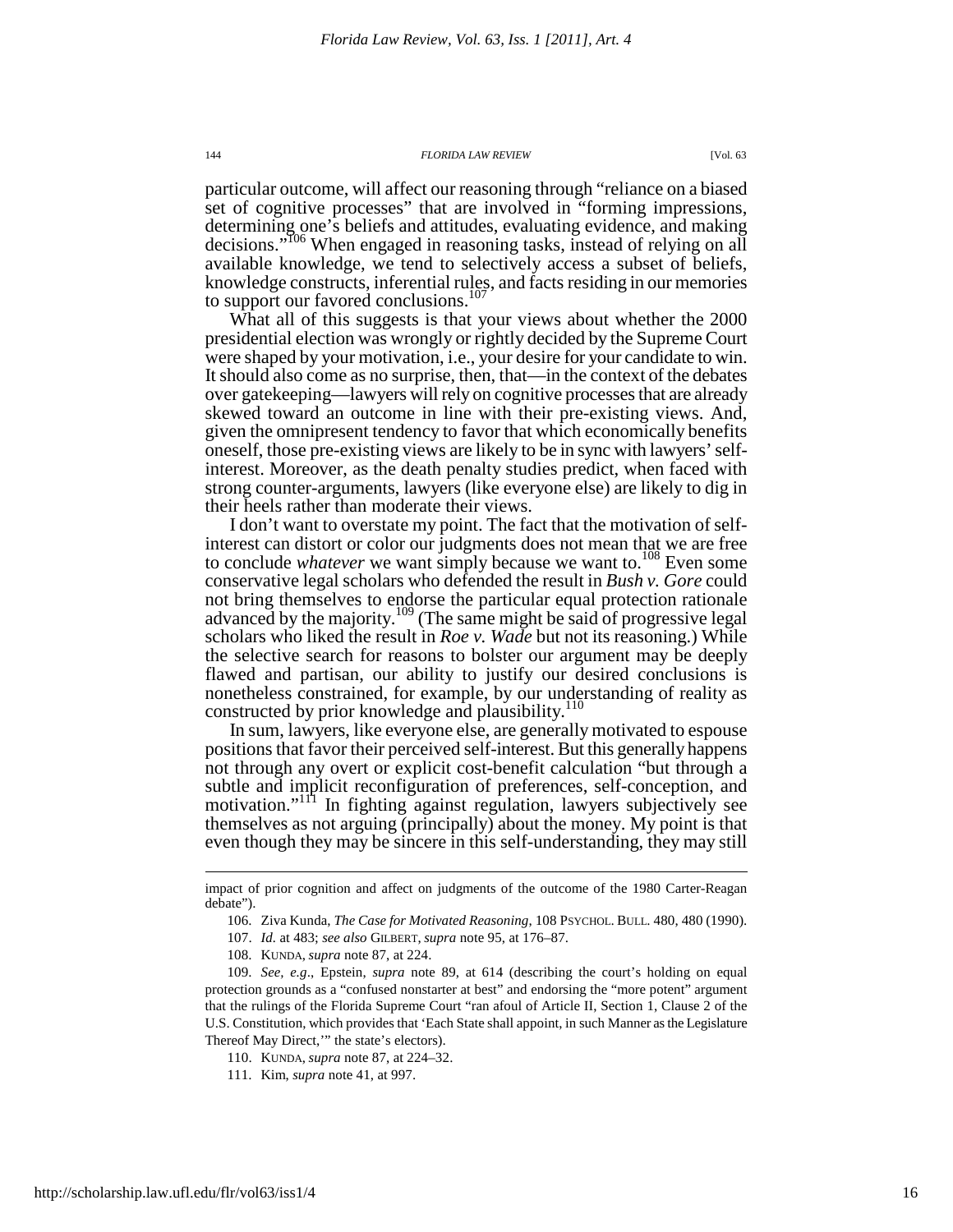be arguing (principally though not exclusively) about the money. So, to the exasperated cynic's claim that "It's about the money, stupid!" we can all agree on the one hand. On the other hand, it's much more subtle and complex than that.

## III. INTERNALIZING MANAGERS' INTEREST

Why do lawyers resist gatekeeping? Not only is it in lawyers' economic self-interest (as processed through motivated reasoning), but it is also in the self-interest of those senior corporate managers who are vested with the authority to define corporate objectives and instruct lawyers on how to meet them. It should not surprise us that most managers (regardless of whether or not they are orchestrating corporate frauds) dislike even the<br>whether or not they are orchestrating corporate frauds) dislike even them suggestion that a lawyer might go over their heads to snitch on them.<sup>1</sup> Sociologists have amply documented that corporate managers are generally hostile to regulation: they overwhelmingly espouse laissez-faire economic policies and see regulation as a threat to their autonomy.<sup>113</sup> And, quite understandably, few managers will elect to be morally hectored by their lawyer—only to be billed \$400 per hour for the enlightenment. Predictably, the comment letters from the Business Roundtable and the Securities Industry Association reflect business's aversion to regulatory meddling into managerial prerogatives.<sup>1</sup>

What's more interesting is why lawyers would adopt managerial antiregulatory preferences on the issue of lawyer gatekeeping as their own. Of course, as suggested above, in the gatekeeping context, managers' views happen to correspond with lawyers' perceived economic self-interest. But that captures only part of the story. It fails to adequately explain the empirical finding that, on certain matters, most lawyers adopt managers'

 <sup>112.</sup> Stephen M. Bainbridge & Christina J. Johnson, *Managerialism, Legal Ethics, and Sarbanes-Oxley Section 307*, 2004 MICH. ST. L. REV. 299, 322.

 <sup>113.</sup> *See, e.g.*, ROBERT JACKALL, MORAL MAZES: THE WORLD OF CORPORATE MANAGERS 4 (1988); W. MICHAEL REISMAN, FOLDED LIES:BRIBERY,CRUSADES, AND REFORMS 1 (1979); Robert W. Gordon, *Corporate Law Practice as a Public Calling*, 49 MD. L. REV. 255, 278 (1990) (citing studies); Robert L. Nelson, *Ideology, Practice, and Professional Autonomy: Social Values and Client Relationships in the Large Law Firm*, 37 STAN. L. REV. 503, 515 (1985) (referring to this finding and citing studies); Elliott J. Weiss, *Social Regulation of Business Activity: Reforming the Corporate Governance System to Resolve an Institutional Impasse*, 28 UCLAL.REV. 343, 373–77 (1981) (citing studies).

 <sup>114.</sup> *See* Letter from the Bus. Roundtable to Jonathan G. Katz, Sec'y, Sec. & Exch. Comm'n (Apr. 8, 2003), http://www.sec.gov/rules/proposed/s74502/brt040803.htm (arguing that either noisy withdrawal proposal "would undermine the relationship between attorneys and their organizational clients and deter officers, directors and employees from seeking advice from counsel on sensitive matters"); SIA Letter, *supra* note 67 (arguing that "the [reporting out] rule will make it extremely common for corporate officials to shy away from seeking legal advice, or to trim what they tell their lawyers"); *id*. (expressing opposition (1) to requiring lawyers to "independently review the business judgment" of the issuer's audit committee or board of directors and (2) to allowing the subordinate in-house attorney to report evidence of material violation directly to the CEO or QLCC (and thus bypassing her supervisory attorney) unless special circumstances dictate otherwise).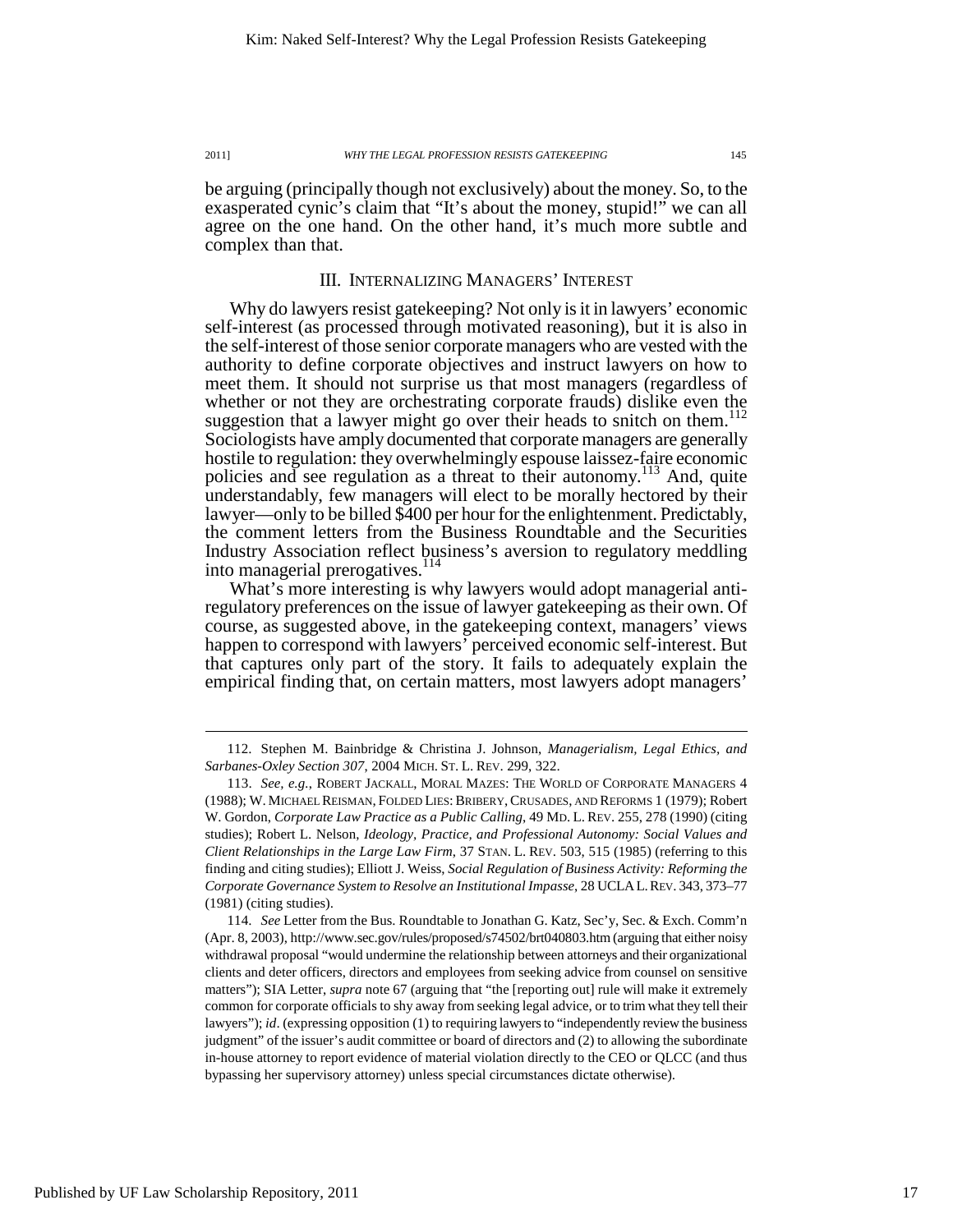positions *even when doing so is against their own self-interest*. <sup>115</sup> It also ignores the extended process of acculturation that lawyers undergo to arrive at their currently held positions and attitudes. Thus, a more comprehensive explanation for why lawyers resist gatekeeping must account for the psychological mechanisms by which lawyers come to adopt the views of corporate managers, independent of lawyers' perceived selfinterest.

The well-known and widely documented theory of cognitive dissonance helps provide such an explanation. Cognitive dissonance theory predicts that when a person's behavior is inconsistent with her prior self-image or attitudes to such a degree that dissonance or "psychic unrest" is aroused,  $116$ her internal attitudes will shift to generate greater alignment with her behavior in an effort to reduce the dissonance.<sup>1</sup>

Here's one representative study involving an experimenter asking subjects to eat fried grasshoppers.<sup>118</sup> In the first group, an intentionally *pleasant* experimenter did the asking; in the second group, an intentionally *unpleasant* experimenter did.<sup>119</sup> About half of the subjects in both conditions agreed to eat a grasshopper.<sup>120</sup> While both groups of subjects initially held similar negative attitudes about eating grasshoppers,<sup>121</sup> only

 117. *See* LEON FESTINGER, A THEORY OF COGNITIVE DISSONANCE 1–3 (1957); ZIMBARDO & LEIPPE, *supra* note 116, at 107–23; Kim, *supra* note 41, at 1011. Stated in motivational terms, "people are motivated to adopt the attitude they had been led to express, and it is this motivation that provokes attitude change." KUNDA, *supra* note 87, at 217. For discussions of cognitive dissonance theory as pertaining to lawyers, see, for example, David Luban, *Integrity: Its Causes and Cures*, 72 FORDHAM L. REV. 279, 279–80 (2003); Gordon, *supra* note 44, at 57.

Cognitive dissonance scholars argue that these attitude shifts are motivated by the need to attain some degree of consistency and equilibrium for purposes of organizing and acting upon vast stores of information in a way that economizes cognitive effort. *See* Dan Simon & Keith J. Holyoak, *Structural Dynamics of Cognition: From Consistency Theories to Constraint Satisfaction*, 6 PERSONALITY & SOC. PSYCHOL. REV. 283, 284–85 (2002).

 <sup>115.</sup> *See infra* notes 143–55 and accompanying text.

 <sup>116.</sup> Dissonance is aroused if the "expected outcome of behaving inconsistently with one's attitude is an event that one would rather not have occur." PHILIP G. ZIMBARDO & MICHAEL R. LEIPPE, THE PSYCHOLOGY OF ATTITUDE CHANGE AND SOCIAL INFLUENCE 114 (1991) (internal quotation marks and external source omitted); *see* Joel Cooper & Russell H. Fazio, *A New Look at Dissonance Theory*, *in* 17 ADVANCES IN EXPERIMENTAL SOCIAL PSYCHOLOGY 229, 229–30 (Leonard Berkowitz ed., 1984).

 <sup>118.</sup> ZIMBARDO & LEIPPE, *supra* note 116, at 116; Philip G. Zimbardo et al., *Communicator Effectiveness in Producing Public Conformity and Private Attitude Change*, 33 J. PERSONALITY 233, 236 (1965).

 <sup>119.</sup> The positive experimenter was rated high on being "calm, courteous, mature, clearthinking," and "neither tactless nor hostile to others." The negative experimenter was evaluated as "not a warm person, is primarily bossy, tactless, demanding, snobbish, not genuinely interested in the subject, egotistical, and somewhat insincere and not very calm." *Id.* at 251–52. In both groups, all subjects reported having the freedom to choose whether or not to eat them and that the experimenter did not exert much in the way of "direct pressure." *Id.* at 242.

 <sup>120.</sup> *Id*. at 241. Thus, "public conformity was unrelated to communicator differences." *Id.* at 254.

 <sup>121.</sup> *Id*. at 246 (noting no differences in initial attitude positions between communicator conditions). This disparity also held even under incentive conditions. *Id.* at 247.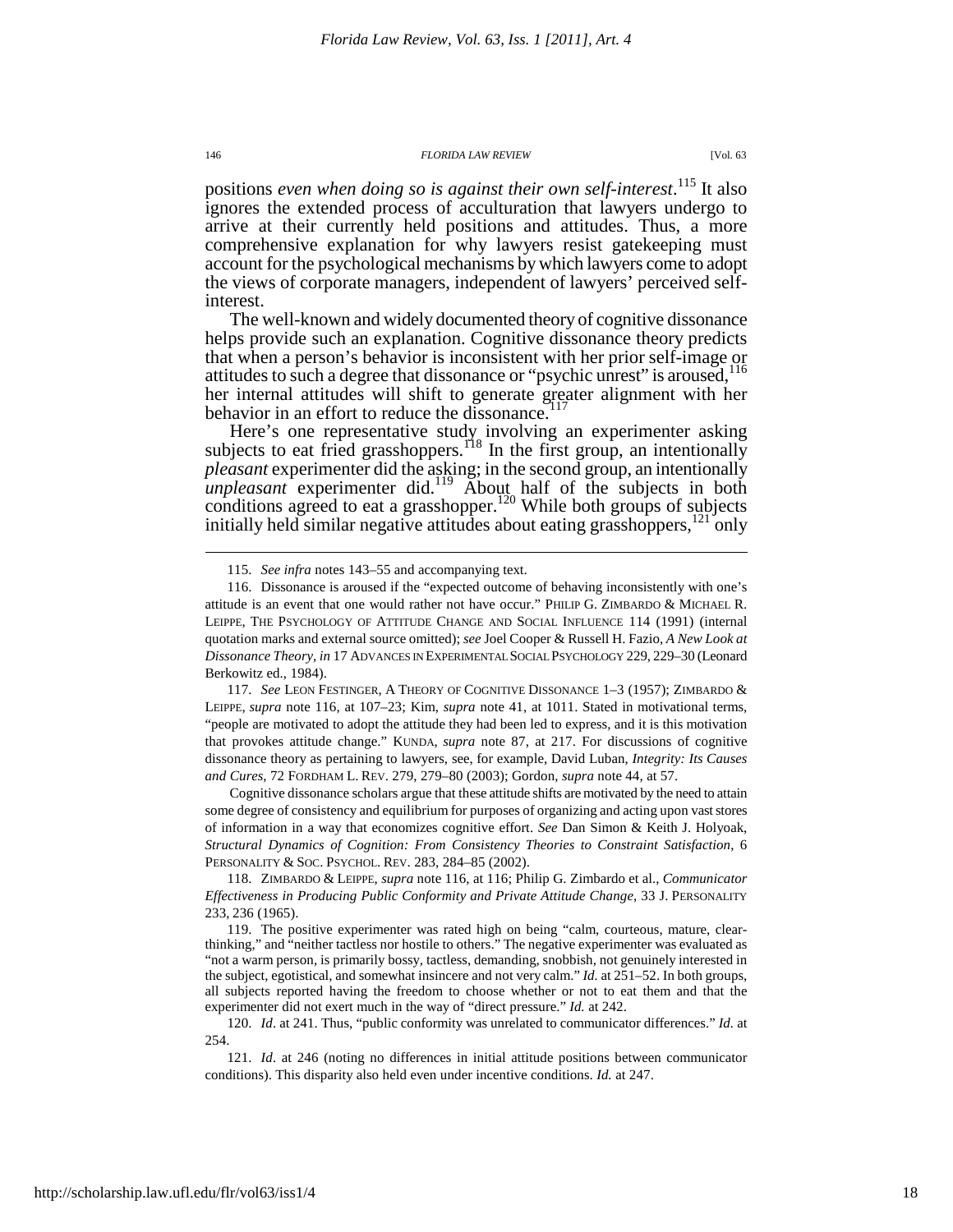the subjects in the second group (unpleasant experimenter condition) overwhelmingly reported *liking* the taste of grasshoppers after trying them.<sup>122</sup> As the authors of the study explained, for those subjects whose attitudes changed, the pretext of yielding to the request of an affable experimenter ("How could I refuse such a nice fellow?") was plainly not available.<sup>123</sup> Given their inability to disclaim ownership for their behavior that conflicted with their prior attitudes, $124$  their only plausible recourse was to convince themselves that grasshoppers were quite palatable after all. Stated another way, the psychic discomfort that naturally arose while engaged in counter-attitudinal behavior (munching on grasshoppers) was diminished when subjects unconsciously took the path of least resistance and changed their internal attitudes to move in line with their behavior.

Just as interesting, the change in attitudes had behavioral implications. After eating the grasshoppers and filling out the post-experimental attitude questionnaires, subjects were then asked to consent to being identified in army survival training manuals as persons who had tried grasshoppers and liked them.<sup>125</sup> A far greater percentage of subjects in the unpleasant experimenter group gave strong endorsements of grasshoppers than those in the pleasant experimenter group.<sup>126</sup>

This grasshopper study is meant simply to convey the gist of a phenomenon that has been extensively studied and verified. Extrapolating such findings to the lawyer-client relationship, we can predict that experienced lawyers who have long and dutifully performed the directives of their client representatives will have re-aligned their attitudes to match the views of their clients to achieve greater consistency between their actions and attitudes.

At this point, one could object that lawyers should experience no attitude change because lawyers can point to their hefty fees as the obvious explanation behind their actions. But people—even lawyers—do not like to think of themselves as bought and paid for $127$  and thus will resist the insinuation that they are doing it just for the money. Indeed, experiments testing cognitive dissonance theory reveal that attitude shifts are *more* likely with larger monetary payments (as compared to smaller monetary payments) *if* such larger payments could plausibly be interpreted as

 $\overline{a}$ 

125. Zimbardo et al., *supra* note 118, at 247–48.

 126. Thirty-seven percent in the negative communicator condition gave strong endorsements while only 11% did so in the positive condition. *Id.* at 248.

 <sup>122.</sup> *Id*. at 245 (noting that the negative communicator is much more effective in changing attitudes in the desired direction (55%) than the positive communicator (5%)).

 <sup>123.</sup> *Id.*

 <sup>124.</sup> Barry R. Schlenker et al., *Self-Presentational Analysis of the Effects of Incentives on Attitude Change Following Counterattitudinal Behavior*, 39 J.PERSONALITY &SOC.PSYCHOL. 553, 555 (1980) (noting that numerous studies have found that subjects must appear to be responsible in order for attitude change to occur following counter-attitudinal behavior and citing studies).

 <sup>127.</sup> *See, e.g.*, AMER. BAR ASS'N, ". . . IN THE SPIRIT OF PUBLIC SERVICE:" A BLUEPRINT FOR REKINDLING LAWYER PROFESSIONALISM 30 (1986) (complaining that "too many practitioners have 'sold out to the client'" and advocating that "the duty to the system of justice must transcend the duty to the client").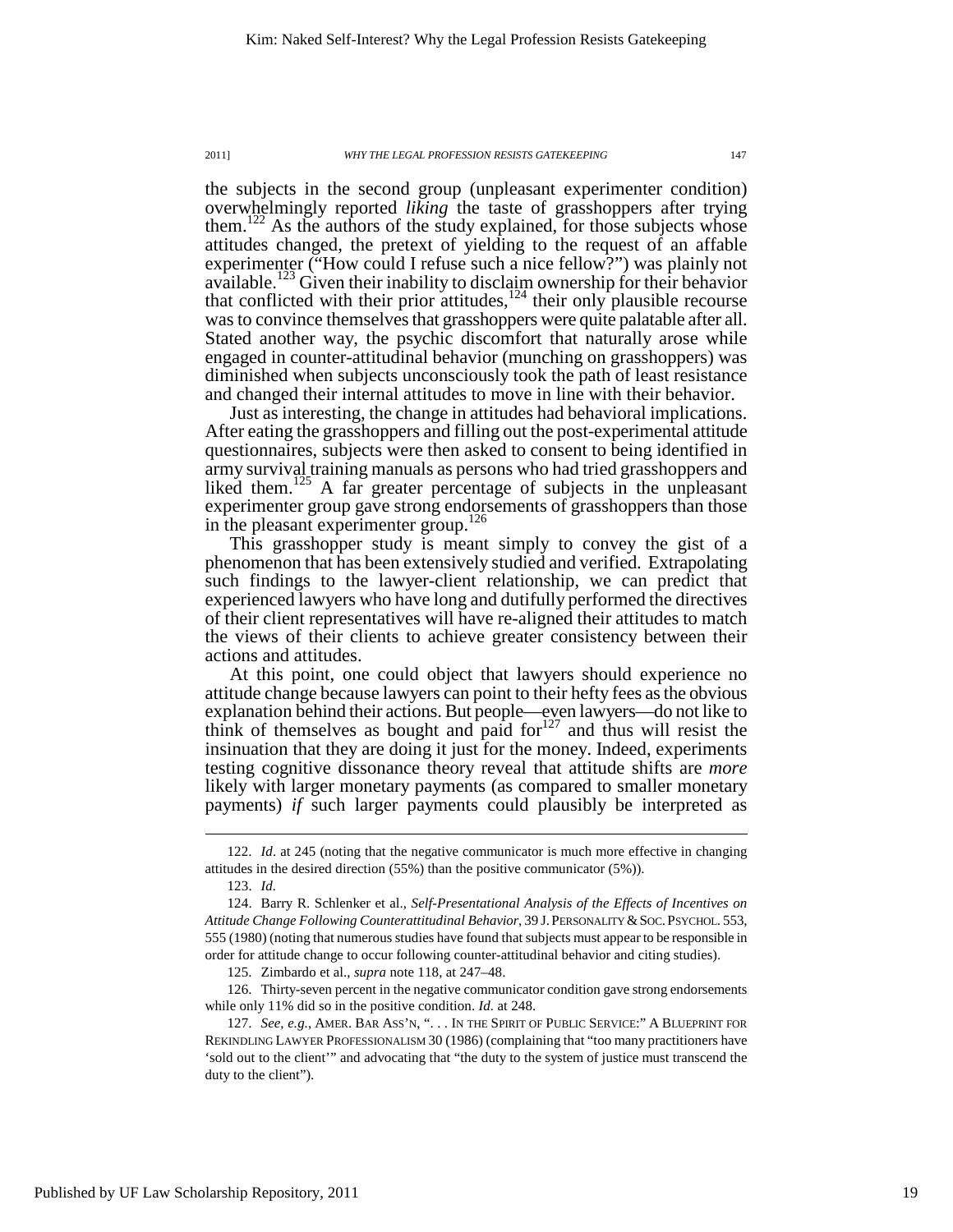bribes.<sup>128</sup> So long as individuals are able to perceive that they have freely chosen their behavior, as opposed to having succumbed to outside pressure, internal attitude shifts are likely.<sup>129</sup>

Moreover, at least two other factors should militate in favor of attitude shifts. First, internal attitudes are more likely to shift toward the position implied by the behavior if that behavior consists of role-playing. Research on role-playing suggests that when people actively adopt another's persona, they are more likely to come to identify and empathize with that person's perspective.<sup>130</sup> For example, when college students were asked to actively construct arguments in favor of the military draft for college students, they came to adopt those views, more so than students who had merely heard or recited those same arguments.<sup>131</sup> In another seminal study, heavy smokers who adopted and acted out the role of someone who was receiving a diagnosis of lung cancer ended up expressing stronger beliefs that smoking causes lung cancer as compared to a control group of heavy smokers who merely listened to recordings of the active role-playing sessions.<sup>132</sup> Moreover, the role-players subsequently reported smoking on average 10.5 fewer cigarettes per day than the control subjects. Remarkably, this difference persisted until a follow-up study conducted six months later.<sup>133</sup> In short, active role-playing is more likely to generate internal attitude shifts than mere passive exposure to information.

To a large degree, lawyers engage in role-playing when doing their clients' bidding. Although many lawyers don't formally advocate in court on behalf of their clients, they do write letters, file forms, negotiate, sign documents, make telephone calls, meet counterparties and regulatory authorities, and lobby (often against proposed regulation) on behalf of their clients. Unlike the surgeon or plumber, the lawyer "act[s] in the place of the client, [which] require[s] the direct involvement of the lawyer's moral faculties—*i.e.*, his capacities to deliberate, reason, argue and act in the public arena."<sup>134</sup> The lawyer must, at least to a degree, channel the client's values and preferences when acting as the client's voice-box. In effect, the

 <sup>128.</sup> Schlenker et al., *supra* note 124, at 568–71 (finding that when payment is introduced in a context that increases subject's concerns about moral evaluations relevant to bribery, a direct relationship occurred between magnitude of payment and attitude change).

 <sup>129.</sup> ZIMBARDO & LEIPPE, *supra* note 116, at 111–13; *see also* Lisa M. Fairfax, *Easier Said than Done? A Corporate Law Theory for Actualizing Social Responsibility Rhetoric*, 59 FLA. L. REV. 771, 803–04 (2007).

 <sup>130.</sup> ZIMBARDO & LEIPPE, *supra* note 116, at 102.

 <sup>131.</sup> *See* Irving L. Janis & Bert T. King, *The Influence of Role Playing on Opinion Change*, 49 J. ABNORMAL & SOC. PSYCHOL. 211–18 (1954); Bert T. King & Irving L. Janis, *Comparison of the Effectiveness of Improvised Versus Non-Improvised Role-Playing in Producing Opinion Changes*, 9 HUM. REL. 177–86 (1956).

 <sup>132.</sup> Irving L. Janis & Leon Mann, *Effectiveness of Emotional Role-Playing in Modifying Smoking Habits and Attitudes*, 1 J. EXPERIMENTAL RES. PERSONALITY, 84–90 (1965).

 <sup>133.</sup> Leon Mann & Irving L. Janis, *A Follow-Up Study on the Long-Term Effects of Emotional Role Playing*, 8 J. PERSONALITY & SOC. PSYCHOL. 339, 341 (1968).

 <sup>134.</sup> Gerald J. Postema, *Moral Responsibility in Professional Ethics*, 55 N.Y.U.L.REV. 63, 76 (1980); *see also* Kim, *supra* note 41, at 1011.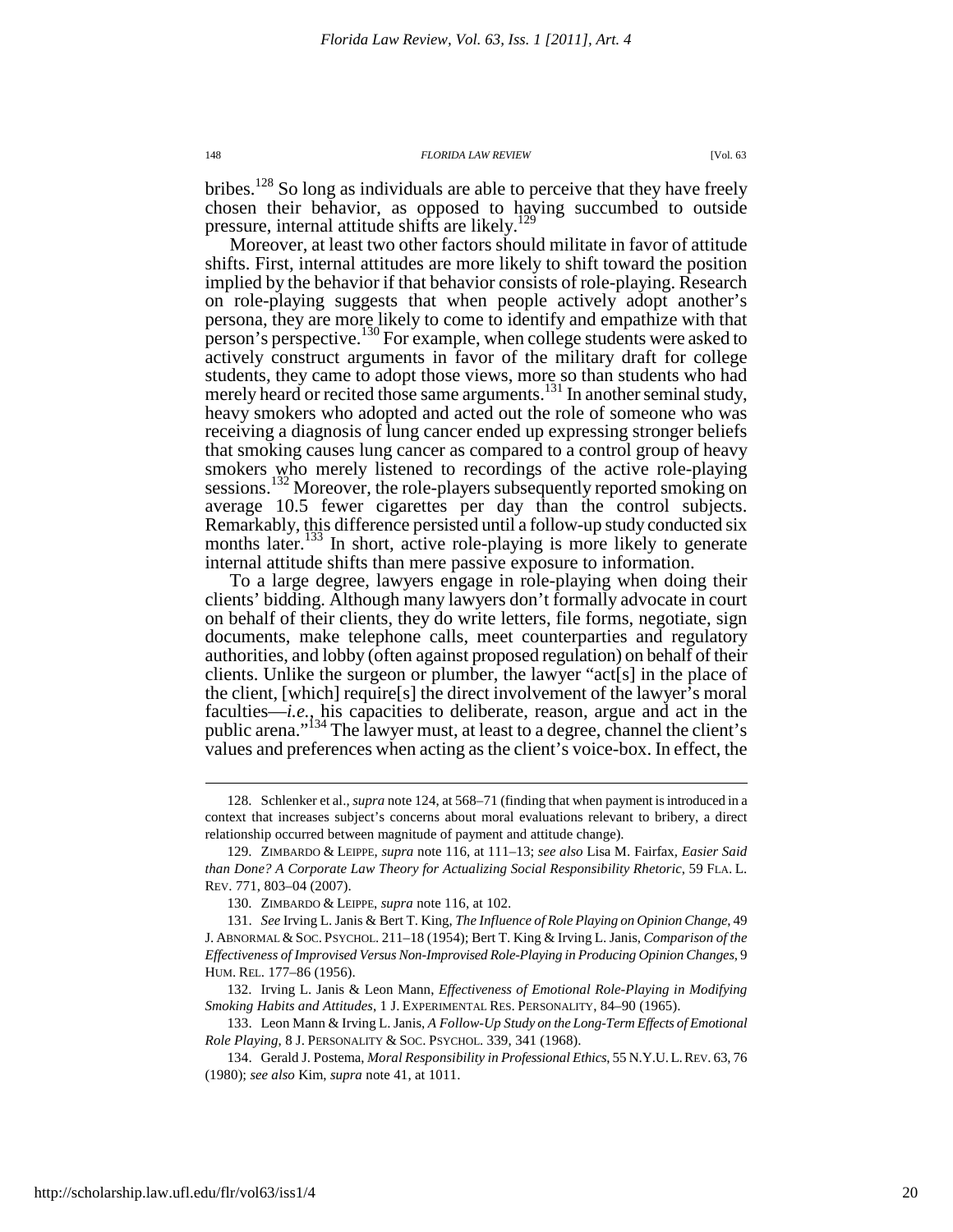lawyer becomes "an extension of the legal, and to an extent the moral, personality of the client."<sup>135</sup> Consistently role-playing on behalf of the client may lead to the integration of some of the client's views into the lawyer's enduring belief structures.<sup>136</sup>

Second, internal attitudes are more likely to shift when the counterattitudinal behavior is highly public.<sup>137</sup> People "tend to feel obliged to stand by their public deeds."<sup>138</sup> This is in part due to people's "selfpresentational" concerns—our general need to establish, maintain, and refine a favorable image of ourselves before real or imagined audiences.<sup>139</sup> The fear of being labeled a "hypocrite," "liar," "two-faced," or a "fool"<sup>140</sup> may generate the type of psychic unrest that is ultimately responsible for causing attitude change.<sup>141</sup> Moreover, since public behaviors are more verifiable by third parties, they "cannot easily be denied or distorted in the person's mind." $142^{\circ}$ By contrast, a person's attitudes or beliefs are relatively malleable, unstable constructs.

When lawyers represent their clients, they often do so in the public arena. Whether lawyers are transacting business or litigating, they are frequently acting as the client's intermediary to counterparties, courts, government agencies, or other third parties. Accordingly, those public behaviors cannot easily be dismissed as mere aberrations or explained away with other justifications. Bereft of other plausible explanations for engaging in such public behaviors, lawyers' views will move in line with clients' views.

To be clear, to predict that lawyers' attitudes will move toward those of their clients' managers does not mean that lawyers will automatically become champions of their clients' political causes or become cardcarrying members of the American Chamber of Commerce. As suggested by Professor Robert Gordon, the more common response may be to "withdraw into technique, into the professional cult of craftsmanship and competence for its own sake, or just into the cynicism that seems to be our profession's main defense mechanism."<sup>143</sup> But even adopting that (weaker) attitude would be more consistent with what most corporate managers view as the proper passive role of corporate lawyers.<sup>144</sup>

 <sup>135.</sup> Postema, *supra* note 134, at 77.

 <sup>136.</sup> ZIMBARDO & LEIPPE, *supra* note 116, at 115–16 (citing studies).

 <sup>137.</sup> *Id*. at 115.

 <sup>138.</sup> *Id*.

 <sup>139.</sup> Roy F. Baumeister, *A Self-Presentational View of Social Phenomena*, 91 PSYCHOL.BULL. 3 (1982). This motivation need not be a consciously experienced one; nor does one's public image need to be accurate in an objective sense. *Id.*

 <sup>140.</sup> *See id.* at 11.

 <sup>141.</sup> *Id*. at 11–14 (citing studies).

 <sup>142.</sup> ZIMBARDO & LEIPPE, *supra* note 116, at 115–16.

 <sup>143.</sup> Gordon, *supra* note 44, at 57.

 <sup>144.</sup> The prevailing managerial view is that, even on matters entailing tremendous legal risks, lawyers are there to assess legal risk and implement decisions made by senior corporate managers. *See* Robert Eli Rosen, *Risk Management and Corporate Governance: The Case of Enron*, 35 CONN. L. REV. 1157, 1169, 1172 (2003); Kim, *supra* note 41, at 1017. To be sure, client representatives who *do* want lawyers to be their corporations' consciences do exist. *See, e.g*., Gordon, *supra* note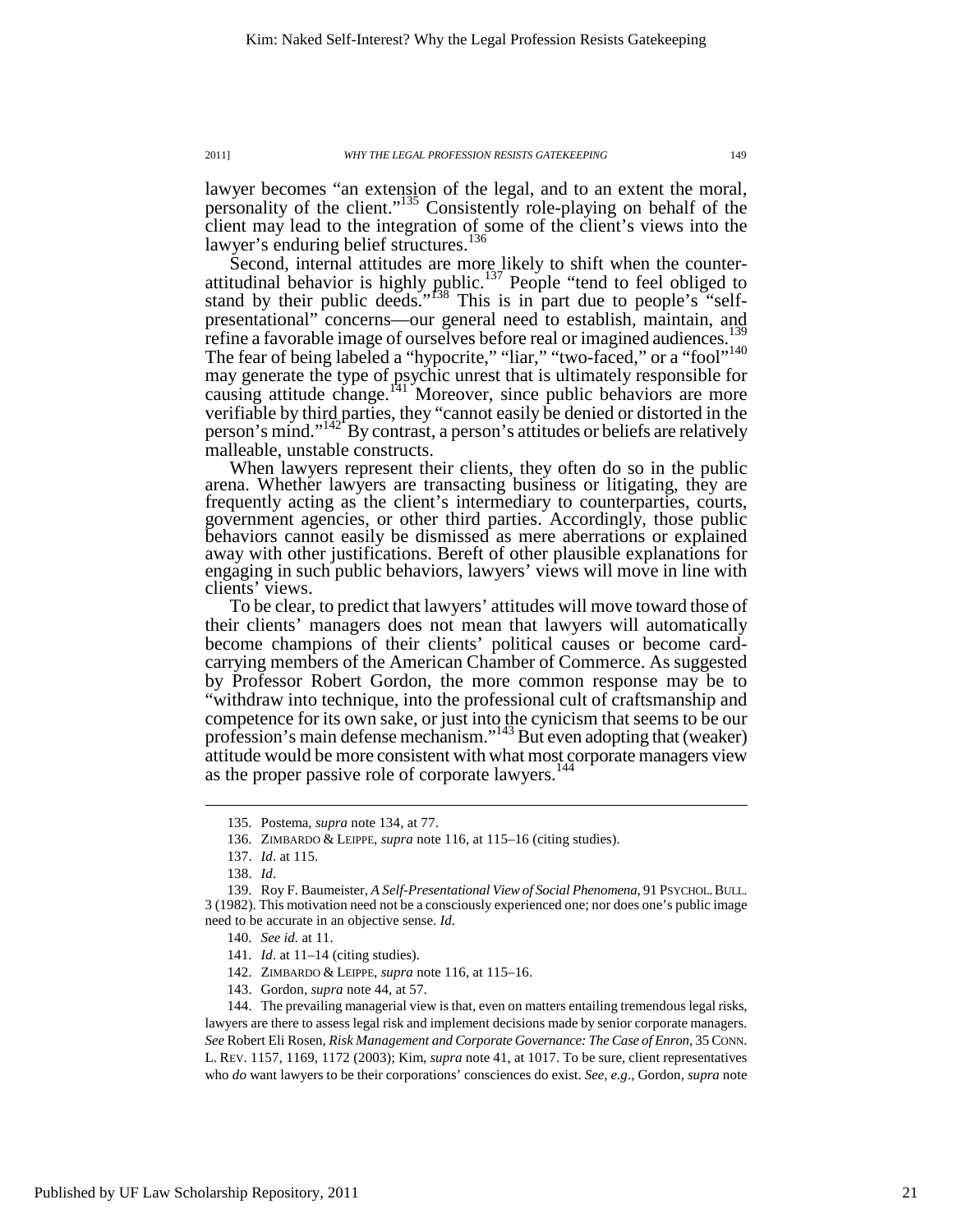Sociological evidence is consistent with the hypothesis that large firm lawyers have internalized the views of their client representatives. Professor Robert Nelson's 1985 study of 224 lawyers in four large Chicago law firms<sup>145</sup> is telling. Nelson found that although corporate lawyers were politically more liberal on general social issues than the business clients that they represented,<sup>146</sup> most lawyers displayed strong identification with managerial interests on issues relating to their law practice. When asked to "play king" and explain "what they would change about the law that they practice if they had the necessary legislative and judicial power,"<sup>147</sup> lawyers tended to support proposals that would benefit their clients.<sup>148</sup> They favored changes that benefited management over organized labor, lending institutions over consumer-borrowers, wealthy taxpayers,<sup>149</sup> and antitrust and litigation defense.<sup>150</sup> Lawyers came out against government regulation in the fields in which they practice, favoring the reduction of government power, especially the power of the IRS and the SEC.<sup>151</sup> Recently published sociological research on 787 members of the Chicago bar<sup>152</sup> confirms Nelson's findings that corporate lawyers are considerably more supportive of corporate power than the general population—in spite of otherwise generally liberal political leanings.<sup>153</sup> As summed up by Nelson, "[g]iven an unconstrained power to change the law, the majority [of lawyers] would change the law to suit the interests of their clients."<sup>154</sup>

 $\overline{a}$ 

147. Nelson, *supra* note 113, at 521.

 148. NELSON,*supra* note 145, at 247 ("In all, 80.2 percent of the responses suggested that the proposed changes would have salutary effects for clients."). By contrast, slightly more than "6 percent of the proposals favored liberal social issues, increased access to the courts, or support for legal services to the poor." *Id.* at 247.

 149. Nelson, *supra* note 113, at 522, 524 (reporting finding that lawyers favored reducing taxes, especially estate and capital gains taxes).

150. *Id.* at 524–25.

151. *Id.* at 524.

 152. JOHN P. HEINZ ET AL., URBAN LAWYERS: THE NEW SOCIAL STRUCTURE OF THE BAR 19 (2005).

 153. *Id.* at 200 (noting that, "[B]y 1995 the percentage of the public that was critical of the power of large companies was more than twice the percentage among the lawyers."). In other words, lawyers were less than half as likely as the general public to be critical of corporate power.

154. Nelson, *supra* note 113, at 525.

<sup>44,</sup> at 25 (citing sources).

 <sup>145.</sup> Nelson, *supra* note 113, at 509. The findings of the study have also been reported in ROBERT L. NELSON, PARTNERS WITH POWER:THE SOCIAL TRANSFORMATION OF THE LARGE LAW FIRM 31–32 (1988) (discussing methodology).

 <sup>146.</sup> Nelson, *supra* note 113, at 515 (reporting data on attitudes about the government's role in policing the marketplace and concluding, based on the data, that "[B]usinessmen are substantially more optimistic about the capacity of the market than are the legal elites who represent them."). For example, when soliciting responses to the statement, "The protection of consumer interests is best insured by a vigorous competition among sellers rather than by federal government intervention," lawyers were split equally between agreeing and disagreeing with this statement (43.3% agreed, 43.3% disagreed). *Id*. By contrast, in a separate study referred to by Nelson, when businessmen were asked a similar question, 74% or three-quarters, had more faith in competition than regulation. *See* NELSON, *supra* note 145, at 238–39.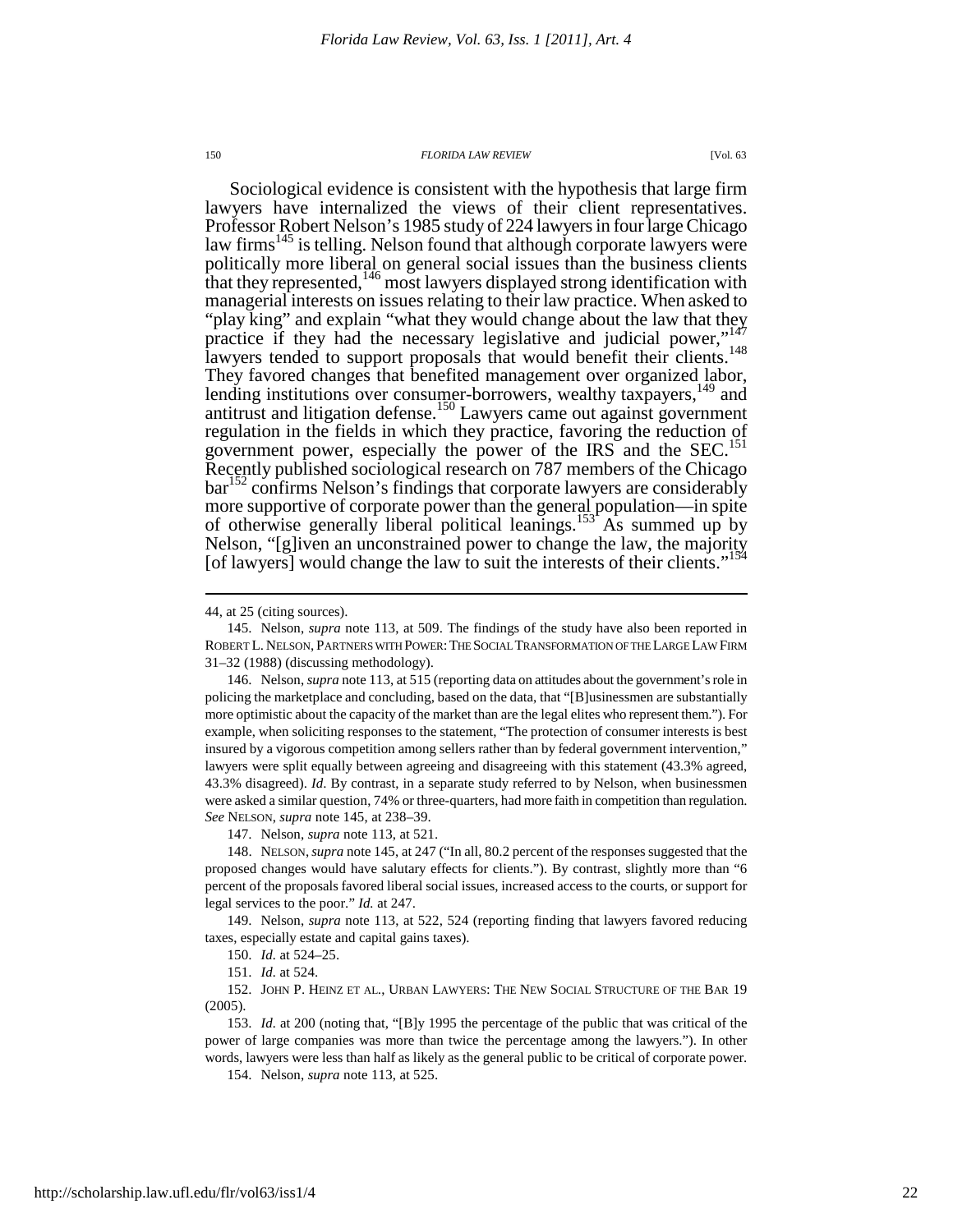There is one particularly interesting finding in Nelson's 1985 study. Lawyers broadly acknowledged that the deregulatory reforms that they desired would have, at least in the short-run, an adverse impact on their practices. Only 6% of lawyers believed that their work would expand while two-thirds believed that there would either be little to no effect or their work might even be substantially reduced.<sup>155</sup> As Nelson concluded, "The results show such a strong identification with the interests of clients—even to the point of putting clients' long-term interests above [lawyers'] shortterm [financial] interests."<sup>156</sup> Again, the self-interest story is more complicated. To be sure, clear and indisputable evidence of lawyers acting counter to their own economic self-interest is hard to find.<sup>157</sup> But the existence of a few such examples is tough to reconcile with any Procrustean view that economic self-interest, simplistically conceived, is the exclusive and all-encompassing force shaping lawyers' views.

Turning to the bar's reaction to post-Enron calls for reform, we see evidence of lawyers internalizing managers' views in statements expressing solicitude for potentially misbehaving managers. Although a potential material law violation is a serious issue for any public corporation, voices from the bar minimize the graveness of the matter. For example, a leading member of the organized ethics bar describes a serious law violation as a mere "lapse"<sup>158</sup> in judgment and describes the managers committing malfeasance as people who simply "do not do the 'right thing."<sup>159</sup> We are warned that these managers will be "judged with the benefit of twenty-twenty hindsight."<sup>160</sup> Commentators sometimes frame the failure to rectify a material law violation as management's prerogative: it is simply the client's choice "not to follow the lawyer's advice,"<sup>161</sup> or a mere "difference of opinion"<sup>162</sup> with the lawyer, or an "honest disagreement with

 <sup>155.</sup> *Id.* at 526 (noting that one-third perceived no great consequences and one-third thought the reforms might substantially reduce their work). Also, the response that was twice as common as all others was that the proposed reforms will lower client legal costs. *See* NELSON,*supra* note 145, at 247.

 <sup>156.</sup> Nelson, *supra* note 113, at 526–27.

 <sup>157.</sup> *See* Gordon, *supra* note 113, at 274 (noting a few historical examples in which lawyers pushed for reforms that ran counter to their clients' interests but acknowledging that such occurrences are rare and "that most lawyers' policy groups seek only to minimize both clients' and lawyers' exposure to regulation and liability").

 <sup>158.</sup> Lawrence J. Fox, *The Fallout From Enron: Media Frenzy and Misguided Notions of Public Relations Are No Reason to Abandon Our Commitment to Our Clients*, 2003 U.ILL.L.REV. 1243, 1246, 1255 ("[W]e really would not need regulators anymore, because each client's lawyer . . . not only has the obligation to make sure that the client conforms to the law, but also is liable, along with the client, when the client *lapses*." And "lawyers will be hired to be on watch, . . . ready to sound the clarion call when the client should *lapse*." (emphasis added)).

 <sup>159.</sup> *Id.* at 1246.

 <sup>160.</sup> *Id.*

 <sup>161.</sup> *Id.*

 <sup>162.</sup> ABCNY 2002 Letter, *supra* note 24, at 10 ("Reasonable people, even prudent attorneys, can differ in drawing the conclusion that an officer or employee has breached a duty or broken a law. That difference of opinion cannot be turned into a basis for disciplinary sanction.").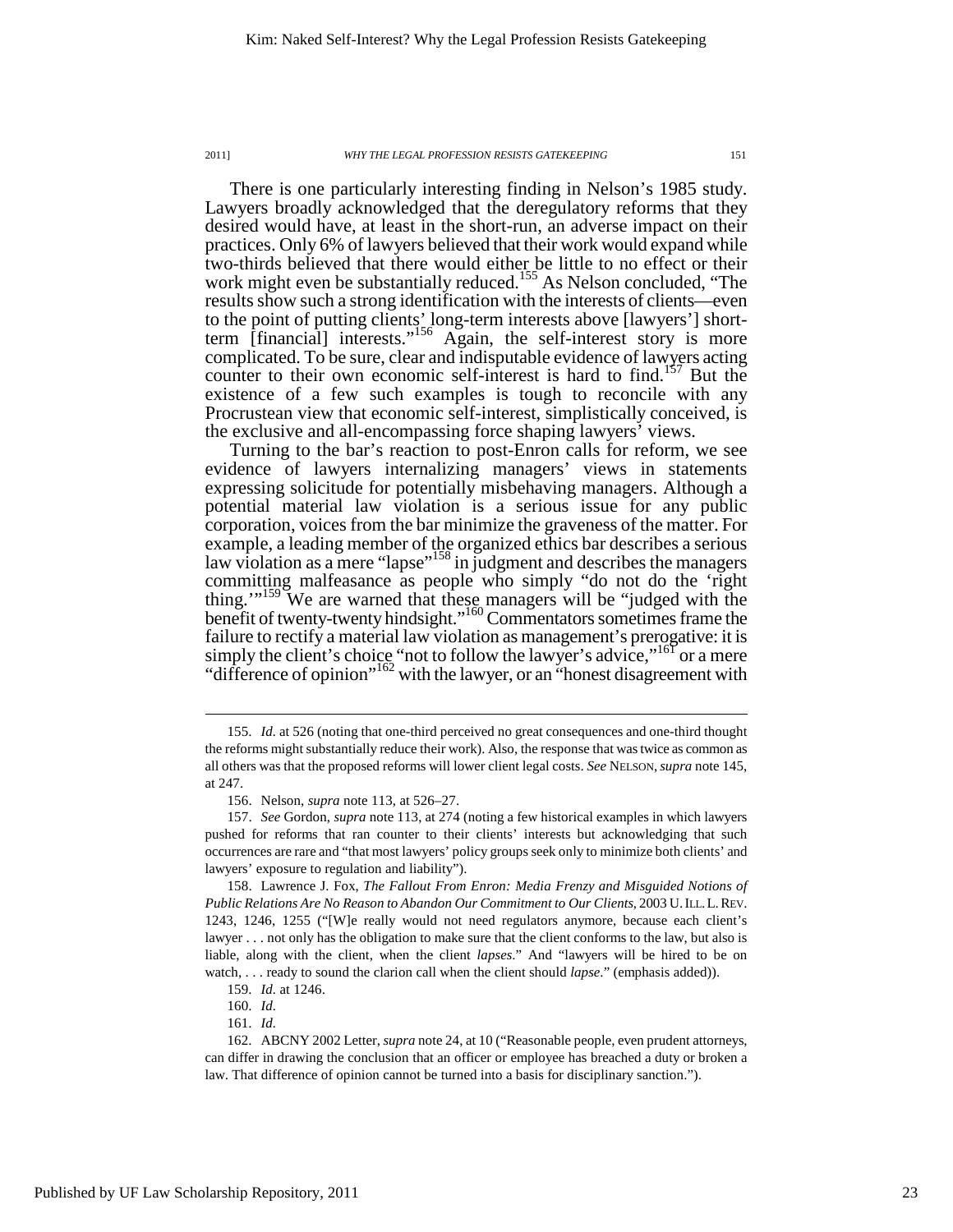that counsel."<sup>163</sup> The implication, of course, is that managers are entitled to break the law. Consistent with this outlook, calls for reforming lawyer conduct are seen as a tremendous overreaction to a marginal problem—the senior manager's mere "difference of opinion."

By contrast, the bar portrays hypothetical lawyers who demand the rectification of law violations as *contemptuous*. They are seen as "overanxious,"<sup>164</sup> as "cry[ing] wolf" to chief legal officers,  $165$  acting in an "imprudent and uninformed manner,"<sup>166</sup> and making "mountains" out of "mole hills."<sup>167</sup> Commentators fear and envision the scenario where the manager will be forced "to acquiesce in following the lawyer's advice even when in good faith [he] strongly disagrees with the advice and the advice may be wrong or highly debatable."<sup>168</sup>

Of course, lawyers crying wolf is a possibility in any regulatory regime. After all, no matter what rule one chooses, there will always be a risk that some lawyers will err in their interpretation of the rule or that the rule, as applied, will catch or chill innocent conduct. But this argument begs the question: as between the lawyer and the non-lawyer, who better to determine whether the law has been violated? Presumably, lawyers, by virtue of their education and training, have superior expertise in identifying most law violations.<sup>169</sup> And, among the various gatekeeping professionals, lawyers are most qualified "to advise on what would satisfy the purpose

 <sup>163.</sup> Letter from 79 Law Firms to Jonathan G. Katz, Sec'y, Sec. & Exch. Comm'n (Apr. 7, 2003), http://www.sec.gov/rules/proposed/s74502/79lawfirms1.htm ("Significantly, clients will understand the potential adverse consequences of consulting counsel and thereafter having an honest disagreement with that counsel.").

 <sup>164.</sup> ABCNY 2003 Letter, *supra* note 69, at 19 ("In fact, if numerous public disclosures turn out to be the result of nothing more than over-anxious lawyers allowing their conservatism to result in disagreements with clients resulting in public disclosure, clients as a whole will become more and more leery of working with, or disclosing information to, cautious counsel and the risk of failures to comply with laws will only increase.").

 <sup>165.</sup> Letter from Sullivan & Cromwell LLP (Apr. 7, 2003), http://www.sec.gov/rules/proposed/ s74502/sullivan040703.htm ("The rule thus effectively requires counsel to 'cry wolf' to chief legal officers.").

<sup>166.</sup> *Id.* ("Investors will not be well served by a hair-trigger reporting requirement that forces a prudent and honest attorney to act in an imprudent and uninformed manner.").

 <sup>167.</sup> ABCNY 2003 Letter, *supra* note 69, at 19 ("[I]f reporting out becomes relatively common and a number of cases prove to be the result of 'mole hills' built into 'mountains' by attorneys engaged in defensive thinking due to their fear of being second-guessed by the Commission, investors may actually become immune to an attorney's notice of withdrawal.").

 <sup>168.</sup> Law Firms Letter, *supra* note 27 ("The threat of withdrawal thus may effectively force a client to acquiesce in following the lawyer's advice even when in good faith it strongly disagrees with the advice and the advice may even be wrong or highly debatable.").

 <sup>169.</sup> John C. Coffee, Jr., *The Attorney as Gatekeeper: An Agenda for the SEC*, 103 COLUM.L. REV. 1293, 1306 (2003). To be sure, lawyers are not necessarily the most adept at identifying law violations that are classifiable as "pure accounting frauds." That said, many frauds—even the elaborate ones concocted by Enron managers—are not "pure accounting frauds" and require the substantial assistance (witting or unwitting) of lawyers. *See* Regan, *supra* note 12, for a detailed account of what roles lawyers played in the Enron transactions.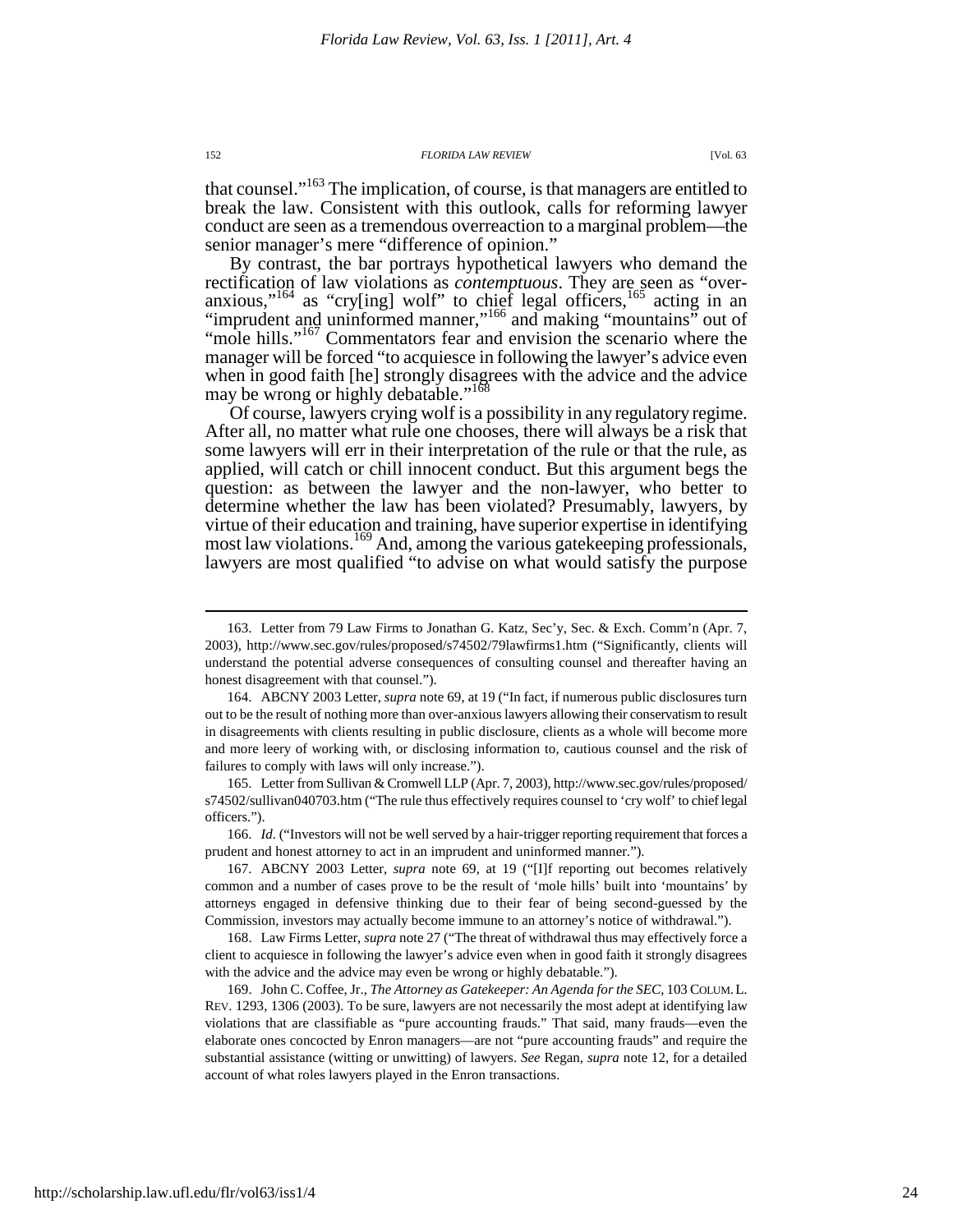and spirit, as well as letter, of the law."<sup>170</sup> From this perspective, it is strange to exempt from gatekeeping those professionals who are presumably most adept at determining law violations. 171

In addition, the bar's overwhelming emphasis on the risks of overinclusion (i.e., the risk of frequent "false alarms") assumes the empirical proposition that risk-averse lawyers will be prone to ratting out their client representatives. But, as I have argued elsewhere,  $^{172}$  the fear should be just the opposite. By virtue of the nature of the lawyer-client relationship in the corporate context, lawyers will remain subject to enormous pressures to overlook management wrongdoing, notwithstanding their gatekeeping obligations.<sup>173</sup> Moreover, the theoretical fear of rampant whistle-blowing is undercut by the real-world experience of auditors. Since the Private Securities Litigation Reform Act of 1995, auditors have been statutorily obligated to report to the SEC any unrectified material illegalities encountered in the course of their work for public company clients.<sup> $1/4$ </sup> The evidence strongly indicates that auditors remain deeply reluctant to make such reports.<sup>175</sup> The bar's selective emphasis on only one set of risks—the risk of over-inclusion—reflects just how strongly lawyers have adopted managers' points of view.

## IV. IGNORING SHAREHOLDERS' INTEREST

Again, why do lawyers resist gatekeeping? After all, doctors are required by state law to notify state welfare authorities when they see evidence of child abuse. They did not campaign against such obligations in the name of confidentiality or alignment with parental interests. Assuming that lawyers are generally not sociopaths, they too should care about the harms caused by their actions (or knowing inaction) to innocent third parties. If it is too much to ask lawyers for corporations to worry about harms suffered by innocent people who die of chemical leaks in Third World countries,<sup>176</sup> at least they should be concerned about formally recognized constituents of the corporation, to wit: shareholders. As a general matter, plausible material law violations committed by managers do endanger shareholder interests. Shouldn't lawyers care about shareholders' interests? Especially if they regard themselves (as the law does) as fiduciaries of their corporate clients?

Take, for example, the following text from the official comment of the law firm of Jones Day:

 <sup>170.</sup> Rhode, *supra* note 47, at 1331.

 <sup>171.</sup> *See infra* note 207 and accompanying text.

 <sup>172.</sup> *See* Kim, *supra* note 41, at 1075.

 <sup>173.</sup> *See id.*; Kim, *supra* note 16, at 430–46.

 <sup>174. 15</sup> U.S.C. § 78j-l(b)(1) (2006); *see also* Securities Exchange Act of 1934, Pub. L. No. 73- 291, § 10A(b), 48 Stat. 881 (as amended in 1995, 2002 & 2010).

 <sup>175.</sup> *See* Coffee, *supra* note 169, at 1306 (citing sources showing extremely low auditor report rates for both immaterial and material illegalities covered by the reporting obligation).

 <sup>176.</sup> *See, e.g*., Eric A. Lustig, *The Bhopal Disaster Approaches 25: Looking Back to Look Forward*, 42 NEW ENG. L. REV. 671, 671–75 (2008) (introducing symposium issue on Bhopal).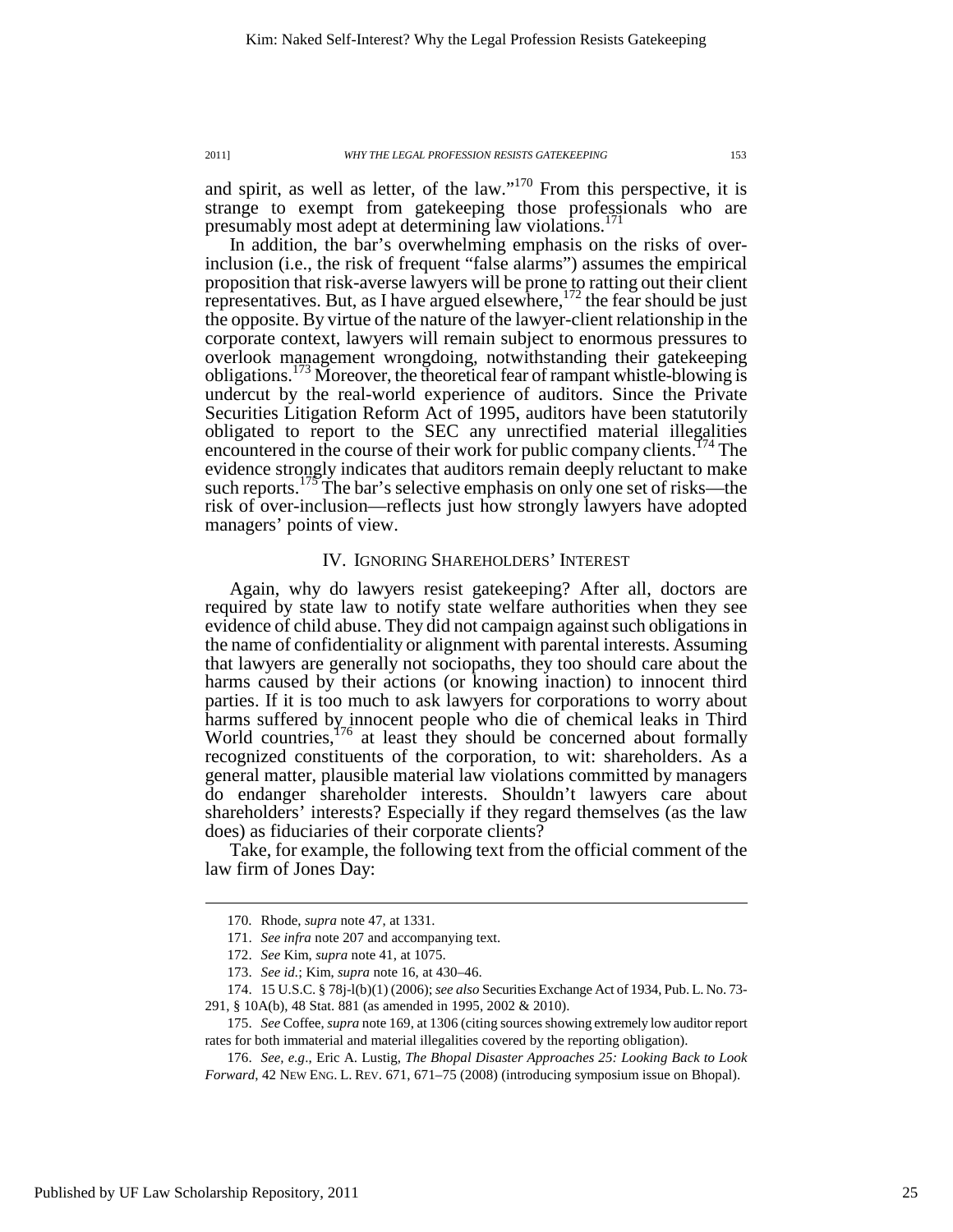In a corporate setting, under the ABA Rules[, the attorney's] client is the corporation. Attorneys are advocates. The touchstone of the attorney's professional and ethical obligation is the attorney's duty to the client, not some undefined duty to "the market" or "*public investors*," and especially not to the government agency that, among other roles, can bring an enforcement proceeding against the client.<sup>177</sup>

The above disclaimer of the relevance of shareholder (and other) interests is repeated in a number of comment letters.<sup>178</sup> To be sure, the above statement is a technically accurate restatement of the law governing lawyers. A lawyer's fiduciary duty is owed to the organization alone, and not to any of its individual constituents.<sup>179</sup> Accordingly, when substantial harm to the organization is threatened by constituent wrongdoing, the

 <sup>177.</sup> Letter from Jones Day to Jonathan G. Katz, Sec'y, Sec. & Exch. Comm. (Apr. 7, 2003), http://www.sec.gov/rules/proposed/s74502/jonesday040703b.htm (emphasis added).

 <sup>178.</sup> *See, e.g.*, Letter from Clifford Chance to Jonathan G. Katz, Sec'y, Sec. & Exch. Comm. (Dec. 18, 2002), http://www.sec.gov/rules/proposed/s74502/clifford1.htm ("We do not believe, however, that a lawyer for a company has an obligation to investors or potential investors in that company, including individual shareholders."); Letter from Munger, Tolles & Olson LLP to Jonathan G. Katz, Sec'y, Sec. & Exch. Comm. (Jan. 6, 2003), http://www.sec.gov/rules/ proposed/s74502/munger010603.htm [hereinafter Munger, Tolles, & Olson Letter] ("[S]hareholders are no more the client than are officers or directors."); Letter from L.A. Cnty. Bar Ass'n to Jonathan G. Katz, Sec'y, Sec. & Exch. Comm. (Dec. 18, 2002), http://www.sec.gov/rules/ proposed/s74502/maroni1.htm [hereinafter LACBA Letter] ("We believe that the fiduciary duties of an attorney for an entity are owed to the entity itself, not separately to the shareholders."); Letter from Corp. Comm., Bus. Law Section, The State Bar of Cal. to Jonathan G. Katz, Sec'y, Sec. & Exch. Comm. (Dec. 16, 2002), http://www.sec.gov/rules/proposed/s74502/tghoxiq1.htm ("[A]n attorney who represents a corporation represents the entity, but does not thereby also represent the shareholders."); ABA Letter, *supra* note 26, at 9 ("The Commission . . . correctly characterizes the organization, and *not its shareholders* or other constituencies, as the client. This distinction is important in identifying to whom a lawyer owes duties–namely the organization and not particular shareholders, whose interests may differ." (emphasis added)); ABCNY 2002 Letter, *supra* note 24, at 46 ("The Commission Should Clarify That Attorneys Subject To The Proposed Rule Owe A Duty Solely To Their Client, The Corporate Entity, And Not To Investors, And Should Modify The Language In The Proposed Rules To Clarify That There Is No Private Right Of Action For Violation Of The Proposed Rule." (formatting modified)).

 <sup>179.</sup> For authority on the identity of the client in the organizational context, see MODEL RULES OF PROF'L CONDUCT R. 1.13(a) & cmt. 1 (2010) ("A lawyer employed or retained by an organization represents the organization acting through its duly authorized constituents. . . . Officers, directors, employees and shareholders are the constituents of the corporate organizational client."); MODEL CODE OF PROF'L RESPONSIBILITY EC 5–18 (1980) ("A lawyer employed or retained by a corporation or similar entity owes his allegiance to the entity and not to a stockholder, director, officer, employee, representative, or other person connected with the entity."); Yablonski v. United Mine Workers of America, 448 F.2d 1175, 1181 (D.C. Cir. 1971); 2 RESTATEMENT (THIRD) OF THE LAW GOVERNING LAWYERS § 96 cmt. b (2000) ("By representing the organization, a lawyer does not thereby also form a client–lawyer relationship with all or any individuals employed by it or who direct its operations . . . .").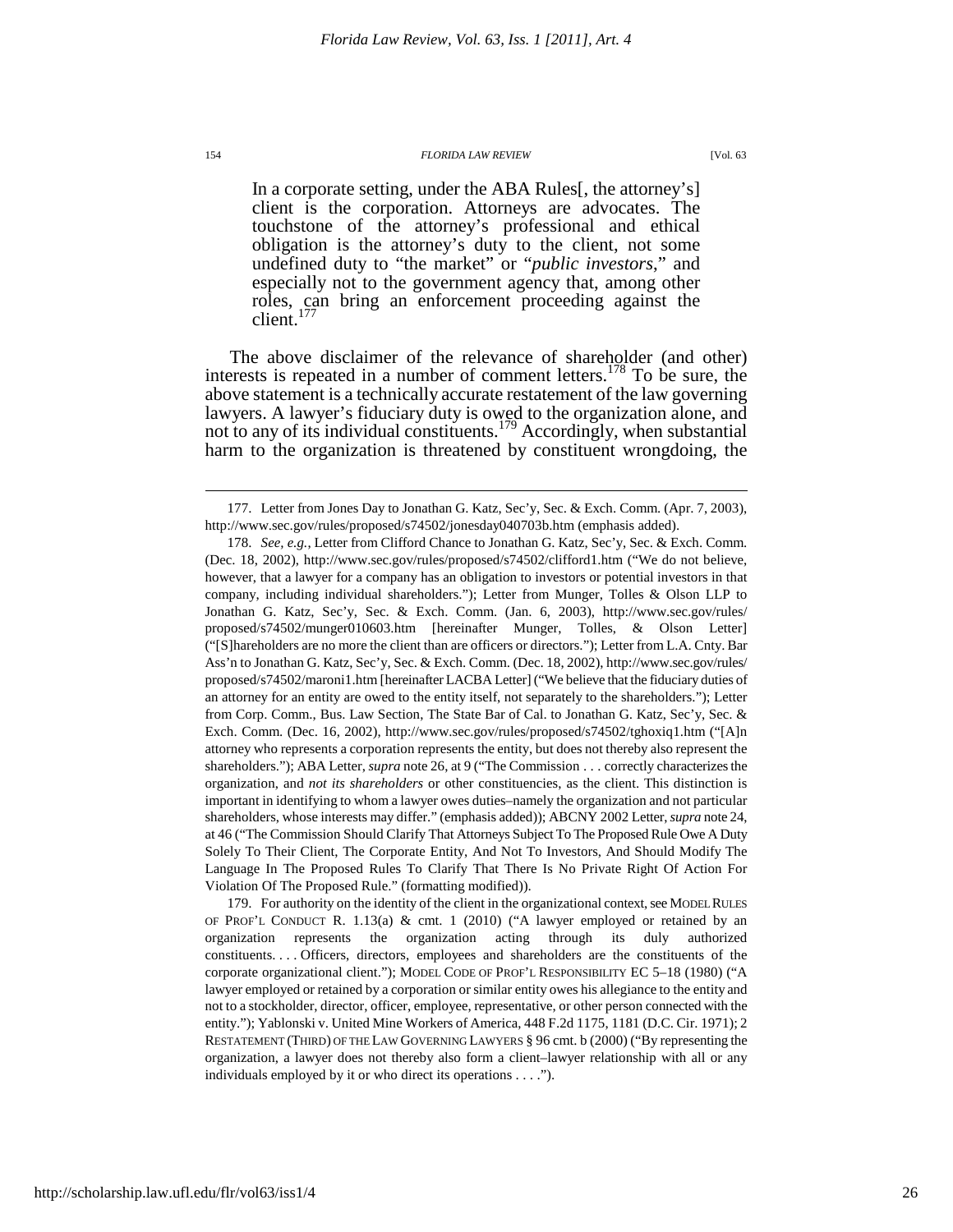$\overline{a}$ 

lawyer must proceed in the best interests of the organization.<sup>180</sup>

But, as a practical matter, one cannot assess the harm to the organization without considering the violation's impact on the company's share price, which determines whether the company can reasonably obtain public financing in the future. And plausible cases of material law violations under Sarbanes-Oxley § 307 are likely to negatively impact share price.<sup>181</sup> Of course, considering the company's share price necessarily implicates shareholder interests.

My goal here is not to wade into the contentious normative debate about the primacy of shareholders, directors, or managers in the corporate governance literature.<sup>182</sup> I'm asking a simpler, and arguably prior, question about underlying empirics. Given that shareholders' and the corporation's interests are intertwined in the relevant factual situation, what (psychologically) explains the indifference to the potential harm befalling their clients' shareholders?

Perhaps this indifference is a natural consequence of internalizing the views of corporate managers, who may feel latent disdain about shareholder constituents who, if sufficiently consolidated or organized, can potentially upset managerial agendas.<sup>183</sup> Perhaps this indifference is also a by-product of the formation of a strong in-group identity. Psychologist Henri Tajfel and his colleagues have demonstrated that the "'mere categorization' of people into different nominal groups . . . can elicit favoritism toward in-group members" and disparagement of out-group

 182. *See, e.g*., Lucian Arye Bebchuk, *The Case for Increasing Shareholder Power*, 118 HARV. L. REV. 833, 836 (2005); Stephen M. Bainbridge, *Director Primacy and Shareholder Disempowerment*, 119 HARV. L. REV. 1735, 1735 (2006); Leo E. Strine, Jr., *Toward a True Corporate Republic: A Traditionalist Response to Bebchuk's Solution for Improving Corporate America*, 119 HARV. L. REV. 1759, 1759–60 (2006).

 <sup>180. 2</sup> RESTATEMENT (THIRD) OF THE LAW GOVERNING LAWYERS § 96 cmt. F (2000) (noting that, "[I]f the threatened injury is substantial the lawyer must proceed in what the lawyer reasonably believes to be the best interests of the organization.").

 <sup>181.</sup> At least some of the violations serious enough to trigger the reporting procedures under Part 205 and Sarbanes-Oxley § 307 would qualify as securities frauds. In those cases, the corporation's own shareholders are deemed to be the victims of fraud. Assuming that most significant frauds are eventually revealed, the corporation must ordinarily compensate the defrauded shareholders—either through judgment or settlement. This potentially enormous payout will be charged against earnings and will result in a negative share price adjustment. For those material law violations not involving securities frauds, many of them will nonetheless be imputed to the corporation—either expressly by statute or by operation of the principle of respondeat superior. Accordingly, the company itself may be subject to civil or criminal liability, which would, in turn, adversely impact share price. Also, in the long run, a pattern of material violations will likely undermine the company's share price by impairing the company's reputation for financial integrity. Thus, there should be no doubt that plausible cases of material law violations may negatively impact share price, necessarily implicating both the corporation's and its shareholders' interests. *See* Kim, *supra* note 12, at 132–33.

 <sup>183.</sup> One classic situation where managerial interests may diverge significantly from shareholder interests is with respect to acquisitions and anti-takeover defenses. *See, e.g*., Iman Anabtawi, *Some Skepticism About Increasing Shareholder Power*, 53 UCLA L.REV. 561, 586–88 (2006).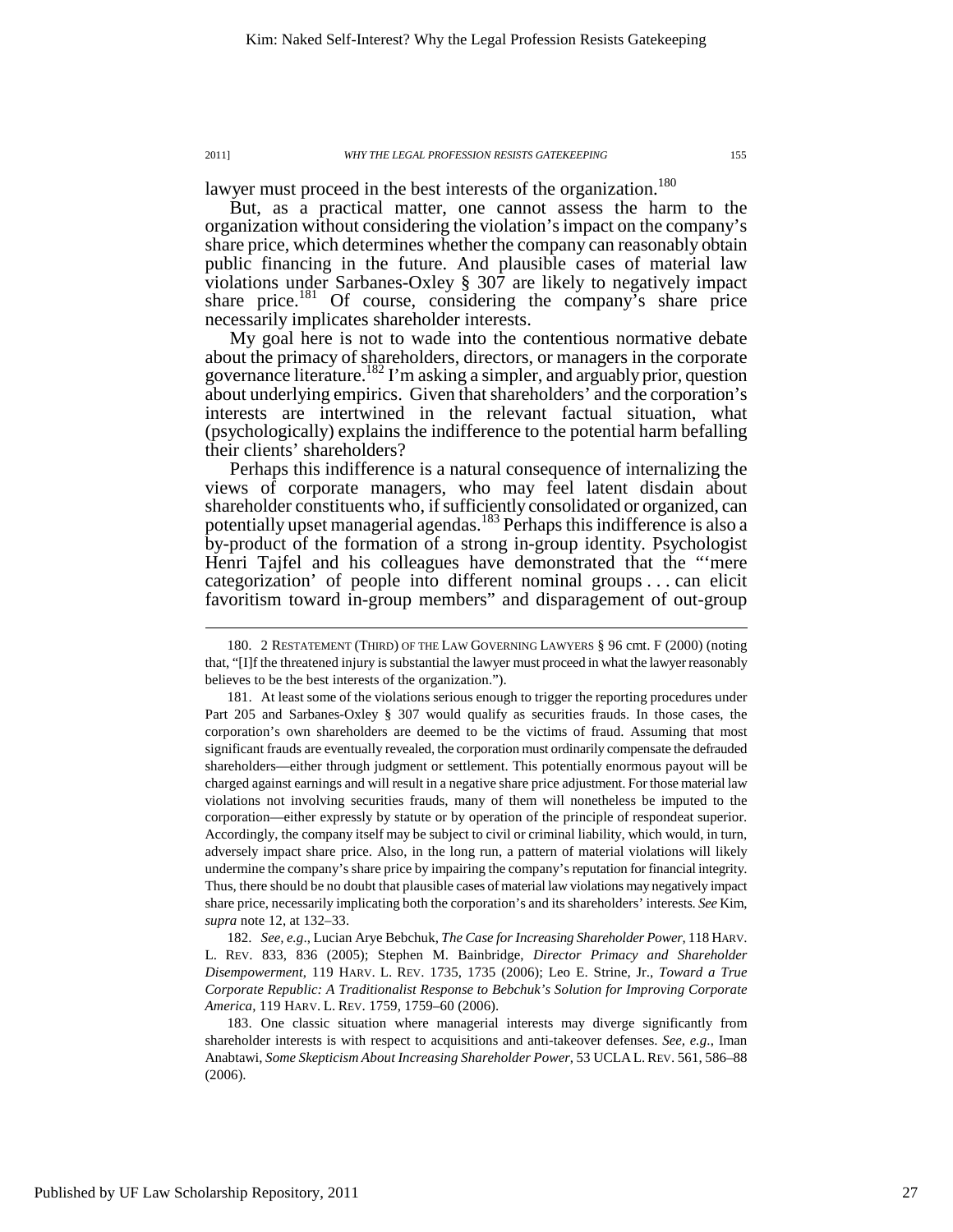members.<sup>184</sup> Accordingly, to the extent that lawyers socially identify themselves with management and not shareholders, they are likely to favor management and derogate shareholders, who may be regarded as the outgroup.

Another explanation is that lawyers simply cannot garner the threshold amount of empathy for shareholders, who—with some exceptions—are statistical victims of managerial misconduct. We can all recall instances where specific victims of misfortune draw tremendous public attention and sympathy. Need I say more than "Baby Jessica"?<sup>185</sup> By contrast, we all know how difficult it is to persuade the general public that we should all share the financial burden of providing health care for the millions of unnamed, uninsured Americans. As noted by Nobel laureate Thomas Schelling in his economic analysis of risk, the death of a known individual invokes "anxiety and sentiment, guilt and awe, responsibility and religion. . . . But most of this awesomeness disappears when we deal with statistical deaths."<sup>186</sup> More ominously, Joseph Stalin once said, "The death of a single Russian soldier is a tragedy. A million deaths is a statistic."<sup>187</sup>

Research on behavioral decision-making in psychology and economics reveals that people show less empathy for statistical victims (who have not yet been identified) than for identifiable victims.<sup>188</sup> In one field experiment conducted by Professors Deborah Small and George Loewenstein, researchers approached potential donors with a letter requesting money to buy materials for a house to be built for a needy family through the Habitat for Humanity organization.<sup>189</sup> Excluding names, the letter briefly described the characteristics of several families on the waiting list to move into homes. Researchers informed half of the participants that the recipient family "has been selected" and the other half that the family "will be selected" from the list. In neither condition were participants told about which particular family had been or would be selected.<sup>190</sup>

 187. *See* RICHARD NISBETT & LEE ROSS, HUMAN INFERENCE: STRATEGIES AND SHORTCOMINGS OF SOCIAL JUDGMENT 43 (1980) (quoting Joseph Stalin).

 <sup>184.</sup> ROSS & NISBETT, *supra* note 97, at 40 (citing findings by psychologist Henri Tajfel); Henri Tajfel, *Experiments in Intergroup Discrimination*, 223 SCI.AM. 96, 101–02 (1970) (reporting finding that simply classifying children based on their preferences for the paintings of Paul Klee or Wassily Kandinsky resulted in subjects' allocating greater money to members of their in-group as opposed to the out-group); *see also* Jerry Kang, *Trojan Horses of Race*, 118 HARV. L. REV. 1489, 1533–34 (2005); Kim, *supra* note 41, at 1022.

 <sup>185.</sup> Eighteen-month old Jessica McClure, widely known as "Baby Jessica," was trapped in a Texas well for fifty-eight hours in 1987. In response to media pleas, the family received more than \$700,000 in public donations for the rescue effort. Karen E. Jenni & George Loewenstein, *Explaining the "Identifiable Victim Effect*,*"* 14 J. RISK & UNCERTAINTY 235, 235–36 (1997); Deborah A. Small & George Loewenstein, *Helping* a *Victim or Helping* the *Victim: Altruism and Identifiability*, 26 J. RISK & UNCERTAINTY 5, 5 (2003).

 <sup>186.</sup> Thomas C. Schelling, *The Life You Save May Be Your Own*, *in* PROBLEMS IN PUBLIC EXPENDITURE ANALYSIS 127, 142 (Samuel B. Chase, Jr. ed., 1968).

 <sup>188.</sup> Small & Loewenstein, *supra* note 185, at 5.

 <sup>189.</sup> *Id.* at 11.

 <sup>190.</sup> *Id.*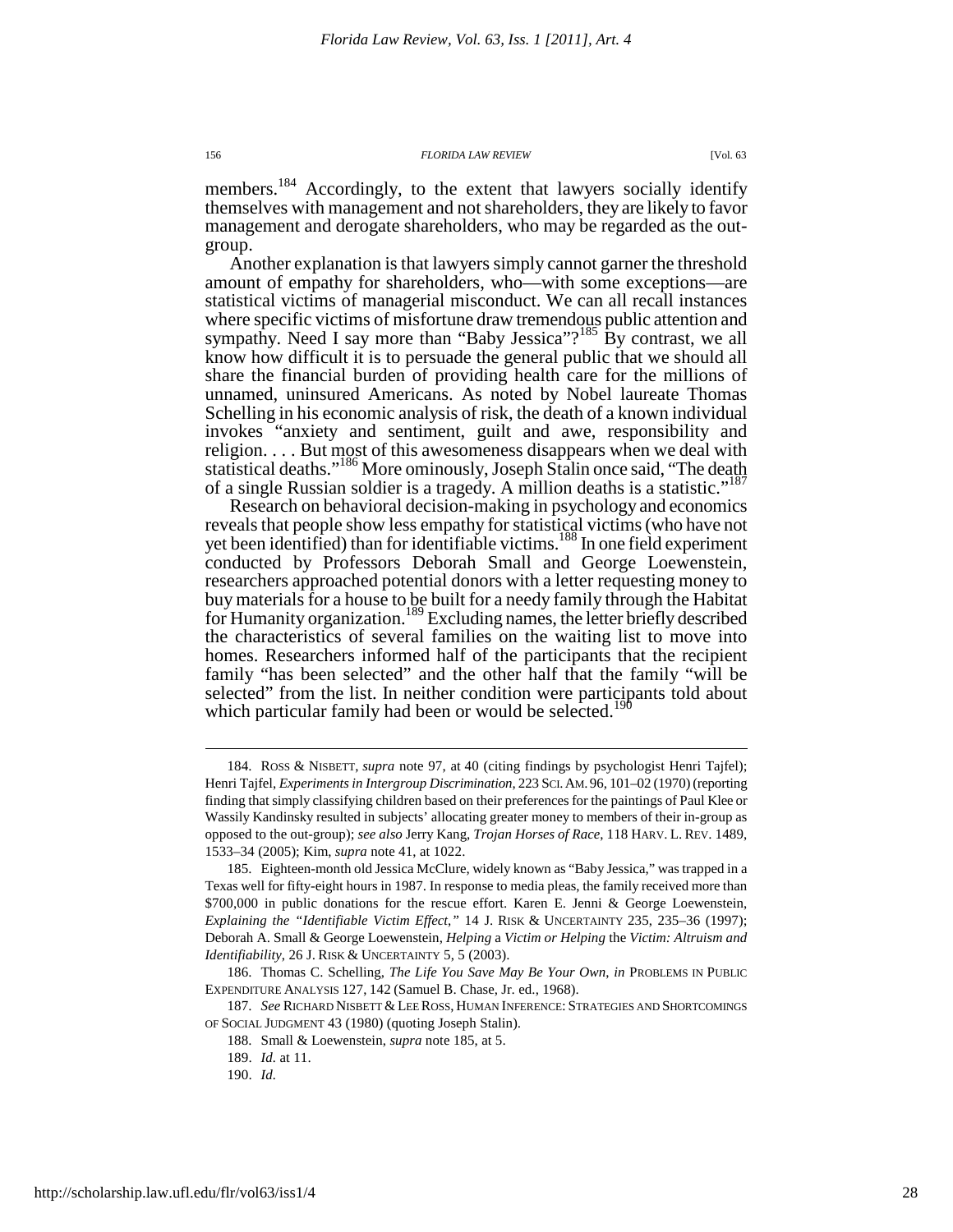Given that the *only* difference between the two conditions was whether the recipient family had already been selected, one might reasonably expect that both groups of participants would contribute similar amounts. To the contrary, more people contributed and contributed significantly more money when the recipient family had already been determined than when the family had not yet been determined.<sup>191</sup> As the authors of the studies suggest, a determined victim of misfortune may stimulate a more powerful, affective response, inducing altruism. By contrast, an undetermined or statistical victim may invoke more deliberative, calculative cognitive processes that are more characteristic of emotional detachment.<sup>192</sup>

Other studies demonstrate that we lack empathy for *groups* of victims (regardless of whether they've been identified) as compared to a *single* identified victim.<sup>193</sup> It may simply be easier for people to adopt the perspective of a single identified individual, who is a psychologically coherent unit, compared to the multiple perspectives of a group of individuals, which may strain the perceiver's processing capacity.<sup>194</sup> Recent follow-up research also suggests these types of effects may translate into greater tolerance for unethical behavior when victims are unidentified.<sup>19</sup>

What is the significance of these findings in explaining the legal profession's resistance to gatekeeping? If people are generally unsympathetic to a group of unidentified or unidentifiable victims,  $196$  then we should expect lawyers to be callous about the harm that may befall a client's public shareholders. After all, shareholders are the textbook examples of victims for whom we cannot generate empathy. With the exception of a small number of activist shareholders, shareholders are numerous, diverse, abstract (especially if they are institutional), and often unidentifiable at any particular moment in time by virtue of the anonymous securities trading markets. Accordingly, lawyers may be more tolerant of ethically questionable behavior that risks harm to these shareholders.

<sup>191.</sup> *Id.* at 12 (statistically significant difference of  $p = 0.05$ ).

 <sup>192.</sup> Deborah A. Small, George Loewenstein & Paul Slovic, *Sympathy and Callousness: The Impact of Deliberative Thought on Donations to Identifiable and Statistical Victims*, 102 ORGANIZATIONAL BEHAV. & HUM. DECISION PROCESSES 143, 143–45 (2007).

 <sup>193.</sup> Tehila Kogut & Ilana Ritov, *The "Identified Victim" Effect: An Identified Group, or Just a Single Individual?*, 18 J. BEHAV. DECISION MAKING 157, 165 (2005) (noting that the results of their study to support the hypothesis that a "single identified victim evokes stronger feelings than an unidentified single victim, or a group of victims, regardless of their being identified or not"—the singularity effect).

 <sup>194.</sup> *Id.* at 158, 159, 165.

 <sup>195.</sup> Francesca Gino, Lisa L. Shu & Max H. Bazerman, *Nameless + Harmless = Blameless: When Seemingly Irrelevant Factors Influence Judgment of (Un)ethical Behavior* 8, 17–22 (Harvard Bus. Sch. NOM Working Paper, Paper No. 09-020, 2008), *available at* http://ssrn.com/abstract=1238661 (concluding that people tend to judge others' ethically questionable behavior less harshly when the victim of the wrongdoing is unidentified).

 <sup>196.</sup> The distinction between "identifiable" and "actually identified" victims is not material to this Article's analysis, as—with few exceptions—shareholders are often both unidentified and unidentifiable from the lawyer's perspective at any particular moment in time.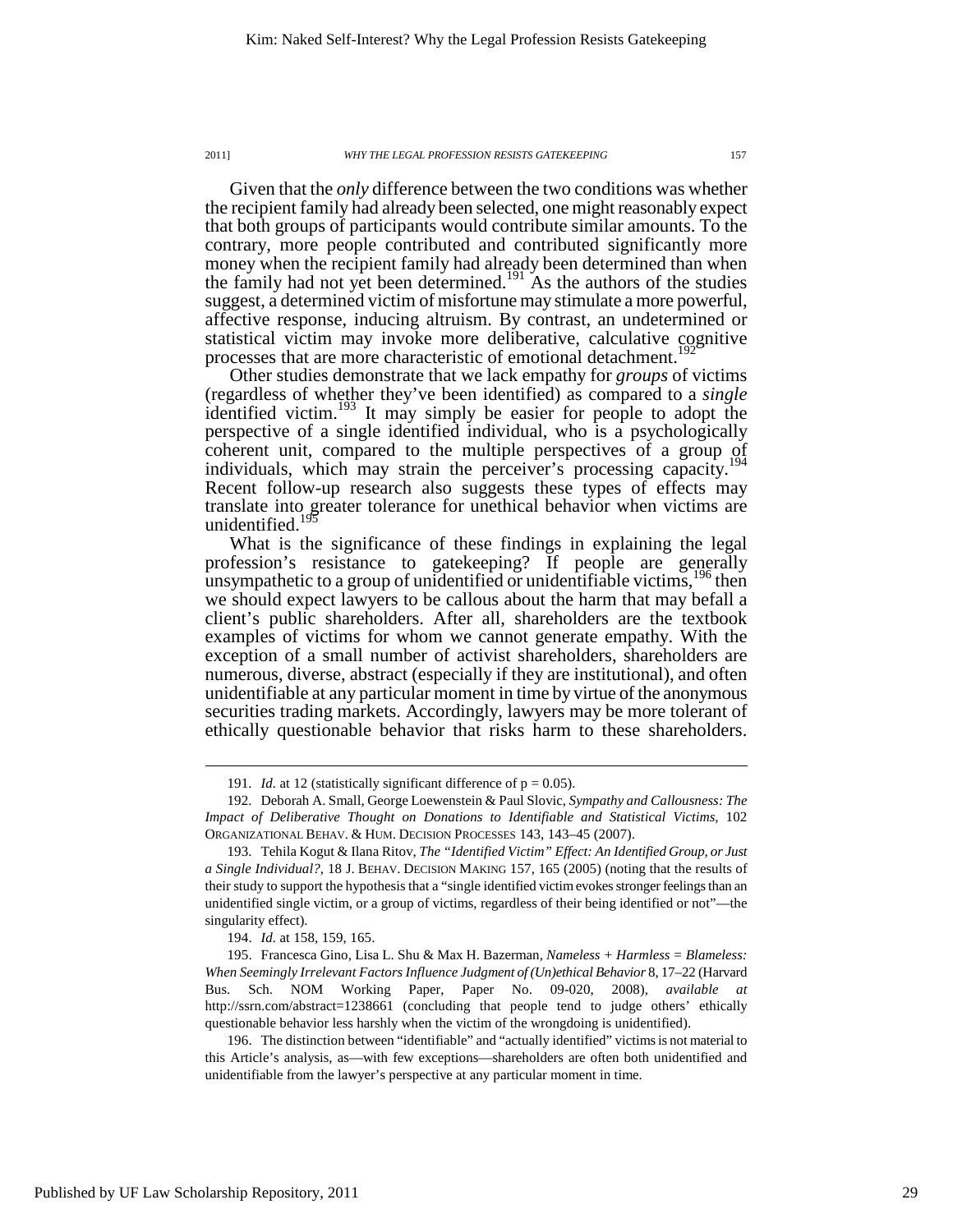Moreover, lawyers will not be eager about having to safeguard the interests of such an abstract class of victims, especially if doing so feels like betraying the senior corporate managers—the living, breathing humans whose preferences they have internalized. In addition, we should expect that lawyers will likewise feel indifferent to the interests of the abstract *corporation* to whom they, by law, owe their fiduciary duties.

Comment letters confirm that lawyers are generally indifferent to shareholders as a class, who are seen as a "diverse and, for the most part, unknown group of constituents."<sup>197</sup> Lawyers dismiss the suggestion that shareholder interests should be considered in defining the lawyer's duty to the corporate client. They argue that the creation of a "direct duty to broad classes of diverse shareholders, most of whom have widely varying interests and objectives . . . would undoubtedly create impermissible conflicts."<sup>198</sup> Others "seriously doubt that there is any 'best interest of shareholders' that can be discerned for a publicly held corporation," given that the "interests of shareholders are very diverse."<sup>199</sup> And still others think it nothing less than "ludicrous to believe that an attorney can 'represent' much less protect the interests of such a disparate group."<sup>200</sup>

Now, as Professor Iman Anabtawi has argued, shareholders do in fact have diverse—and often conflicting—interests.<sup>201</sup> Accordingly, any reform seeking to redefine the lawyer's fiduciary duty to incorporate explicitly shareholder interests must deal with the unintended consequences of doing so.<sup>202</sup> But the bar's contention that the lawyer's fiduciary duty should not be so expanded is, quite simply, a red herring. After all, on the narrow issue of requiring lawyers to interdict the material, unrectified illegalities of managers, there is no conflict of interest.<sup>203</sup> In fact, for the issue at hand, the interests of the corporate client and its shareholders happen to be perfectly aligned.<sup>204</sup> As a result, a redefinition of the lawyer's fiduciary

 202. *See id*. at 574–75 (noting that increasing shareholder power might result in certain shareholders pursuing their own private interests to the detriment of shareholders as a class).

203. *See* Kim, *supra* note 12, at 113–16.

 204. To the extent that material illegalities perpetrated by managers are likely to be eventually revealed in the marketplace, the company and its shareholders have common interests in preventing or rectifying illegalities before greater damage to the company is done. Securities law scholars believe that actionable securities frauds are particularly susceptible to ultimate detection. *See, e.g*., Jennifer H. Arlen & William J. Carney, *Vicarious Liability for Fraud on Securities Markets: Theory and Evidence*, 1992 U.ILL. L.REV. 691, 701 (arguing that fraud-on-the-market securities frauds are likely to be revealed). Once revealed, the company's share prices will likely drop, which can't be good either for the company or the company's investors. To be sure, prior to the fraud's revelation, any particular investor might benefit in the short term when selling his shares to another investor at

 <sup>197.</sup> Munger, Tolles & Olson Letter, *supra* note 178.

 <sup>198.</sup> Letter from Varnum, Riddering, Schmidt & Howlett LLP to Jonathan G. Katz, Sec'y, Sec.

<sup>&</sup>amp; Exch. Comm'n (Dec. 18, 2002), http://www.sec.gov/rules/proposed/s74502/jblevan1.htm.

 <sup>199.</sup> LACBA Letter, *supra* note 178.

 <sup>200.</sup> Letter from Compass Bancshares, Inc. to Jonathan G. Katz, Sec'y, Sec. & Exch. Comm'n (Dec. 12, 2002), http://www.sec.gov/rules/proposed/s74502/jwpowell1.htm.

 <sup>201.</sup> *See* Anabtawi, *supra* note 183, at 577 (2006) (noting inherent difficulties in discerning what shareholder interests are due to "deep rifts among the interests of modern shareholders").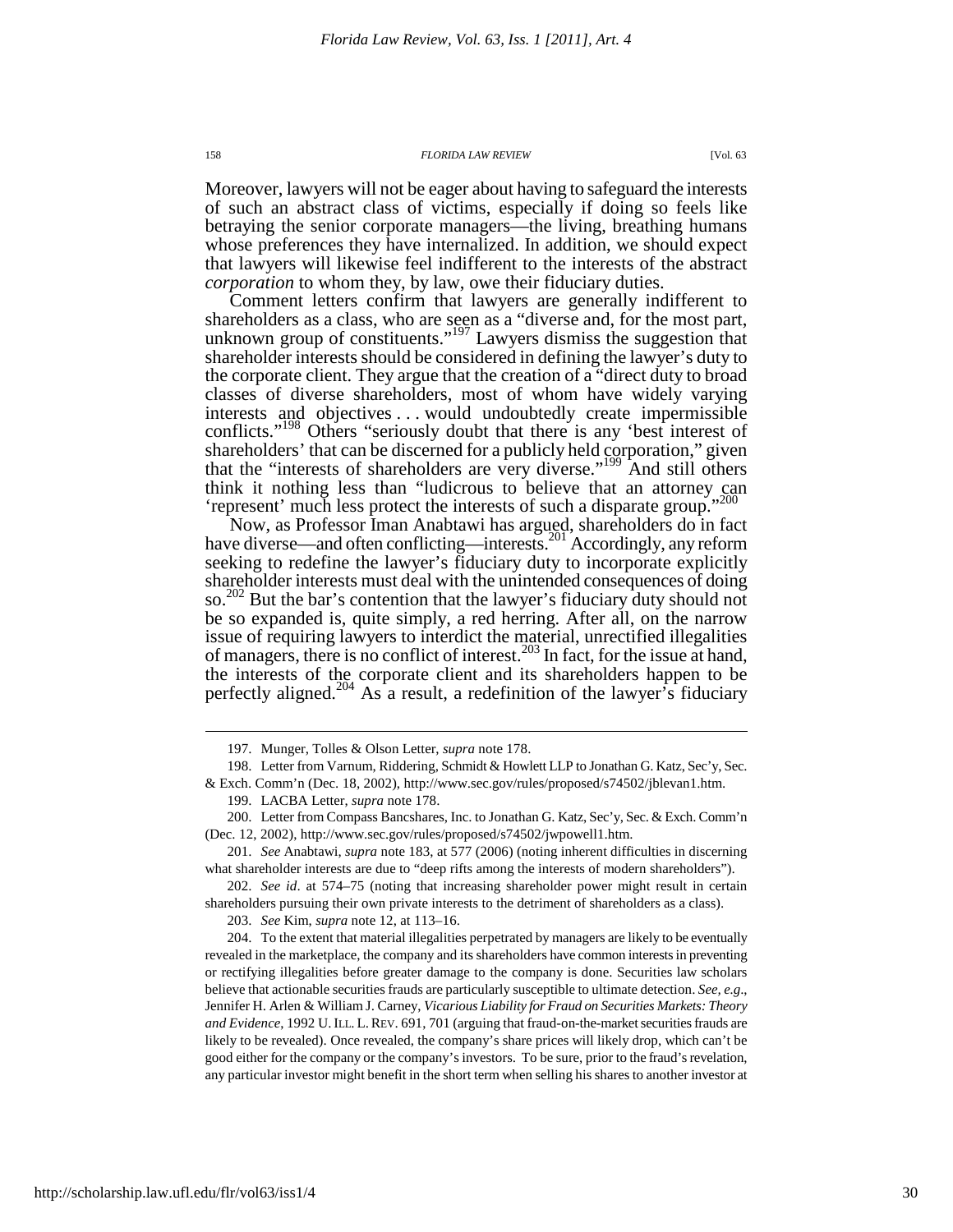duty is not necessary.

## V. CONCLUSION

Why do lawyers resist gatekeeping? On the one hand, if you take the official rhetoric of the bar at face value, it is because lawyers are professionally obligated to do so. Resistance reflects virtue. On the other hand, if you adopt a cynical approach, it's just lawyers chasing their economic self-interest. Follow the money. Resistance reflects vice. Of course, the truth is always somewhere in between. It is economic selfinterest, but not in the way we commonly think of it (for example, lawyers intentionally lying to the public or regulators in order to line their own pockets). Rather, it is economic self-interest warping cognition. It is vice, but not of a venal sort. It's rather banal.<sup>2</sup>

In addition to self-interest, unconscious efforts to reduce cognitive dissonance will lead to the internalization of the interests of those senior corporate managers serving as the clients' representatives. This mechanism overlaps somewhat with self-interest but not entirely. Finally, it's how we think of—or more accurately, fail to think of—the statistical victim that is the shareholder. These three cognitive processes—self-interested motivation, internalization of managers' views as a product of cognitive dissonance, and indifference to abstract shareholders—explain *why* lawyers resist gatekeeping duties. Consequently, when lawyers advance principled arguments about why gatekeeping is not their job, we should consider those arguments with a healthy dose of skepticism.

Given these tendencies, one might ask: why should we rely on lawyers at all when all the evidence shows that they would make *lousy* public gatekeepers? Shouldn't Congress, courts, and the SEC just throw up their hands in resignation, realizing the futility of trying to convert lawyers into gatekeepers? But we live in a world of neither perfect solutions nor ideal gatekeepers, so the relevant issue is not so much whether lawyers make good gatekeepers in some absolute sense but always as compared to what? Here is not the place to provide a complete answer to that question, which would require an institutional comparison of the efficacy of other existing gatekeepers, including accountants, investment bankers, and boards of directors.<sup>206</sup> Suffice it to say that, for purposes of this Article, it seems odd

 205. In prior work, I have distinguished between the "venality hypothesis" and the "banality hypothesis." *See* Kim, *supra* note 41, at 988–97.

a fraudulently inflated price. However, no investor benefits if fraud becomes rampant enough to drive both honest issuers and investors from the capital markets. Moreover, recent research casts doubt on claims that investors may suffer no or negligible net harm from fraud over the long term. *See* Alicia Davis Evans, *Are Investors' Gains and Losses from Securities Fraud Equal over Time? Some Preliminary Evidence* 5–6 (Michigan Law Empirical Legal Studies Working Paper, Paper No. 09-002, 2010), *available at* http://ssrn.com/abstract=1121198.

 <sup>206.</sup> In prior work, I identified four criteria by which gatekeepers may be comparatively assessed. They are (1) the willingness to interdict, (2) the willingness to monitor, (3) the capacity to monitor, and (4) the capacity to interdict. Kim, *supra* note 16, at 421–22 (discussing the "Four Quadrants of Gatekeeping").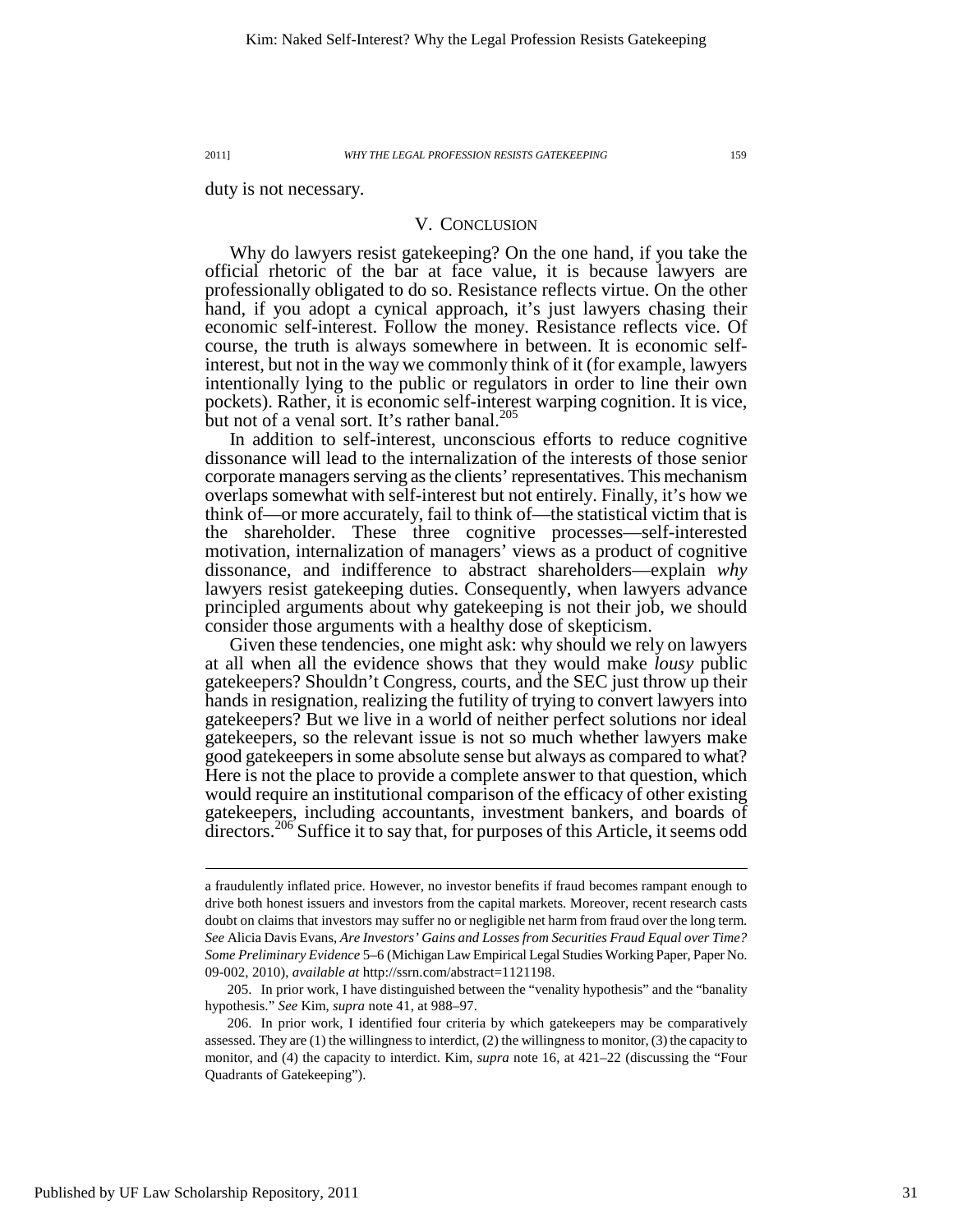to exempt those professionals who are presumably most adept at identifying law violations. $207$ 

Lawyers perceive it to be in their self-interest to resist gatekeeping because they are myopic. In the long run, gatekeeping actually serves the legal profession's self-interest because "lawyers are valuable to their clients to the extent, but only to the extent, that they can be trusted by constituents and third parties not to game the system in a way that damages the entity, the integrity of the capital markets, and the legal framework.<sup>5208</sup> As noted by Robert Gordon, "If it turns out not only that [lawyers] are gaming the system to suppress and distort facts that make corporations look bad, and hype and inflate facts that make them look good, they lose the power to legitimate/validate corporate conduct."<sup>209</sup>

One need only look at the historical lesson provided by the accounting profession to see how a profession can be catastrophically short-sighted. As Professor John Coffee has argued, by persistently resisting clearly defined gatekeeping obligations and by "tolerating a disciplinary system that amounted to little more than a charade, the [accounting] profession ensured that eventually such a system of private self-regulation would become politically unacceptable."<sup>210</sup> In the wake of the extraordinary audit failures that culminated in the corporate fiascoes of Enron and WorldCom, Sarbanes-Oxley ended the self-regulation of accountants by creating a public regulatory body—the Public Company Accounting Oversight Board—to regulate auditing.<sup>211</sup> Securities lawyers should be reminded of the possibility of a similar fate.

In spite of the dour diagnosis that I have presented in this Article, there is cause for guarded optimism. There is decent evidence that individual lawyers—at least on *some* level—hunger to be more ethical and want to

 <sup>207.</sup> It seems especially odd to exempt lawyers from gatekeeping if the persistence and prevalence of white collar crime is explained more by the prohibitive costs of detection rather than inadequate sanctions. Reinier H. Kraakman, *Corporate Liability Strategies and the Costs of Legal Controls*, 93 YALE L.J. 857, 888 (1984); *see also* Michael L. Seigel, *Corporate America Fights Back: The Battle over Waiver of the Attorney-Client Privilege*, 49 B.C. L. REV. 1, 13 (2008) (noting the complexity of white collar crime and the inherent difficulties in prosecuting them). Using the terminology that I developed in prior work, lawyers may have a superior "capacity to monitor" than other professionals, given lawyers' relative expertise (by virtue of their education and training) in identifying law violations (at least for those violations that are not pure accounting frauds). For an analysis comparing the expertise of inside and outside counsel, see Kim, *supra* note 16, at 455–57. Also, as noted by Deborah Rhode, among the various gatekeepers, lawyers are most qualified "to advise on what would satisfy the purpose and spirit, as well as letter, of the law." Rhode, *supra* note 47, at 1331. For an analysis of how legal issues were important and arguably central even in the Enron (accounting) fraud, see Regan, *supra* note 12, at 1140–43.

 <sup>208.</sup> Kim, *supra* note 12, at 135 n.372 (paraphrasing Robert Gordon).

 <sup>209.</sup> E-mail from Robert Gordon to author (July 17, 2009, 1:04 PST) (on file with author).

 <sup>210.</sup> JOHN C. COFFEE, GATEKEEPERS: THE PROFESSIONS AND CORPORATE GOVERNANCE 170 (2006).

 <sup>211.</sup> *Id*. at 142–43. Of course, it remains to be seen whether this body will be an aggressive regulator of auditing. *Id.* at 377.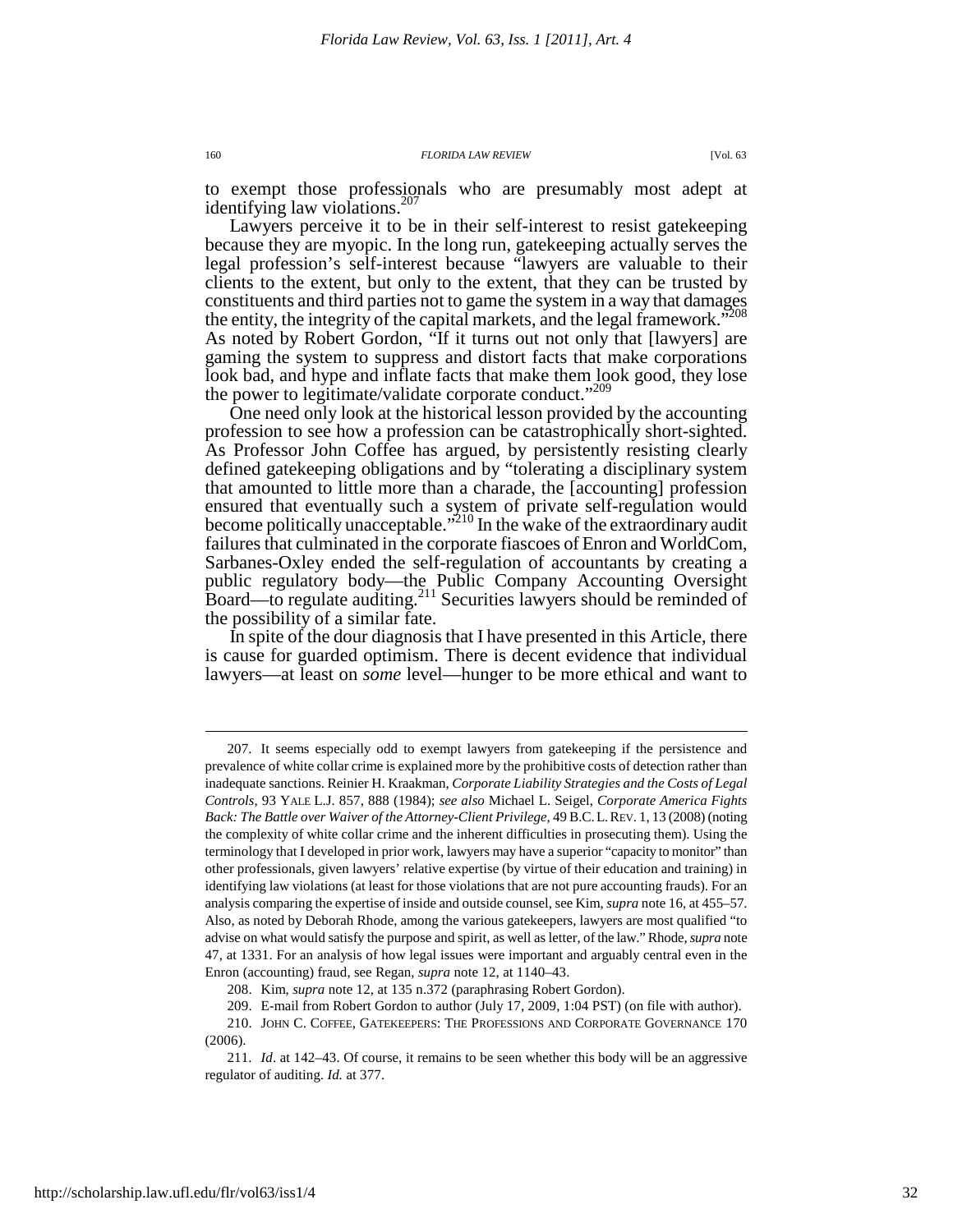assume a greater role in counseling clients to observe the law.<sup>212</sup> But lawyers are reluctant to risk "offending a client by the advice" they give or the public positions they support,  $2^{13}$  especially if doing so simply results in clients going elsewhere to find lawyers with more malleable consciences. Also, given the state of background norms of corporate representation, characterized by the prevailing "ethic of uncritical loyalty to the client,"<sup>214</sup> lawyers will hesitate to go against the grain and be the audacious norms entrepreneur.<sup>215</sup>

Since individual lawyers suffer from massive collective action problems that prevent them from going against these norms,<sup>216</sup> bar associations can play a vital role by doing two things. First, they can affirmatively define law-respecting norms by inculcating a prima facie duty to urge compliance with the  $law<sup>217</sup>$  and stop promulgating rules and rhetoric that signal to lawyers that it is "*illegitimate* to adopt an attitude of discretionary judgment toward their clients<sup>3</sup> . . . ends."<sup>218</sup> Second, instead

213. Gordon, *supra* note 113, at 287.

214. *Id.* at 292.

 $\overline{a}$ 

 215. Cass R. Sunstein, *Social Norms and Social Roles*, 96 COLUM. L. REV. 903, 909 (1996) (defining "norm entrepreneurs" as "people interested in changing social norms").

 216. *Id*. at 948 (noting that individuals "cannot bring about the change on their own, because in his individual capacity, each person has limited power to alter meanings, norms, or roles" and noting the government's role in solving collective action problems).

 217. *See* Gordon, *supra* note 113, at 279 (observing that lawyers "have no positive duty to urge compliance or to go beyond 'purely technical' advice if that is all the client wants"). A prima facie duty to urge compliance with the law can derive from a prima facie duty to obey the law. *See* David B. Wilkins, *In Defense of Law and Morality: Why Lawyers Should Have a Prima Facie Duty to Obey the Law*, 38 WM. & MARY L. REV. 269 (1996).

 218. Gordon, *supra* note 44, at 57. As noted by Gordon, lawyers "have virtually no formal leverage over clients who persist in illegal conduct, since they may disclose misconduct to outsiders only in extreme situations, and may not even resign unless the company's highest authority resolves to proceed with a 'clear' violation of law likely to result in 'substantial injury' to the organization."

 <sup>212.</sup> In Nelson's aforementioned survey of Chicago lawyers, "[m]ore than three-quarters of the sample (76 percent) responded that it was appropriate to act as the conscience of a client when the opportunity presented itself—a consensus that did not vary by age, firm, or field of practice." Also, 16.22% of lawyers reported having refused an assignment because it conflicted with personal values, of which 50% of those responses reported having refused an assignment to avoid violating professional conduct rules (e.g., ongoing client criminal conduct, conflicts of interests, harassment of third parties). Only 8.1% of the lawyers who had never refused work said that "personal values should not dictate what a lawyer does." *See* NELSON,*supra* note 145, at 255–56. In another survey of 1,216 in-house counsel, 78% of respondents felt that the general counsel or other inside attorneys should report misconduct to appropriate corporate officials; 71% felt that the law should be clearly defined and that reporting illegal behavior should be mandatory, regardless of the attorney-client privilege, to ensure the well-being of the corporate client; 35% felt that disclosure of confidential communications (to report misconduct to the SEC) should be mandatory while 46% felt that it should be permissive. *See* Chad R. Brown, *In-House Counsel Responsibilities in the Post-Enron Environment*, 21 No. 5 ACCA DOCKET 92, 97–98 (2003). In another empirical study on in-house counsel of Fortune 1000 companies, 17% of in-house counsel identified their primary concern as policing the conduct of their business clients. *See* Robert L. Nelson & Laura Beth Nielsen, *Cops, Counsel, and Entrepreneurs: Constructing the Role of Inside Counsel in Large Corporations*, 34 LAW & SOC'Y REV. 457, 460, 463, 468 (2000).